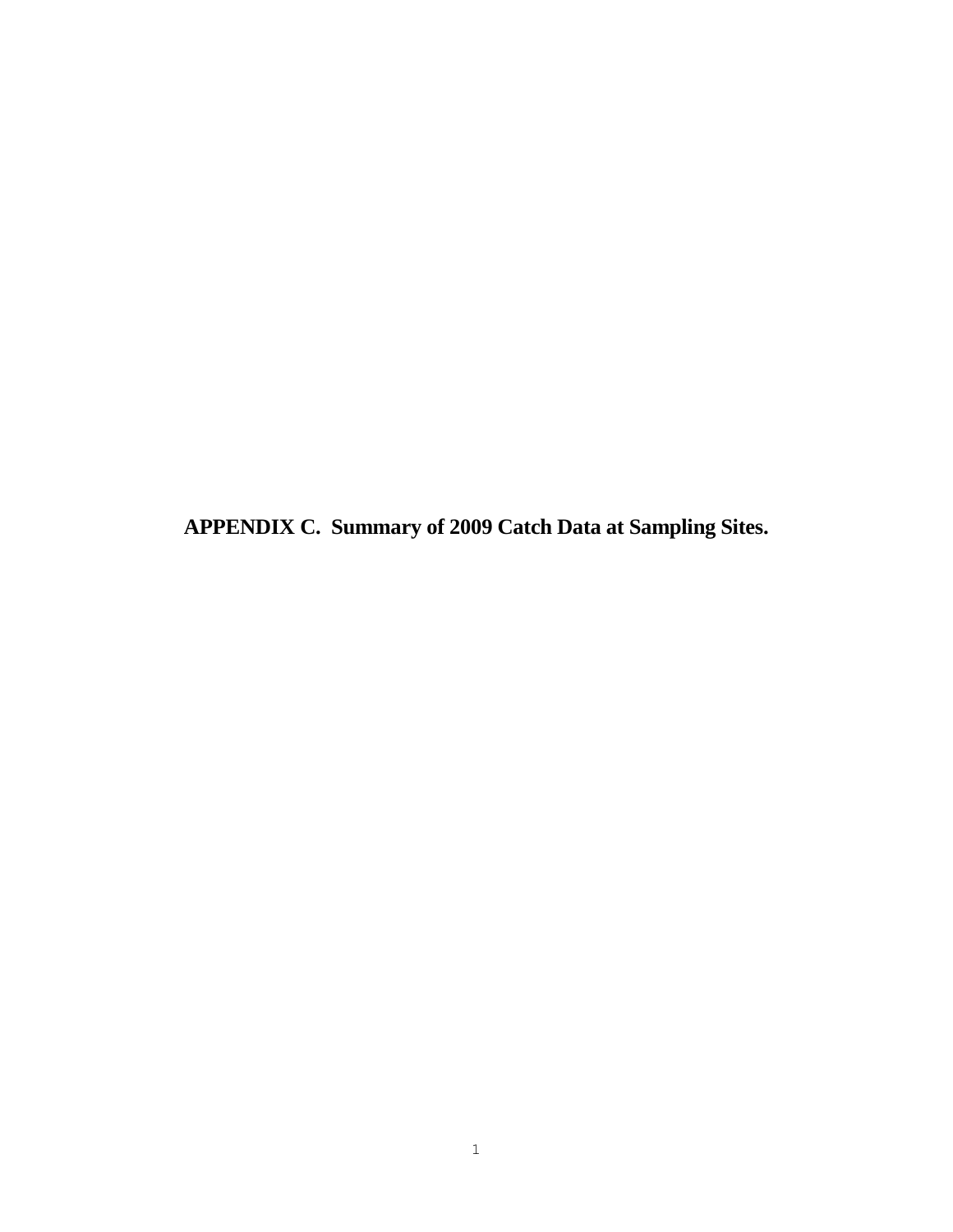### **ORDER OF DATA ORGANIZATION IN THIS APPENDIX**

The summary sheets for each sampling site were provided first as steelhead/coho sampling forms. Then the field data sheets for each sampling site were provided. The order of sampling sites corresponded to the numerical order presented in Tables 1-4 in the methods section.

### **EXPLANATION OF STEELHEAD/COHO SALMON SAMPLING FORMS**

Electrofishing and snorkeling data were presented for each sampling site. All data pertained to steelhead because no coho salmon were captured in 2009. Snorkeled habitat is denoted. For electrofishing data, it was presented in successive passes. For underwater visual censusing data, fish counts for replicate passes were presented as passes. Density estimates for each electrofished habitat were obtained by the depletion method and regression analysis. Density estimates for mainstem pool habitats that were visually censused in 2009 were obtained by using the maximum number of steelhead seen per pass. Densities were so low in 2009 that there was little chance of counting the same fish twice, and it was very possible to miss fish on certain passes.

For each pass, steelhead were divided into age and size class categories. YOY and 1+ refer to age classes. C-1, C-2 and C-3 refer to Size Classes 1, 2 and 3. For the data presented by pass, C-2 includes Size Classes 2 and 3 combined. Only in the population estimates are these two size classes differentiated.

Site densities at the bottom of the summary data forms were obtained by dividing total estimated number of fish in each size/age category by the total length of stream that was censused.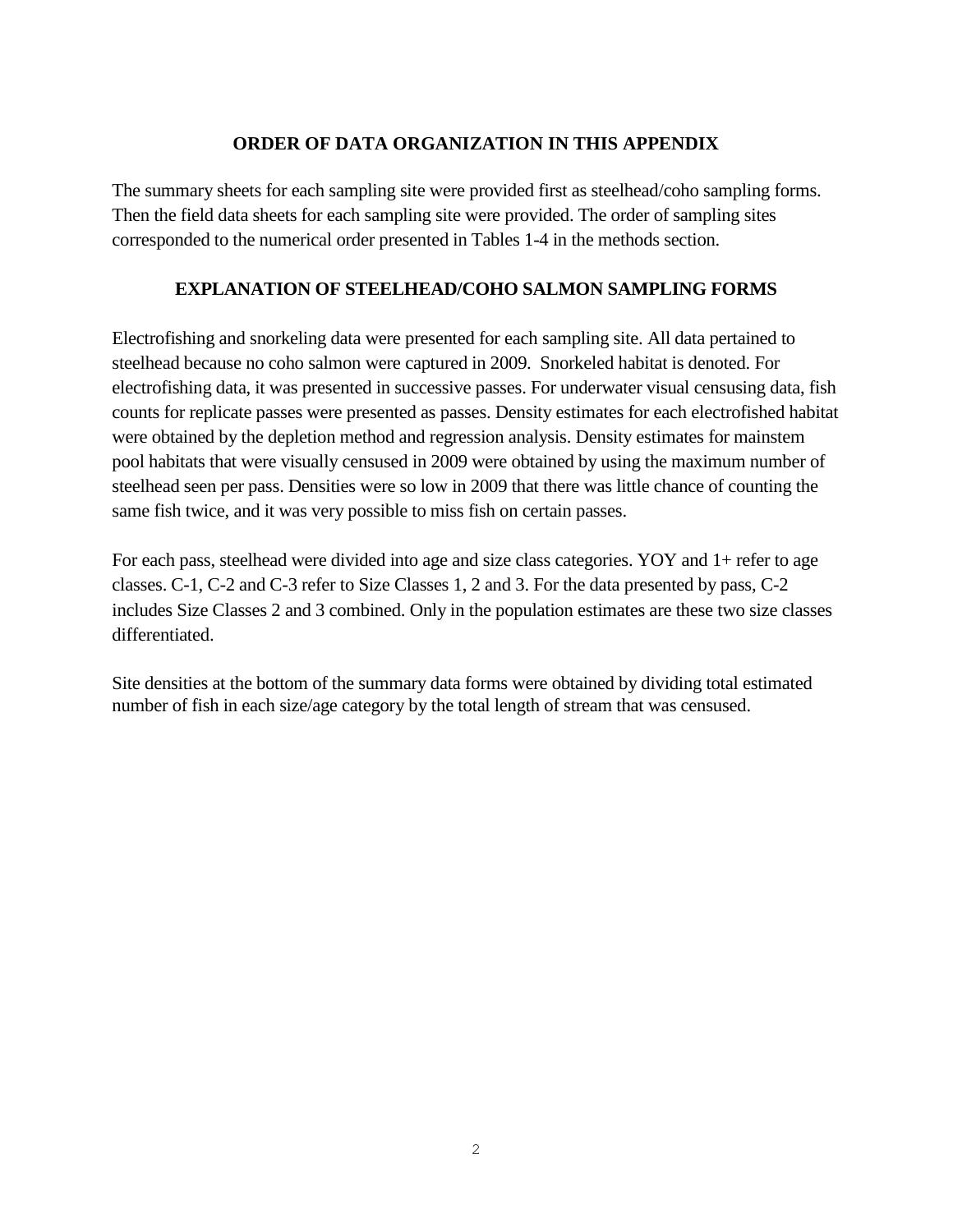**Date: 01Oct09 Stream: SLR Sampled by: Alley, Steiner, Wheeler Sampling Site: 0a (Below Highway 1) Water Temperature and Times: 60.0° F @ 1520 hr, 01Oct09** 

| Habitat type& |             | First Pass           |              |                |              | Second Pass  |             |                |              | Third Pass/      |                  |             |                |                |                |                |                | Number Est. / Density Est. per |
|---------------|-------------|----------------------|--------------|----------------|--------------|--------------|-------------|----------------|--------------|------------------|------------------|-------------|----------------|----------------|----------------|----------------|----------------|--------------------------------|
| Length (ft)   |             |                      |              |                |              |              |             |                |              |                  |                  |             |                |                |                | ft             |                |                                |
|               |             |                      |              |                |              |              |             |                |              | Fourth Pass      |                  |             |                |                |                |                |                |                                |
|               |             |                      |              |                |              |              |             |                |              |                  |                  |             |                |                |                |                |                |                                |
|               | YOY         | $\overline{c}$       | $1+$         | $C-$           | YOY          | $C -$        | $1+$        | $C-$           | YOY          | $C-1$            | $1+$             | $C-2$       | YOY            | $\overline{c}$ | $1+$           | $\overline{c}$ | $C -$          | Total                          |
|               |             | $\mathbf{1}$         |              | $\overline{2}$ |              | $\mathbf{1}$ |             | $\overline{2}$ |              |                  |                  |             |                | $\mathbf{1}$   |                | $\overline{2}$ | $\overline{3}$ |                                |
|               |             |                      |              |                |              |              |             |                |              |                  |                  |             |                |                |                |                |                |                                |
| #1Riffle      | $\mathbf 0$ | $\overline{\bullet}$ | $\mathbf 0$  | $\mathbf 0$    | $\mathbf{o}$ | $\mathbf 0$  | $\mathbf 0$ | $\mathbf 0$    | $\mathbf{o}$ | $\mathbf 0$      | $\mathbf 0$      | $\mathbf 0$ | $\mathbf{o}$   | $\mathbf 0$    | $\mathbf 0$    | $\mathbf 0$    | $\mathbf 0$    | $\mathbf 0$                    |
|               |             |                      |              |                |              |              |             |                |              |                  |                  |             |                |                |                |                |                |                                |
| $17$ ft       |             |                      |              |                |              |              |             |                |              |                  |                  |             |                |                |                |                |                |                                |
|               |             |                      |              |                |              |              |             |                |              |                  |                  |             |                |                |                |                |                |                                |
|               |             |                      |              |                |              |              |             |                |              |                  |                  |             |                |                |                |                |                |                                |
|               |             |                      |              |                |              |              |             |                |              |                  |                  |             |                |                |                |                |                |                                |
| #2 Pool       | $\mathbf 0$ | $\mathbf 0$          | $\mathbf{1}$ | $\mathbf{1}$   | $\mathbf{1}$ | $\mathbf{0}$ | $\mathbf 0$ | $\mathbf{1}$   | 0/0          | 0/0              | 1/0              | 1/0         | $\mathbf{1}$   | $\mathbf{0}$   | $\overline{2}$ | $\mathbf{1}$   | $\overline{2}$ | $\overline{\mathbf{3}}$        |
|               |             |                      |              |                |              |              |             |                |              |                  |                  |             |                |                |                |                |                |                                |
| 85 ft         |             |                      |              |                |              |              |             |                |              |                  |                  |             |                |                |                |                |                |                                |
|               |             |                      |              |                |              |              |             |                |              |                  |                  |             |                |                |                |                |                |                                |
|               |             |                      |              |                |              |              |             |                |              |                  |                  |             |                |                |                |                |                |                                |
|               |             |                      |              |                |              |              |             |                |              |                  |                  |             |                |                |                |                |                |                                |
| $#3$ Run      | $\mathbf 0$ | $\mathbf{o}$         | $\mathbf 0$  | $\mathbf{o}$   | $\mathbf{o}$ | $\mathbf 0$  | $\mathbf 0$ | $\mathbf 0$    | 1/0          | $\overline{0/0}$ | $\overline{0/0}$ | 1/0         | $\mathbf{1}$   | $\mathbf 0$    | $\mathbf 0$    | $\mathbf{1}$   | $\mathbf 0$    | $\mathbf{1}$                   |
|               |             |                      |              |                |              |              |             |                |              |                  |                  |             |                |                |                |                |                |                                |
| 68 ft         |             |                      |              |                |              |              |             |                |              |                  |                  |             |                |                |                |                |                |                                |
|               |             |                      |              |                |              |              |             |                |              |                  |                  |             |                |                |                |                |                |                                |
|               |             |                      |              |                |              |              |             |                |              |                  |                  |             |                |                |                |                |                |                                |
|               |             |                      |              |                |              |              |             |                |              |                  |                  |             |                |                |                |                |                |                                |
| All Habitats  |             |                      |              |                |              |              |             |                |              |                  |                  |             | $\overline{2}$ | $\mathbf{0}$   | $\overline{2}$ | $\overline{2}$ | $\overline{2}$ | $\overline{4}$                 |
|               |             |                      |              |                |              |              |             |                |              |                  |                  |             |                |                |                |                |                |                                |
| Combined      |             |                      |              |                |              |              |             |                |              |                  |                  |             |                |                |                |                |                |                                |
|               |             |                      |              |                |              |              |             |                |              |                  |                  |             |                |                |                |                |                |                                |
| 170 ft        |             |                      |              |                |              |              |             |                |              |                  |                  |             |                |                |                |                |                |                                |
|               |             |                      |              |                |              |              |             |                |              |                  |                  |             |                |                |                |                |                |                                |

**Length of Stream Sampled (ft):\_170 ft** Young-of-the-Year / Size Class 1 per Foot of Stream: 0.0118/ 0.0 **Yearlings and 2+ / Size Classes 2 and 3 per Foot of Stream:\_\_0.0118 /0.0235\_\_\_**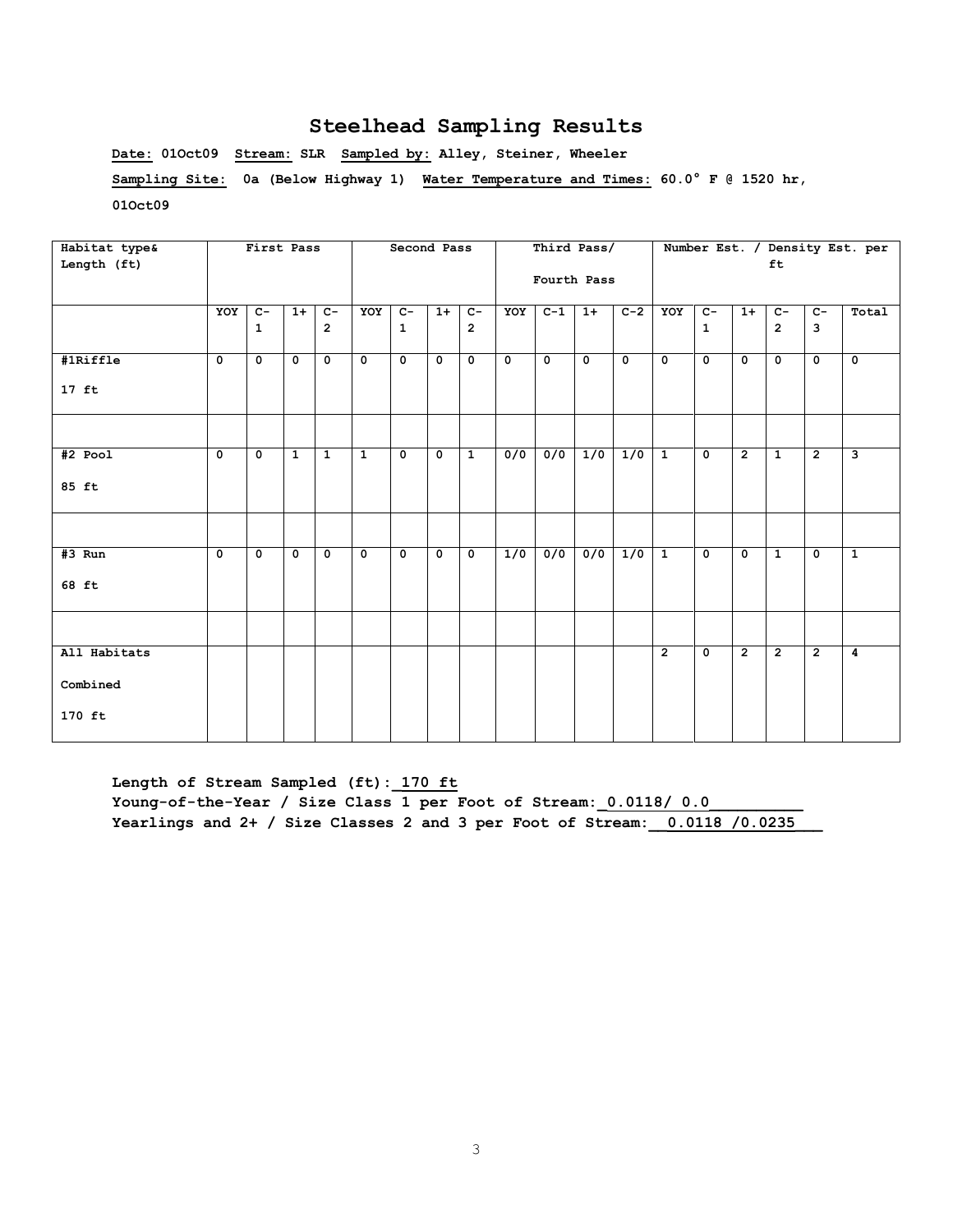**Date: 20Sep09/30Sep09 Stream: SLR Sampled by: Alley, Steiner, Kittleson, Reis, Wheeler Sampling Site: 1 (Paradise Park) Water Temperature and Times: 58.5° F @ 1620 hr, 30Sep09.** 

| Habitat type&            |                 | First Pass              |                         |                 |                | Second Pass          |              |                |                | Third Pass/  |             |                |                  |              |                  | Number Est. / Density Est. per |              |                         |
|--------------------------|-----------------|-------------------------|-------------------------|-----------------|----------------|----------------------|--------------|----------------|----------------|--------------|-------------|----------------|------------------|--------------|------------------|--------------------------------|--------------|-------------------------|
| Length (ft)              |                 |                         |                         |                 |                |                      |              |                |                |              |             |                |                  |              |                  | ft                             |              |                         |
|                          |                 |                         |                         |                 |                |                      |              |                |                | Fourth Pass  |             |                |                  |              |                  |                                |              |                         |
|                          | YOY             | $C-1$                   | $1+$                    | $C-$            | YOY            | $c-$                 | $1+$         | $c-$           | YOY            | $C-$         | $1+$        | $c-$           | YOY              | $C-$         | $1+$             | $\overline{C-2}$               | $C-$         | Total                   |
|                          |                 |                         |                         | $\overline{2}$  |                | $\mathbf{1}$         |              | $\overline{2}$ |                | $\mathbf{1}$ |             | $\overline{2}$ |                  | $\mathbf{1}$ |                  |                                | 3            |                         |
| #8 Riffle                | $\overline{11}$ | $\overline{\mathbf{0}}$ | $\overline{\mathbf{3}}$ | $\overline{14}$ | $\overline{2}$ | $\overline{\bullet}$ | $\mathbf{1}$ | ِ              | $\overline{2}$ | $\mathbf{o}$ | $\mathbf 0$ | $\overline{2}$ | 15.2             | $\mathbf 0$  | $\overline{4.2}$ | 16.2                           | ى            | 19.2                    |
| 71 ft                    |                 |                         |                         |                 |                |                      |              |                |                |              |             |                |                  |              |                  |                                |              |                         |
|                          |                 |                         |                         |                 |                |                      |              |                |                |              |             |                |                  |              |                  |                                |              |                         |
| $#7$ Run                 | $\overline{2}$  | $\mathbf 0$             | $\mathbf 0$             | $\overline{2}$  | $\mathbf{1}$   | $\mathbf{o}$         | $\mathbf 0$  | $\mathbf{1}$   | $\mathbf 0$    | $\mathbf 0$  | $\mathbf 0$ | $\mathbf 0$    | $\overline{3.3}$ | $\mathbf{o}$ | $\mathbf 0$      | $\overline{3.3}$               | $\mathbf 0$  | 3.3                     |
| 58 ft                    |                 |                         |                         |                 |                |                      |              |                |                |              |             |                |                  |              |                  |                                |              |                         |
|                          |                 |                         |                         |                 |                |                      |              |                |                |              |             |                |                  |              |                  |                                |              |                         |
| $#10a-b$ Pool<br>Snorkel | $\overline{2}$  | $\mathbf 0$             | $\mathbf{1}$            | $\mathbf{3}$    |                |                      |              |                |                |              |             |                | $\overline{2}$   | $\mathbf{o}$ | $\mathbf{1}$     | 3                              | $\mathbf 0$  | $\overline{\mathbf{3}}$ |
| 622 ft                   |                 | Three                   | Passes                  |                 |                |                      |              |                |                |              |             |                |                  |              |                  |                                |              |                         |
|                          |                 |                         |                         |                 |                |                      |              |                |                |              |             |                |                  |              |                  |                                |              |                         |
| All Habitats             |                 |                         |                         |                 |                |                      |              |                |                |              |             |                | 20.5             | $\mathbf 0$  | 5.2              | 22.5                           | $\mathbf{3}$ | 25.5                    |
| Combined                 |                 |                         |                         |                 |                |                      |              |                |                |              |             |                |                  |              |                  |                                |              |                         |
| 751 ft                   |                 |                         |                         |                 |                |                      |              |                |                |              |             |                |                  |              |                  |                                |              |                         |

**Length of Stream Sampled (ft):\_751 ft** Young-of-the-Year / Size Class 1 per Foot of Stream: 0.0273/ 0.0 **Yearlings and 2+ / Size Classes 2 and 3 per Foot of Stream:\_\_0.0069 /0.0340\_\_\_**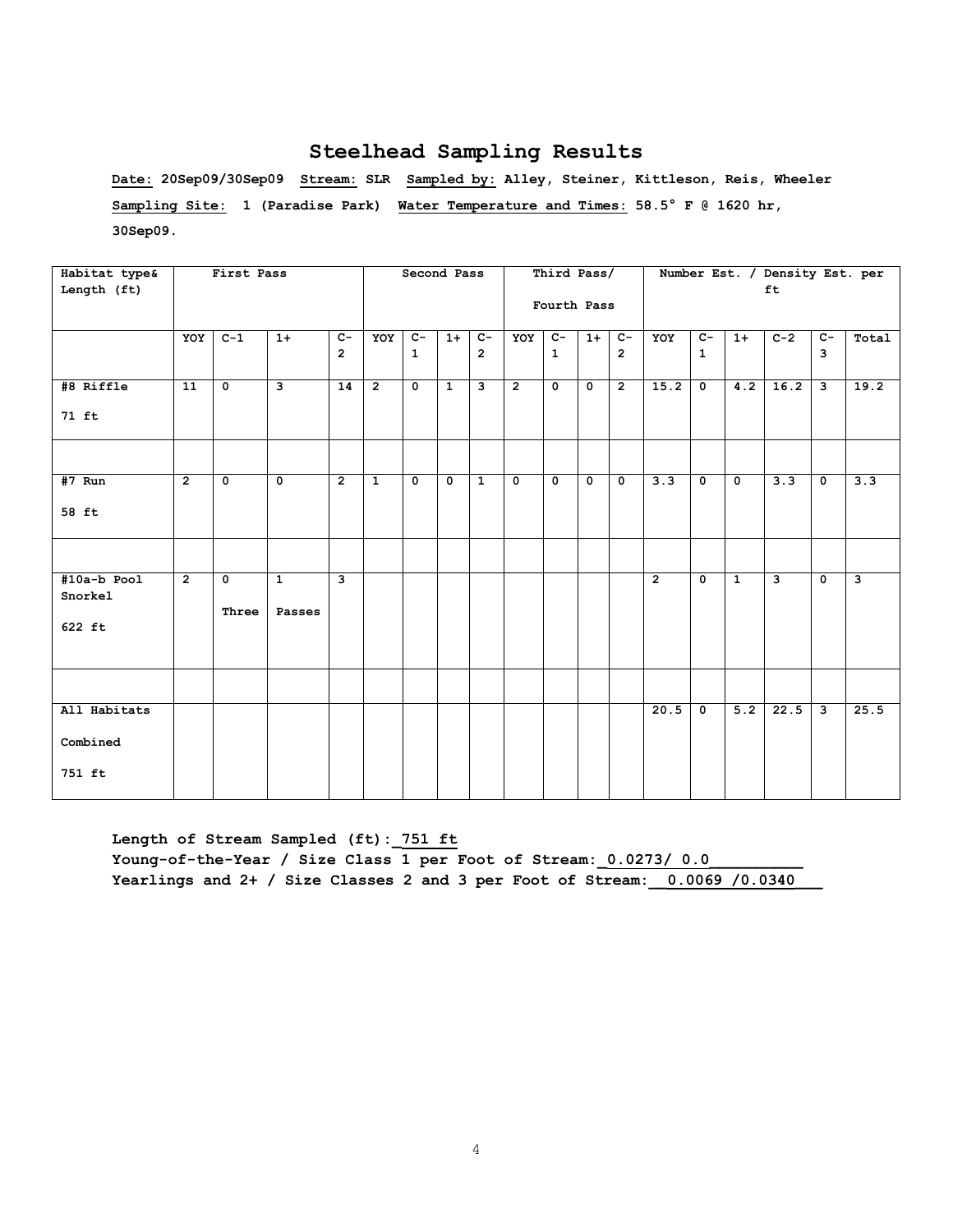**Date: 27Sep09/1Oct09 Stream: SLR Sampled by: Alley, Steiner, Reis, Wheeler, Finstad**

**Sampling Site: 2a (Rincon)Water Temperature and Times: 54.0° F @ 1226 hr, 1Oct09.** 

| Habitat                               |                         | First Pass                       |                       |                         |     |                      | Second Pass             |                         |     | Third Pass/ |                  |       |                         |                         |                         | Number Est. /           |                         |                         |
|---------------------------------------|-------------------------|----------------------------------|-----------------------|-------------------------|-----|----------------------|-------------------------|-------------------------|-----|-------------|------------------|-------|-------------------------|-------------------------|-------------------------|-------------------------|-------------------------|-------------------------|
| type &<br>Length<br>(f <sub>t</sub> ) |                         |                                  |                       |                         |     |                      |                         |                         |     | Fourth Pass |                  |       |                         |                         |                         | Density Est. per ft     |                         |                         |
|                                       | YOY                     | $C-1$                            | $1+$                  | $C -$<br>$\overline{2}$ | YOY | $C-$<br>$\mathbf{1}$ | $1+$                    | $c-$<br>$\overline{2}$  | YOY | $C-1$       | $1+$             | $C-2$ | YOY                     | $C-1$                   | $1+$                    | $C-2$                   | $c-$<br>3               | Total                   |
| #22<br>Riffle                         | $\overline{14}$         | $\overline{2}$                   | $\overline{1}$        | $\overline{13}$         | 10  | $\overline{2}$       | $\overline{\mathbf{0}}$ | $\overline{\mathbf{8}}$ | 5/5 | 0/2         | 1/0              | 6/3   | $\overline{34}$         | $\overline{6}$          | $\overline{2}$          | $\overline{28}$         | $\overline{2}$          | $\overline{36}$         |
| 42 ft                                 |                         |                                  |                       |                         |     |                      |                         |                         |     |             |                  |       |                         |                         |                         |                         |                         |                         |
| $#21$ Run                             | 12                      | $\overline{1}$                   | $\overline{2}$        | $\overline{13}$         | ى   | $\mathbf 0$          | $\mathbf{1}$            | $\overline{4}$          | 1/1 | 1/0         | $\overline{2/0}$ | 2/1   | 17                      | $\overline{2}$          | 5                       | 17                      | 3                       | $\overline{22}$         |
| 71 ft                                 |                         |                                  |                       |                         |     |                      |                         |                         |     |             |                  |       |                         |                         |                         |                         |                         |                         |
|                                       |                         |                                  |                       |                         |     |                      |                         |                         |     |             |                  |       |                         |                         |                         |                         |                         |                         |
| #14<br>Pool<br>Snorkel<br>384 ft      | $\overline{1}$          | 0<br>Three                       | 0<br>Passes           | $\mathbf{1}$            |     |                      |                         |                         |     |             |                  |       | $\mathbf{1}$            | $\mathbf 0$             | $\mathbf 0$             | $\mathbf{1}$            | $\mathbf 0$             | $\mathbf{1}$            |
|                                       |                         |                                  |                       |                         |     |                      |                         |                         |     |             |                  |       |                         |                         |                         |                         |                         |                         |
| #17<br>Pool<br>Snorkel<br>180 ft      | $\overline{\mathbf{3}}$ | $\overline{\mathbf{0}}$<br>Three | $\mathbf 0$<br>Passes | $\overline{\mathbf{3}}$ |     |                      |                         |                         |     |             |                  |       | $\overline{\mathbf{3}}$ | $\overline{\mathbf{0}}$ | $\overline{\mathbf{0}}$ | $\overline{\mathbf{3}}$ | $\overline{\mathbf{0}}$ | $\overline{\mathbf{3}}$ |
| AI1<br>Habitat<br>Combined<br>677 ft  |                         |                                  |                       |                         |     |                      |                         |                         |     |             |                  |       | 55                      | $\overline{\mathbf{8}}$ | $\overline{7}$          | 49                      | $\overline{\mathbf{5}}$ | 62                      |

**Length of Stream Sampled (ft):\_677 ft\_** Young-of-the-Year / Size Class 1 per Foot of Stream: 0.0812/ 0.0118 **Yearlings and 2+ / Size Classes 2 and 3 per Foot of Stream:\_\_0.0103 /0.0798\_\_\_**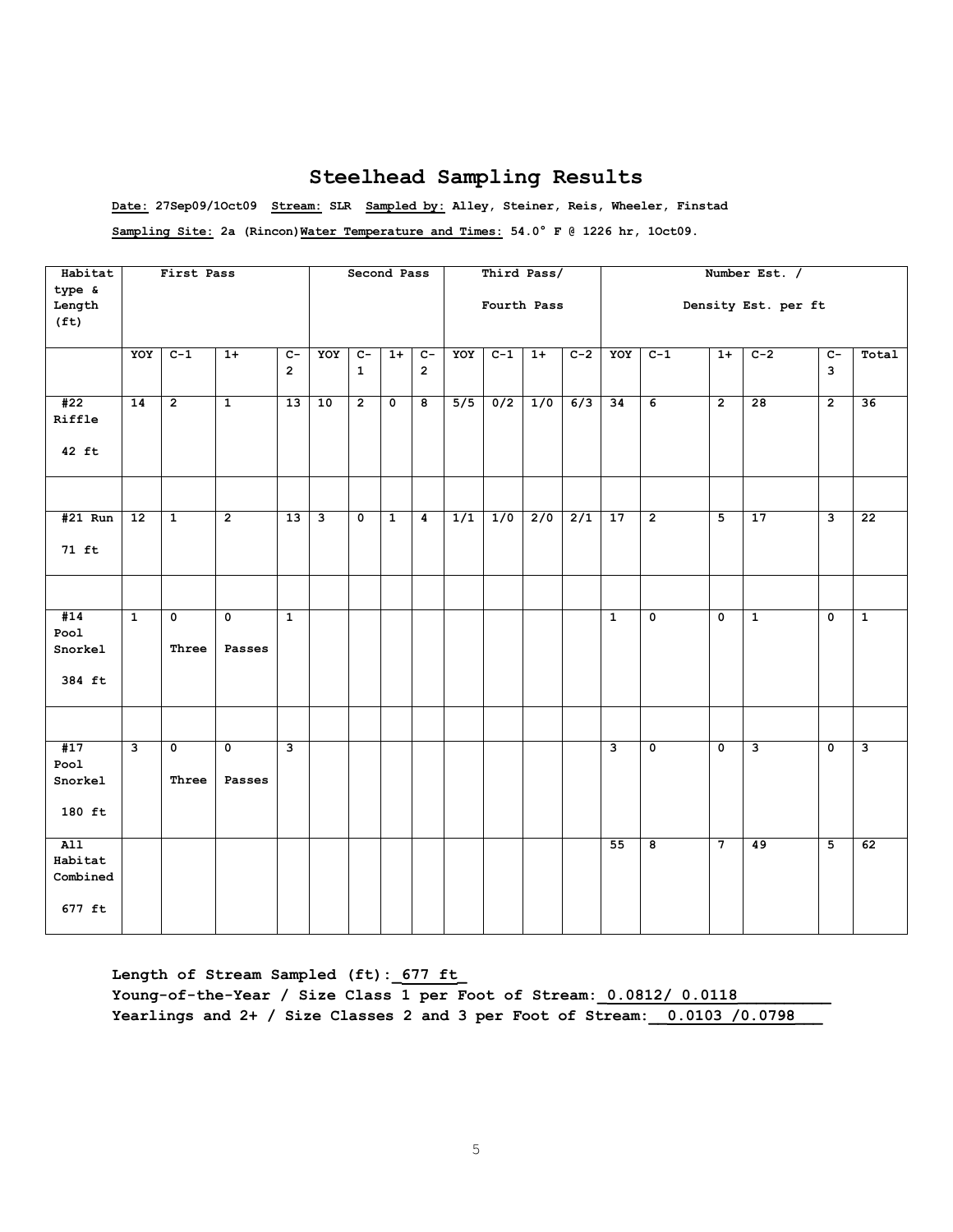**Date: 20Sep09/30Sep09 Stream: SLR Sampled by: Alley, Steiner, Kittleson, Reis, Wheeler Sampling Site: 4 (Henry Cowell Park) Water Temperature and Times: 54.0° F @ 1012 hr, 30Sep09.** 

| Habitat<br>type &<br>Length (ft)                   |                         | First Pass                        |                |                                    |                | Second Pass                    |              |                                    |                | Third Pass/Fourth<br>Pass |                      |              |              |                         |                |                |                         | Number Est. / Density Est. per ft |
|----------------------------------------------------|-------------------------|-----------------------------------|----------------|------------------------------------|----------------|--------------------------------|--------------|------------------------------------|----------------|---------------------------|----------------------|--------------|--------------|-------------------------|----------------|----------------|-------------------------|-----------------------------------|
|                                                    | YOY                     | $C-1$                             | $1+$           | $\overline{c}$ -<br>$\overline{2}$ | YOY            | $\overline{c}$<br>$\mathbf{1}$ | $1+$         | $\overline{c}$ -<br>$\overline{2}$ | YOY            | $C-1$                     | $1+$                 | $C-2$        | YOY          | $C-1$                   | $1+$           | $C-2$          | $\overline{c}$<br>3     | Total                             |
| #17 Riffle<br>43 ft                                | 9                       | 3                                 | $\mathbf{1}$   | $\overline{7}$                     | $\overline{4}$ | نا                             | $\mathbf 0$  | $\overline{1}$                     | $\overline{2}$ | $\mathbf{1}$              | $\overline{\bullet}$ | $\mathbf{1}$ | 16.6         | 11.4                    | $\mathbf{1}$   | و              | $\overline{\mathbf{0}}$ | 20.4                              |
| #20 Riffle<br>$51$ ft                              | 59                      | 22                                | $\mathbf{0}$   | 37                                 | 23             | 9                              | $\mathbf{0}$ | 14                                 | 14             | 9                         | $\mathbf{o}$         | 5            | 104.6        | 49.5                    | $\mathbf 0$    | 59.2           | $\mathbf 0$             | 108.7                             |
| $#21$ Run<br>$27$ ft                               | 10                      | 7 <sup>7</sup>                    | $\mathbf 0$    | 3                                  | $\overline{4}$ | $\overline{4}$                 | $\mathbf 0$  | $\mathbf 0$                        | $\overline{2}$ | $\overline{2}$            | $\mathbf{o}$         | $\mathbf{0}$ | 17.3         | 15.6                    | $\mathbf 0$    | $\mathbf{3}$   | $\mathbf 0$             | 18.6                              |
| $#22$ Pool<br>Snorkel<br>405 ft                    | $\overline{1}$<br>Three | $\overline{\mathbf{0}}$<br>Passes | $\overline{1}$ | $\overline{2}$                     |                |                                |              |                                    |                |                           |                      |              | $\mathbf{1}$ | $\overline{\mathbf{0}}$ | $\mathbf{1}$   | $\overline{1}$ | $\overline{1}$          | $\overline{2}$                    |
| $\overline{A11}$<br>Habitats<br>Combined<br>526 ft |                         |                                   |                |                                    |                |                                |              |                                    |                |                           |                      |              | 139.5        | 76.5                    | $\overline{2}$ | 72.2           | $\mathbf{1}$            | 149.7                             |

**Length of Stream Sampled (ft):\_ 526 ft\_ Young-of-the-Year / Size Class 1 per Foot of Stream: 0.2652/0.1454\_\_\_\_\_\_\_\_\_\_\_ Yearlings and 2+ / Size Classes 2 and 3 per Foot of Stream:\_\_0.0038/0.1392\_\_**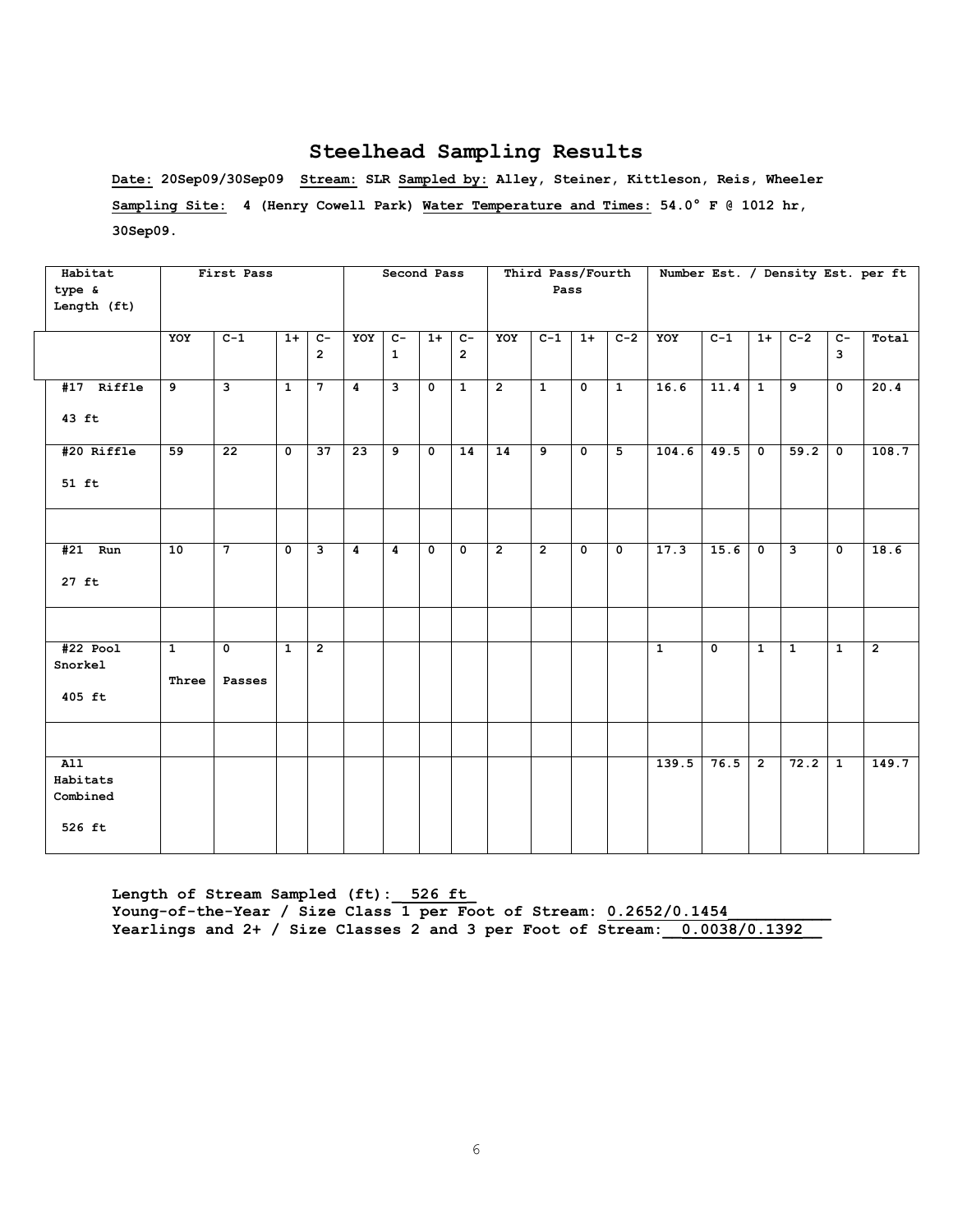**Date: 09Sep09/5Sep09 Stream: SLR Sampled by: Alley, Steiner, Wheeler, Kittleson Sampling Site: 6 (below Fall Creek) Water Temperature and Times: None taken.**

| Habitat type & |                 | First Pass      |              |                |                   | Second Pass     |             |                |                | Third Pass/Fourth |                         |                         |              | Number Est. / Density Est. per |             |                |                         |              |
|----------------|-----------------|-----------------|--------------|----------------|-------------------|-----------------|-------------|----------------|----------------|-------------------|-------------------------|-------------------------|--------------|--------------------------------|-------------|----------------|-------------------------|--------------|
| Length (ft)    |                 |                 |              |                |                   |                 |             |                |                | Pass              |                         |                         |              |                                |             | ft             |                         |              |
|                |                 |                 |              |                |                   |                 |             |                |                |                   |                         |                         |              |                                |             |                |                         |              |
|                | YOY             | $\overline{c}$  | $1+$         | $C -$          | YOY               | $c-$            | $1+$        | $c-$           | YOY            | $C-1$             | $1+$                    | $C-2$                   | YOY          | $C-1$                          | $1+$        | $C-$           | $C -$                   | Total        |
|                |                 | $\mathbf{1}$    |              | $\overline{2}$ |                   | $\mathbf{1}$    |             | $\overline{2}$ |                |                   |                         |                         |              |                                |             | $\overline{2}$ | 3                       |              |
|                |                 |                 |              |                |                   |                 |             |                |                |                   |                         |                         |              |                                |             |                |                         |              |
| #8 Riffle      | $\overline{22}$ | $\overline{20}$ | $\mathbf 0$  | $\overline{2}$ | $\overline{9}$    | $\overline{9}$  | $\mathbf 0$ | $\mathbf 0$    | $\overline{4}$ | $\overline{4}$    | $\overline{\mathbf{0}}$ | $\overline{\mathbf{0}}$ | 37.7         | 36.3                           | $\mathbf 0$ | $\overline{2}$ | $\overline{\mathbf{0}}$ | 38.3         |
|                |                 |                 |              |                |                   |                 |             |                |                |                   |                         |                         |              |                                |             |                |                         |              |
| 54 ft          |                 |                 |              |                |                   |                 |             |                |                |                   |                         |                         |              |                                |             |                |                         |              |
|                |                 |                 |              |                |                   |                 |             |                |                |                   |                         |                         |              |                                |             |                |                         |              |
|                |                 |                 |              |                |                   |                 |             |                |                |                   |                         |                         |              |                                |             |                |                         |              |
|                |                 |                 |              |                |                   |                 |             |                |                |                   |                         |                         |              |                                |             |                |                         |              |
| #9 Run         | 10              | 9               | $\mathbf 0$  | $\mathbf{1}$   | $12 \overline{ }$ | 12 <sup>2</sup> | $\mathbf 0$ | $\mathbf 0$    | 6/1            | 6/1               | $\mathbf 0$             | $\mathbf 0$             | 29           | 28                             | $\mathbf 0$ | $\mathbf{1}$   | $\mathbf 0$             | 29           |
|                |                 |                 |              |                |                   |                 |             |                |                |                   |                         |                         |              |                                |             |                |                         |              |
| 79 ft          |                 |                 |              |                |                   |                 |             |                |                |                   |                         |                         |              |                                |             |                |                         |              |
|                |                 |                 |              |                |                   |                 |             |                |                |                   |                         |                         |              |                                |             |                |                         |              |
|                |                 |                 |              |                |                   |                 |             |                |                |                   |                         |                         |              |                                |             |                |                         |              |
| #17 Short Pool | $\mathbf 0$     | $\mathbf{0}$    | $\mathbf 0$  | $\mathbf 0$    | $\mathbf 0$       | $\mathbf 0$     | $\mathbf 0$ | $\mathbf 0$    | $\mathbf 0$    | $\mathbf 0$       | 0                       | $\mathbf{o}$            | $\mathbf{0}$ | $\mathbf{0}$                   | $\mathbf 0$ | $\mathbf{0}$   | $\mathbf 0$             | $\mathbf 0$  |
| Snorkel        |                 |                 |              |                |                   |                 |             |                |                |                   |                         |                         |              |                                |             |                |                         |              |
|                |                 |                 |              |                |                   |                 |             |                |                |                   |                         |                         |              |                                |             |                |                         |              |
| $109$ ft       |                 |                 |              |                |                   |                 |             |                |                |                   |                         |                         |              |                                |             |                |                         |              |
|                |                 |                 |              |                |                   |                 |             |                |                |                   |                         |                         |              |                                |             |                |                         |              |
|                |                 |                 |              |                |                   |                 |             |                |                |                   |                         |                         |              |                                |             |                |                         |              |
|                |                 |                 |              |                |                   |                 |             |                |                |                   |                         |                         |              |                                |             |                |                         |              |
| #15 Long Pool  | $\mathbf 0$     | $\mathbf 0$     | $\mathbf{0}$ | $\mathbf 0$    | $\mathbf 0$       | $\mathbf 0$     | $\mathbf 0$ | 0              | $\mathbf 0$    | $\mathbf 0$       | $\mathbf 0$             | $\mathbf{o}$            | $\mathbf{0}$ | $\mathbf 0$                    | $\mathbf 0$ | $\mathbf 0$    | $\mathbf 0$             | $\mathbf{o}$ |
| Snorkel        |                 |                 |              |                |                   |                 |             |                |                |                   |                         |                         |              |                                |             |                |                         |              |
|                |                 |                 |              |                |                   |                 |             |                |                |                   |                         |                         |              |                                |             |                |                         |              |
| 357 ft         |                 |                 |              |                |                   |                 |             |                |                |                   |                         |                         |              |                                |             |                |                         |              |
|                |                 |                 |              |                |                   |                 |             |                |                |                   |                         |                         |              |                                |             |                |                         |              |
|                |                 |                 |              |                |                   |                 |             |                |                |                   |                         |                         |              |                                |             |                |                         |              |
|                |                 |                 |              |                |                   |                 |             |                |                |                   |                         |                         |              |                                |             |                |                         |              |
| All Habitats   |                 |                 |              |                |                   |                 |             |                |                |                   |                         |                         | 66.7         | 64.3                           | $\mathbf 0$ | 3              | $\mathbf 0$             | 67.3         |
| Combined       |                 |                 |              |                |                   |                 |             |                |                |                   |                         |                         |              |                                |             |                |                         |              |
| 599 ft         |                 |                 |              |                |                   |                 |             |                |                |                   |                         |                         |              |                                |             |                |                         |              |
|                |                 |                 |              |                |                   |                 |             |                |                |                   |                         |                         |              |                                |             |                |                         |              |
|                |                 |                 |              |                |                   |                 |             |                |                |                   |                         |                         |              |                                |             |                |                         |              |

**Length of Stream Sampled (ft):\_599 ft\_\_ Young-of-the-Year / Size Class 1 per Foot of Stream:\_0.1114/.1073\_ Yearlings and 2+ / Size Classes 2 and 3 per Foot of Stream:\_\_0.0/0.0050\_\_\_**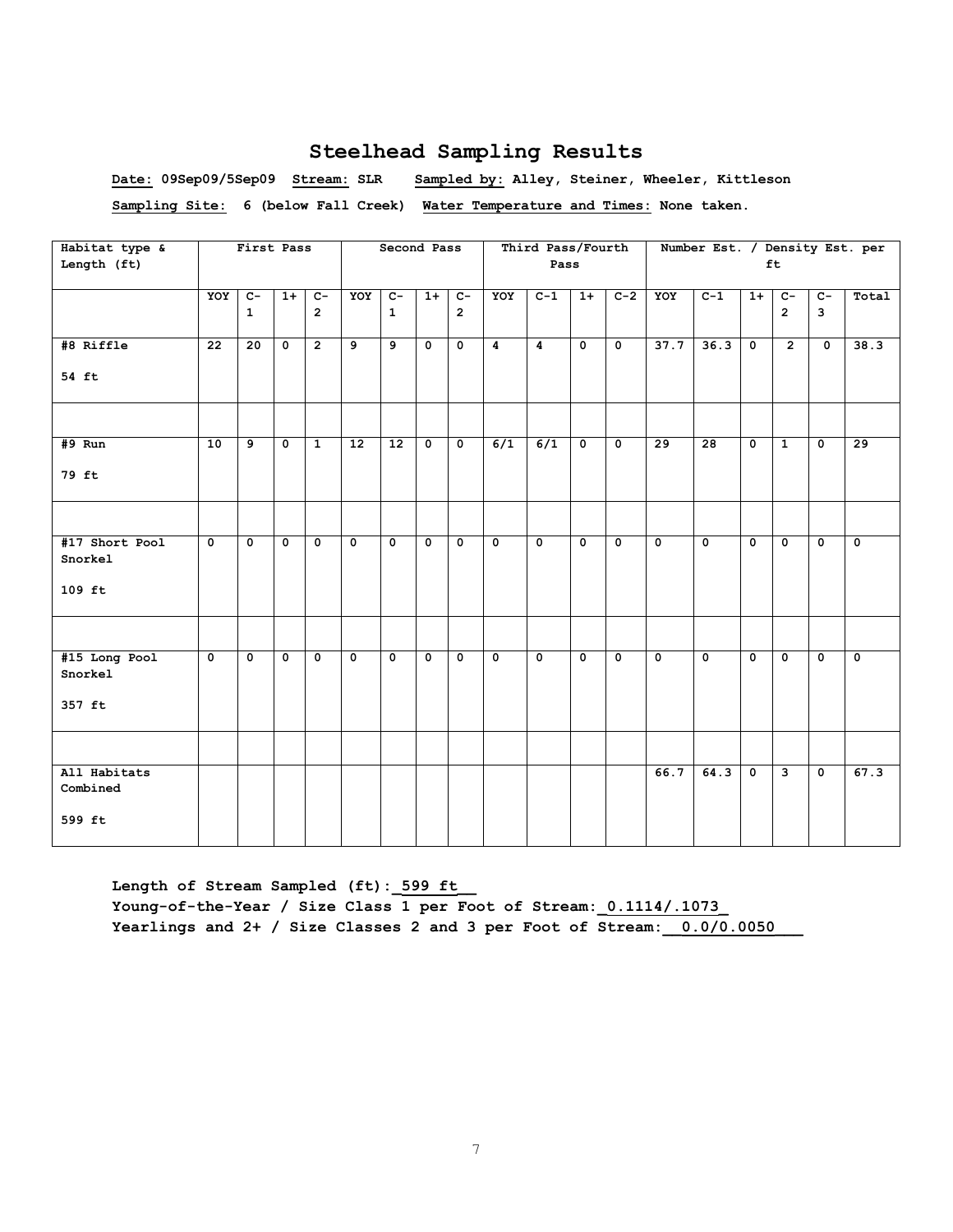**Date: 9Sep09/5Sep09 Stream: SLR Sampled by: Alley, Steiner, Kittleson, Wheeler Sampling Site: 8 (below Clear Creek) Water Temperature and Times: 67.5° F @ 15360hr, 5Sep09. (Air temp. 68° F)**

| Habitat type &                   |                 | First Pass      |              |                |                | Second Pass             |              |                |                | Third Pass/             |              |                |              |              |                         | Number Est. / Density Est. per |                |                |
|----------------------------------|-----------------|-----------------|--------------|----------------|----------------|-------------------------|--------------|----------------|----------------|-------------------------|--------------|----------------|--------------|--------------|-------------------------|--------------------------------|----------------|----------------|
| Length (ft)                      |                 |                 |              |                |                |                         |              |                |                | Fourth Pass             |              |                |              |              |                         | ft                             |                |                |
|                                  | YOY             | $C-$            | $1+$         | $\overline{c}$ | YOY            | $\overline{c}$          | $1+$         | $c-$           | YOY            | $C-$                    | $1+$         | $c-$           | YOY          | $C-1$        | $1+$                    | $C-2$                          | $\overline{c}$ | Total          |
|                                  |                 | $\mathbf{1}$    |              | $\overline{2}$ |                | $\mathbf{1}$            |              | $\overline{2}$ |                | $\mathbf{1}$            |              | $\overline{2}$ |              |              |                         |                                | 3              |                |
| #9a Riffle                       | 11              | 10              | $\mathbf{3}$ | $\overline{4}$ | 6              | $\overline{6}$          | 0            | $\mathbf 0$    | $\overline{4}$ | $\mathbf{3}$            | $\mathbf{0}$ | $\mathbf{1}$   | 26.2         | 23.3         | $\overline{\mathbf{3}}$ | 6                              | $\mathbf 0$    | 29.3           |
| $21$ ft                          |                 |                 |              |                |                |                         |              |                |                |                         |              |                |              |              |                         |                                |                |                |
| #11 Riffle                       | $\overline{20}$ | $\overline{17}$ | $\mathbf{1}$ | 4              | 8              | $\overline{7}$          | $\mathbf{1}$ | $\overline{2}$ | 3              | 3                       | $\mathbf{0}$ | $\mathbf 0$    | 33.1         | 29.1         | ىر                      | 6.7                            | $\mathbf 0$    | 35.8           |
| 29 ft                            |                 |                 |              |                |                |                         |              |                |                |                         |              |                |              |              |                         |                                |                |                |
|                                  |                 |                 |              |                |                |                         |              |                |                |                         |              |                |              |              |                         |                                |                |                |
| $#9b$ Run                        | $\overline{21}$ | $\overline{18}$ | $\mathbf{1}$ | 4              | $\overline{9}$ | $\overline{\mathbf{8}}$ | $\mathbf 0$  | $\mathbf{1}$   | ى              | $\overline{\mathbf{3}}$ | $\mathbf 0$  | $\mathbf 0$    | 35.5         | 31.5         | $\overline{1}$          | 5.1                            | $\mathbf 0$    | 36.6           |
| 48 ft                            |                 |                 |              |                |                |                         |              |                |                |                         |              |                |              |              |                         |                                |                |                |
|                                  |                 |                 |              |                |                |                         |              |                |                |                         |              |                |              |              |                         |                                |                |                |
| #15 Short Pool<br>snorkel 163 ft | $\overline{1}$  | $\mathbf{0}$    | $\mathbf{1}$ | $\overline{2}$ | $\mathbf{0}$   | $\mathbf{0}$            | $\mathbf{0}$ | $\mathbf 0$    | $\mathbf 0$    | $\mathbf 0$             | $\mathbf 0$  | $\mathbf 0$    | $\mathbf{1}$ | $\mathbf 0$  | $\overline{1}$          | $\overline{2}$                 | $\mathbf{0}$   | $\overline{2}$ |
|                                  |                 |                 |              |                |                |                         |              |                |                |                         |              |                |              |              |                         |                                |                |                |
| #24 Long Pool                    | $\mathbf{1}$    | $\mathbf{1}$    | $\mathbf{1}$ | $\mathbf{1}$   | $\mathbf 0$    | 0                       | 0            | 0              | $\mathbf 0$    | 0                       | $\mathbf 0$  | $\mathbf 0$    | $\mathbf{1}$ | $\mathbf{1}$ | $\overline{1}$          | $\mathbf{1}$                   | $\mathbf 0$    | $\overline{2}$ |
| snorkel 326 ft                   |                 |                 |              |                |                |                         |              |                |                |                         |              |                |              |              |                         |                                |                |                |
|                                  |                 |                 |              |                |                |                         |              |                |                |                         |              |                |              |              |                         |                                |                |                |
| All Habitats                     |                 |                 |              |                |                |                         |              |                |                |                         |              |                | 95.8         | 84.9         | 9                       | 20.8                           | $\mathbf 0$    | 105.7          |
| Combined                         |                 |                 |              |                |                |                         |              |                |                |                         |              |                |              |              |                         |                                |                |                |
| 587 ft                           |                 |                 |              |                |                |                         |              |                |                |                         |              |                |              |              |                         |                                |                |                |

Length of Stream Sampled (ft): 587 ft Young-of-the-Year / Size Class 1 per Foot of Stream: 0.1632/ 0.1446 **Yearlings and 2+ / Size Classes 2 and 3 per Foot of Stream:\_\_0.0153/ 0.0354\_\_**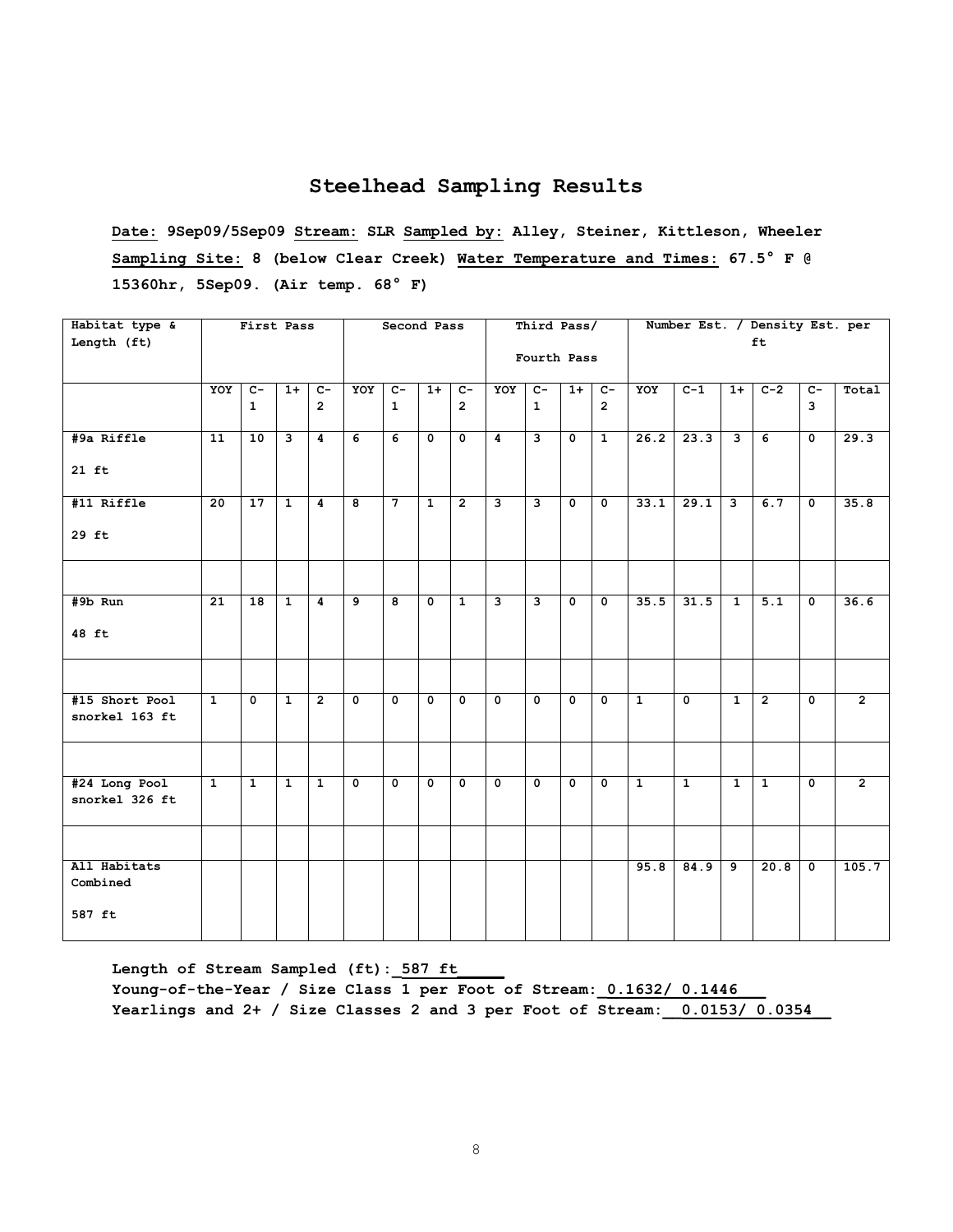**Date: 2Sep09 Stream: SLR Sampled by: Alley, Steiner, Reis Sampling Site: 11 (above Teihl Rd) Water Temp. and Times: 65 F @ 1513 hr, 11Aug09.(Air temp. 71 F).**

| Habitat type &<br>Length (ft) |             | First Pass   |                |                        |                | Second Pass          |              |                        |              | Third Pass/Fourth<br>Pass |             |             |              |              |              | ft.                     |             | Number Est. / Density Est. per |
|-------------------------------|-------------|--------------|----------------|------------------------|----------------|----------------------|--------------|------------------------|--------------|---------------------------|-------------|-------------|--------------|--------------|--------------|-------------------------|-------------|--------------------------------|
|                               | YOY         | $C-$<br>1    | $1+$           | $C-$<br>$\overline{2}$ | YOY            | $C-$<br>$\mathbf{1}$ | $1+$         | $C-$<br>$\overline{2}$ | YOY          | $C-1$                     | $1+$        | $C-2$       | YOY          | $C-$<br>1    | $1+$         | $C -$<br>$\overline{2}$ | $C-$<br>3   | Total                          |
| #21 Run- 48 ft                | $\Omega$    | $\mathbf 0$  | $\mathbf 0$    | $\mathbf{0}$           | $^{\circ}$     | $\mathbf{0}$         | $\Omega$     | $\mathbf{0}$           | $\mathbf{0}$ | $\mathbf{0}$              | $\mathbf 0$ | $\mathbf 0$ | $\mathbf{0}$ | $\mathbf{0}$ | 0            | $\mathbf 0$             | $\mathbf 0$ | $\mathbf{0}$                   |
|                               |             |              |                |                        |                |                      |              |                        |              |                           |             |             |              |              |              |                         |             |                                |
| #23 Riffle- 10 ft             | $\mathbf 0$ | $\Omega$     | $\mathbf 0$    | $\mathbf{0}$           | $\mathbf{o}$   | $\Omega$             | $\Omega$     | $\Omega$               | $\Omega$     | $\mathbf{0}$              | $\mathbf 0$ | $\mathbf 0$ | $\mathbf{0}$ | $\Omega$     | 0            | $\mathbf 0$             | $\mathbf 0$ | $\mathbf{0}$                   |
|                               |             |              |                |                        |                |                      |              |                        |              |                           |             |             |              |              |              |                         |             |                                |
| #24 Pool-51 ft                | 4           | 3            | $\overline{2}$ | $\overline{4}$         | $\mathbf{0}$   | $\mathbf 0$          | $\mathbf{1}$ | 1                      | $\mathbf{0}$ | $\mathbf{0}$              | $\Omega$    | $\mathbf 0$ | 4            | $\mathbf{3}$ | 3            | $\overline{4}$          | $\mathbf 0$ | $\overline{7}$                 |
| #21 Pool-52 ft                | 1           | $\mathbf{1}$ | 1              | <sup>1</sup>           | $\overline{2}$ | $\overline{2}$       | $\mathbf{0}$ | $\Omega$               | $\mathbf{0}$ | $\mathbf 0$               | $\Omega$    | $^{\circ}$  | 3            | 3            | $\mathbf{1}$ | 1                       | $\mathbf 0$ | 4                              |
| All Habitats<br>Combined      |             |              |                |                        |                |                      |              |                        |              |                           |             |             | 7            | 6            | 4            | 5.                      | $\mathbf 0$ | 11                             |
| $161$ ft                      |             |              |                |                        |                |                      |              |                        |              |                           |             |             |              |              |              |                         |             |                                |

Length of Stream Sampled (ft): 161 ft Young-of-the-Year / Size Class 1 per Foot of Stream: 0.0435/ 0.0373 **Yearlings and 2+ / Size Classes 2 and 3 per Foot of Stream:\_\_0.0248/ 0.0311\_\_**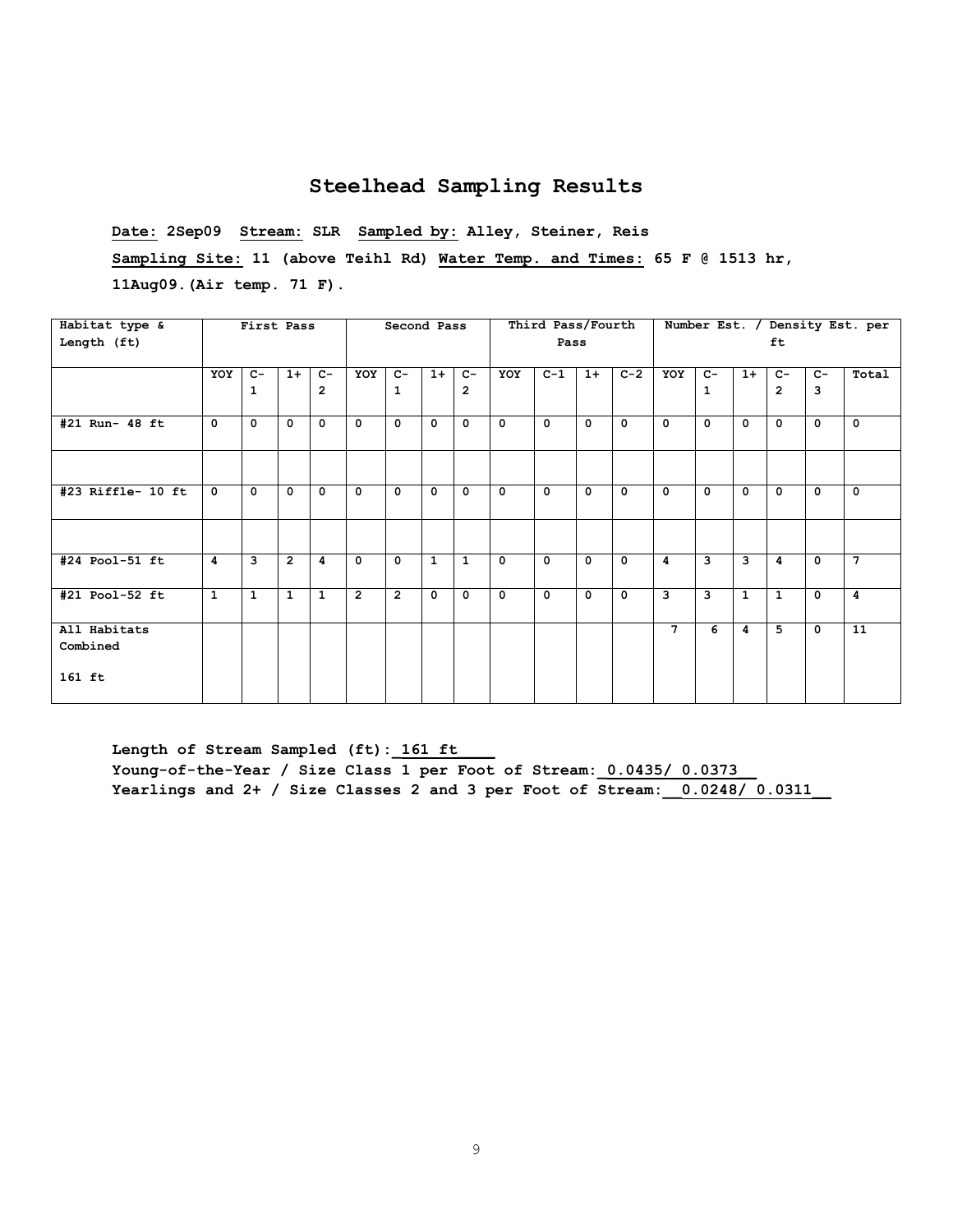**Date: 03Sep09 Stream: Zayante Sampled by: Alley, Steiner, Wheeler Sampling Site: 13a (below Bean Creek) Water Temperature and Times: none taken.**

| Habitat type &                     |     | First Pass           |                |                                  |                | Second Pass                    |                         |                                  |                | Third Pass/Fourth       |                         |                |                 |                |                | Number Est. / Density Est. per |                         |       |
|------------------------------------|-----|----------------------|----------------|----------------------------------|----------------|--------------------------------|-------------------------|----------------------------------|----------------|-------------------------|-------------------------|----------------|-----------------|----------------|----------------|--------------------------------|-------------------------|-------|
| Length (ft)                        |     |                      |                |                                  |                |                                |                         |                                  |                | Pass                    |                         |                |                 |                |                | ft                             |                         |       |
|                                    | YOY | $C-$<br>$\mathbf{1}$ | $1+$           | $\overline{c}$<br>$\overline{2}$ | YOY            | $\overline{c}$<br>$\mathbf{1}$ | $1+$                    | $\overline{c}$<br>$\overline{2}$ | YOY            | $C-1$                   | $1+$                    | $C-2$          | YOY             | $C-1$          | $1+$           | $C-2$                          | $\overline{c}$<br>3     | Total |
| #17 Riffle<br>$10$ ft              | ى   | $\overline{1}$       | $\overline{0}$ | $\overline{2}$                   | $\overline{1}$ | $\overline{0}$                 | $\overline{\mathbf{0}}$ | $\overline{1}$                   | $\overline{0}$ | $\overline{\mathbf{0}}$ | $\overline{\mathbf{0}}$ | $\overline{0}$ | 4.2             | $\overline{1}$ | $\overline{0}$ | 3.3                            | $\overline{\mathbf{0}}$ | 4.3   |
|                                    |     |                      |                |                                  |                |                                |                         |                                  |                |                         |                         |                |                 |                |                |                                |                         |       |
| $#19$ Pool<br>133 ft               | 13  | $7\overline{ }$      | 5 <sub>1</sub> | 11                               | $\overline{2}$ | $\overline{2}$                 | $\mathbf 0$             | $\mathbf 0$                      | $\mathbf 0$    | $\mathbf 0$             | $\mathbf 0$             | $\mathbf 0$    | 15.2            | 9.3            | 5              | 11                             | $\mathbf 0$             | 20.3  |
|                                    |     |                      |                |                                  |                |                                |                         |                                  |                |                         |                         |                |                 |                |                |                                |                         |       |
| $#20$ Pool<br>56 ft                | 11  | $\overline{6}$       | $\overline{2}$ | $\overline{7}$                   | $\overline{1}$ | $\mathbf{1}$                   | $\overline{\mathbf{0}}$ | $\mathbf 0$                      | $\overline{1}$ | $\overline{1}$          | $\mathbf{0}$            | $\mathbf{0}$   | $\overline{13}$ | 8.1            | $\overline{2}$ | $\overline{7}$                 | $\mathbf 0$             | 15.1  |
|                                    |     |                      |                |                                  |                |                                |                         |                                  |                |                         |                         |                |                 |                |                |                                |                         |       |
| $#18$ Run<br>70 ft                 | 26  | 18                   | $\mathbf{0}$   | 8                                | $7^{\circ}$    | 5                              | $\mathbf{o}$            | $\overline{2}$                   | $\overline{4}$ | $\mathbf{3}$            | $\mathbf 0$             | $\mathbf{1}$   | 37.9            | 26.8           | $\mathbf{o}$   | 11.2                           | $\mathbf 0$             | 38    |
|                                    |     |                      |                |                                  |                |                                |                         |                                  |                |                         |                         |                |                 |                |                |                                |                         |       |
| All Habitats<br>Combined<br>269 ft |     |                      |                |                                  |                |                                |                         |                                  |                |                         |                         |                | 70.3            | 45.2           | $\overline{7}$ | 32.5                           | $\overline{\mathbf{0}}$ | 77.7  |

**Length of Stream Sampled (ft):\_269 ft\_\_\_ Young-of-the-Year / Size Class 1 per Foot of Stream:\_0.2613/ 0.1680\_\_\_\_**

**Yearlings and 2+ / Size Classes 2 and 3 per Foot of Stream:\_\_0.0260/ 0.1208\_**

10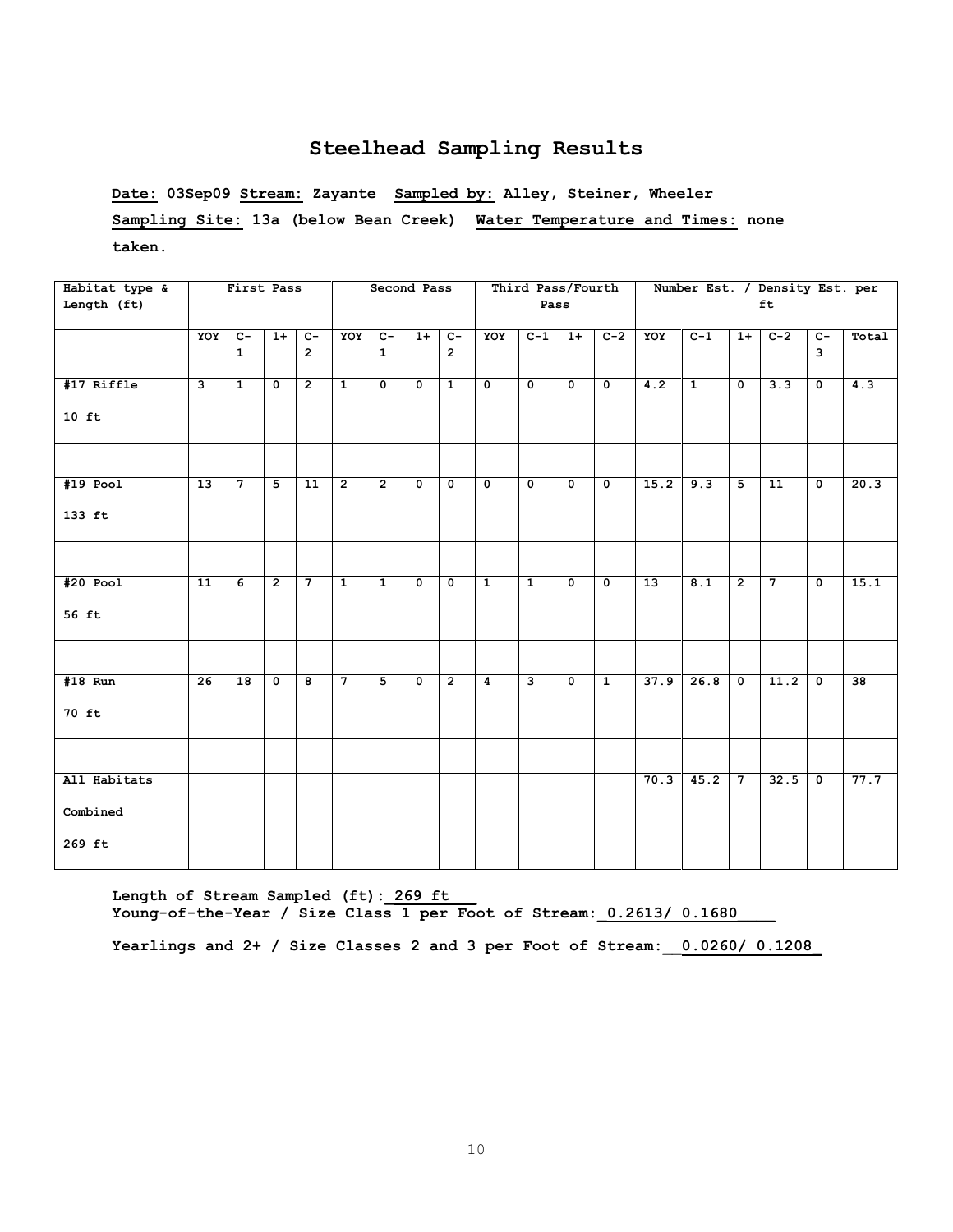**Date: 04Sep09 Stream: Zayante Sampled by: Alley, Steiner, Wheeler Sampling Site: 13c (below Lompico Ck) Water Temp. and Times: 64° F @ 1405 hr, 4Sep09.** 

| Habitat type & |                 | First Pass   |                |                |                | Second Pass     |                |                |                | Third Pass/Fourth |                         |                         |       | Number Est. / Density Est. per ft |                |                 |                      |       |
|----------------|-----------------|--------------|----------------|----------------|----------------|-----------------|----------------|----------------|----------------|-------------------|-------------------------|-------------------------|-------|-----------------------------------|----------------|-----------------|----------------------|-------|
| Length (ft)    |                 |              |                |                |                |                 |                |                |                | Pass              |                         |                         |       |                                   |                |                 |                      |       |
|                | YOY             | $C-$         | $1+$           | $\overline{c}$ | YOY            | $C -$           | $1+$           | $C-$           | YOY            | $C -$             | $1+$                    | $\overline{C}$          | YOY   | $C-1$                             | $1+$           | $C-2$           | $C-$                 | Total |
|                |                 | $\mathbf{1}$ |                | $\overline{2}$ |                | $\mathbf{1}$    |                | $\overline{2}$ |                | $\mathbf{1}$      |                         | $\overline{2}$          |       |                                   |                |                 | $\mathbf{3}$         |       |
| #26-27 Riffle  | 11              | 11           | $\mathbf{3}$   | $\mathbf{3}$   | $\overline{2}$ | $\overline{2}$  | $\mathbf{0}$   | $\mathbf{0}$   | $\mathbf{1}$   | $\mathbf{o}$      | $\mathbf 0$             | $\mathbf{o}$            | 14    | 13                                | $\overline{3}$ | 4               | $\mathbf 0$          | 17    |
| 22 ft          |                 |              |                |                |                |                 |                |                |                |                   |                         |                         |       |                                   |                |                 |                      |       |
|                |                 |              |                |                |                |                 |                |                |                |                   |                         |                         |       |                                   |                |                 |                      |       |
| $#28$ Pool     | $\overline{17}$ | 17           | $\overline{2}$ | $\overline{2}$ | $\overline{4}$ | $\overline{4}$  | $\overline{1}$ | $\overline{1}$ | $\overline{1}$ | $\overline{1}$    | $\overline{\mathbf{0}}$ | $\overline{\mathbf{0}}$ | 22.3  | 22.3                              | 3.3            | 3.3             | $\overline{\bullet}$ | 25.6  |
| 28 ft          |                 |              |                |                |                |                 |                |                |                |                   |                         |                         |       |                                   |                |                 |                      |       |
| $#29$ Pool     | 37              | 36           | $\overline{4}$ | 5 <sup>5</sup> | 11             | $\overline{11}$ | $\mathbf 0$    | $\mathbf 0$    | 8              | 8                 | $\mathbf{1}$            | $\mathbf{1}$            | 58.8  | 58                                | 6              | 6.7             | $\mathbf{o}$         | 64.7  |
| $100$ ft       |                 |              |                |                |                |                 |                |                |                |                   |                         |                         |       |                                   |                |                 |                      |       |
|                |                 |              |                |                |                |                 |                |                |                |                   |                         |                         |       |                                   |                |                 |                      |       |
| #32 Step-Run   | 25              | 24           | $\mathbf{3}$   | $\overline{4}$ | 8              | 8               | 3              | $\mathbf{3}$   | $\overline{2}$ | $\overline{2}$    | $\mathbf 0$             | $\mathbf 0$             | 36.2  | 35.3                              | 6              | $7\phantom{.0}$ | 0                    | 42.3  |
| 52 ft          |                 |              |                |                |                |                 |                |                |                |                   |                         |                         |       |                                   |                |                 |                      |       |
|                |                 |              |                |                |                |                 |                |                |                |                   |                         |                         |       |                                   |                |                 |                      |       |
| All Habitats   |                 |              |                |                |                |                 |                |                |                |                   |                         |                         | 131.3 | 128.6                             | 18.3           | 21              | $\mathbf 0$          | 149.6 |
| Combined       |                 |              |                |                |                |                 |                |                |                |                   |                         |                         |       |                                   |                |                 |                      |       |
| 202 ft         |                 |              |                |                |                |                 |                |                |                |                   |                         |                         |       |                                   |                |                 |                      |       |

Length of Stream Sampled (ft): 202 ft **Young-of-the-Year / Size Class 1 per Foot of Stream:\_0.65/ 0.6366\_\_ Yearlings and 2+ / Size Classes 2 and 3 per Foot of Stream:\_\_0.0906/ 0.1040\_**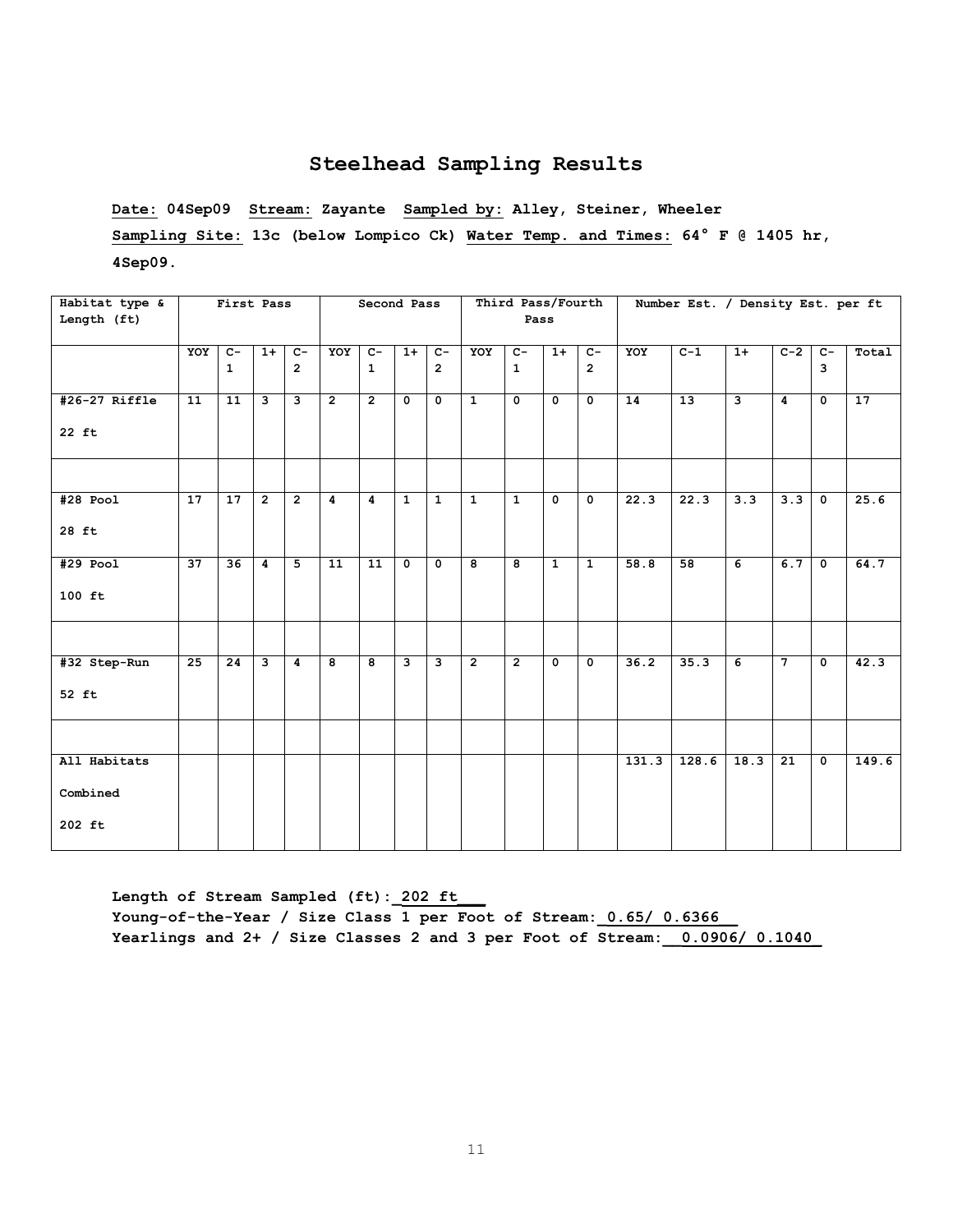**Date: 10Sep08 Stream: Zayante Sampled by: Alley, Steiner, Wheeler Sampling Site: 13d (below Mountain Charlie Gulch) Water Temp. and Times: 66° F @ 1602 hr, 13Aug09. (Air temp. 79° F).**

| Habitat type & |                 | First Pass      |                |                |                | Second Pass     |                         |                |                | Third Pass/    |                |                |                | Number Est. / Density Est. per ft |                |                 |                      |                |
|----------------|-----------------|-----------------|----------------|----------------|----------------|-----------------|-------------------------|----------------|----------------|----------------|----------------|----------------|----------------|-----------------------------------|----------------|-----------------|----------------------|----------------|
| Length (ft)    |                 |                 |                |                |                |                 |                         |                |                | Fourth Pass    |                |                |                |                                   |                |                 |                      |                |
|                | YOY             | $C-$            | $1+$           | $C-$           | YOY            | $C-$            | $1+$                    | $c-$           | YOY            | $C-$           | $1+$           | $c-$           | YOY            | $C-1$                             | $1+$           | $C-2$           | $c-$                 | Total          |
|                |                 | $\mathbf{1}$    |                | $\overline{2}$ |                | $\mathbf{1}$    |                         | $\overline{2}$ |                | $\mathbf{1}$   |                | $\overline{2}$ |                |                                   |                |                 | 3                    |                |
| #38 Riffle     | $\overline{1}$  | $\overline{1}$  | $\Omega$       | $\overline{0}$ | $\overline{0}$ | $\overline{0}$  | $\overline{0}$          | $\overline{0}$ | $\overline{0}$ | $\overline{0}$ | $\overline{0}$ | $\overline{0}$ | $\overline{1}$ | $\overline{1}$                    | $\overline{0}$ | $\overline{0}$  | $\overline{0}$       | $\overline{1}$ |
| $13$ ft        |                 |                 |                |                |                |                 |                         |                |                |                |                |                |                |                                   |                |                 |                      |                |
|                |                 |                 |                |                |                |                 |                         |                |                |                |                |                |                |                                   |                |                 |                      |                |
| #29 Step-Run   | $\overline{13}$ | 13              | 6              | 6              | $\mathbf{1}$   | $\mathbf{1}$    | $\mathbf 0$             | $\mathbf 0$    | $\mathbf 0$    | $\mathbf{0}$   | $\mathbf 0$    | $\mathbf{0}$   | 14             | 14                                | $\overline{6}$ | 6               | $\mathbf 0$          | 20             |
| 38 ft          |                 |                 |                |                |                |                 |                         |                |                |                |                |                |                |                                   |                |                 |                      |                |
|                |                 |                 |                |                |                |                 |                         |                |                |                |                |                |                |                                   |                |                 |                      |                |
| $#37$ Pool     | 67              | 67              | 11             | 11             | 13             | $\overline{13}$ | $\mathbf{1}$            | $\mathbf{1}$   | 8              | 8              | $\mathbf 0$    | $\mathbf 0$    | 88.3           | 88.3                              | 12             | $\overline{12}$ | $\mathbf{o}$         | 100.3          |
| 60 ft          |                 |                 |                |                |                |                 |                         |                |                |                |                |                |                |                                   |                |                 |                      |                |
| $#39$ Pool     | $\overline{26}$ | $\overline{26}$ | $\overline{4}$ | $\overline{4}$ | 9              | $\overline{9}$  | $\overline{\mathbf{3}}$ | З              | $\overline{1}$ | $\overline{1}$ | $\overline{0}$ | $\overline{0}$ | 37.6           | 37.6                              | 8.8            | 8.8             | $\overline{\bullet}$ | 46.4           |
| 48 ft          |                 |                 |                |                |                |                 |                         |                |                |                |                |                |                |                                   |                |                 |                      |                |
|                |                 |                 |                |                |                |                 |                         |                |                |                |                |                |                |                                   |                |                 |                      |                |
| All Habitats   |                 |                 |                |                |                |                 |                         |                |                |                |                |                | 140.9          | 140.9                             | 26.8           | 26.8            | $\overline{\bullet}$ | 167.7          |
| Combined       |                 |                 |                |                |                |                 |                         |                |                |                |                |                |                |                                   |                |                 |                      |                |
| 159 ft         |                 |                 |                |                |                |                 |                         |                |                |                |                |                |                |                                   |                |                 |                      |                |

Length of Stream Sampled (ft): 159 ft

**Young-of-the-Year / Size Class 1 per Foot of Stream:\_0.8862/ 0.8862\_ Yearlings and 2+ / Size Classes 2 and 3 per Foot of Stream:\_\_0.1686/ 0.1686**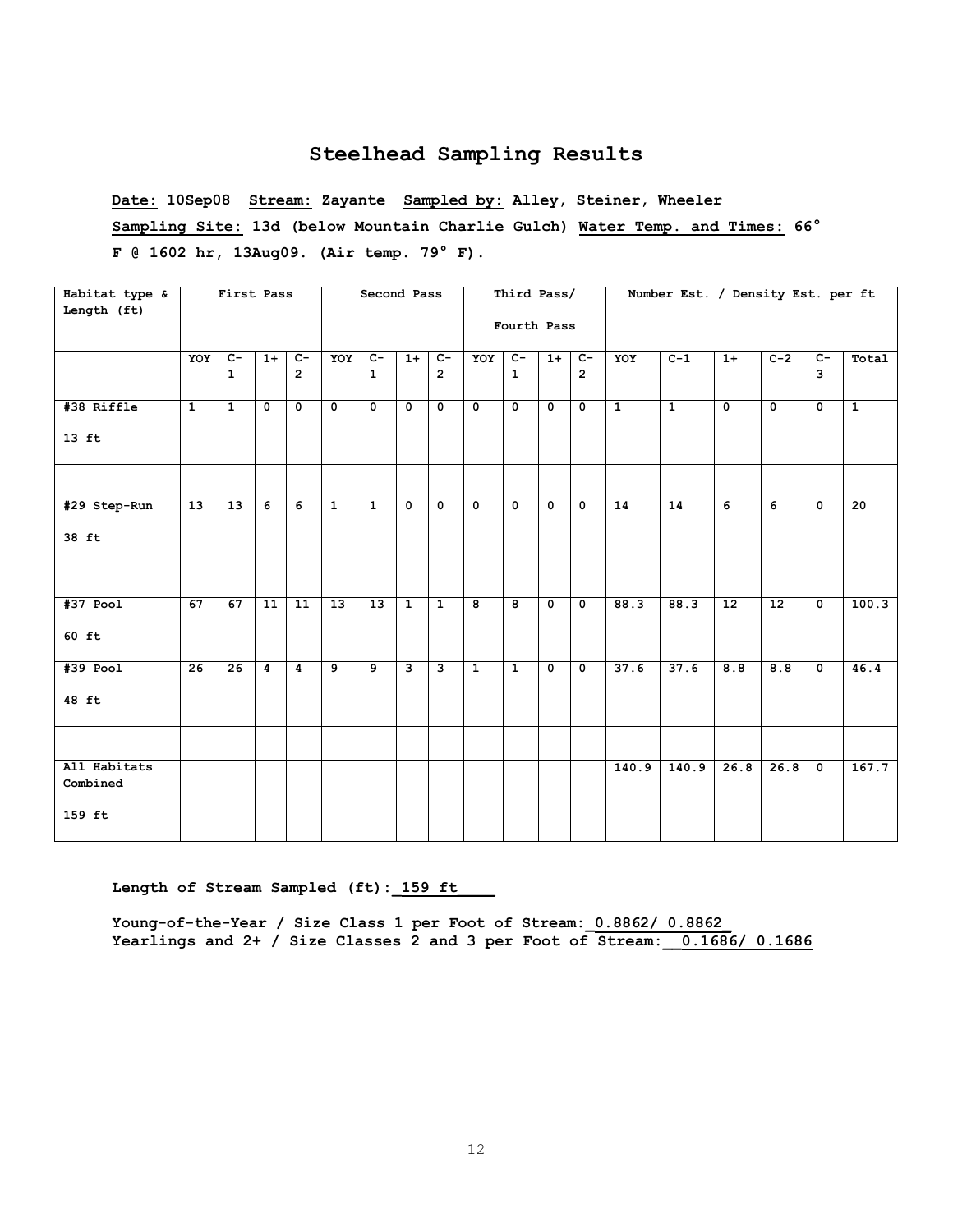**Date: 4Sep09 Stream: Lompico Sampled by: Alley, Steiner, Wheeler, Collins Sampling Site: 13e (below turnout) Water Temp. and Times: 58° F @ 0935 hr, 4Sep09.**

| Habitat type & |                 | First Pass      |                |                |                | Second Pass    |              |                      |                | Third Pass/Fourth |                |                      |                | Number Est. / Density Est. per ft |                  |                |                         |                |
|----------------|-----------------|-----------------|----------------|----------------|----------------|----------------|--------------|----------------------|----------------|-------------------|----------------|----------------------|----------------|-----------------------------------|------------------|----------------|-------------------------|----------------|
| Length (ft)    |                 |                 |                |                |                |                |              |                      |                | Pass              |                |                      |                |                                   |                  |                |                         |                |
|                | YOY             | $\overline{C}$  | $1+$           | $C-$           | YOY            | $C-$           | $1+$         | $C-$                 | YOY            | $C-1$             | $1+$           | $C-2$                | YOY            | $C-1$                             | $1+$             | $C-2$          | $\overline{c}$ -        | Total          |
|                |                 | $\mathbf{1}$    |                | $\overline{2}$ |                | $\mathbf{1}$   |              | $\overline{2}$       |                |                   |                |                      |                |                                   |                  |                | 3                       |                |
| $#42$ Pool     | 59              | 59              | 5              | 5 <sub>1</sub> | 23             | 23             | $\mathbf{1}$ | $\mathbf{1}$         | $\mathbf{3}$   | $\mathbf{3}$      | $\mathbf 0$    | $\mathbf{o}$         | 90             | 90                                | $\overline{6.1}$ | 6.1            | $\mathbf{o}$            | 96.1           |
| 68 ft          |                 |                 |                |                |                |                |              |                      |                |                   |                |                      |                |                                   |                  |                |                         |                |
| #44 Pool       | $\overline{34}$ | $\overline{34}$ | $\overline{2}$ | $\overline{2}$ | 16             | 16             | $\mathbf 0$  | $\overline{\bullet}$ | $\overline{7}$ | $\overline{7}$    | $\overline{0}$ | $\overline{\bullet}$ | 63.3           | 63.3                              | $\overline{2}$   | $\overline{2}$ | $\overline{\mathbf{0}}$ | 65.3           |
| 46 ft          |                 |                 |                |                |                |                |              |                      |                |                   |                |                      |                |                                   |                  |                |                         |                |
|                |                 |                 |                |                |                |                |              |                      |                |                   |                |                      |                |                                   |                  |                |                         |                |
| #43 Riffle     | $\overline{2}$  | $\overline{2}$  | $\mathbf{0}$   | $\mathbf 0$    | $\overline{2}$ | $\overline{2}$ | $\mathbf{0}$ | $\mathbf 0$          | $\mathbf 0$    | $\mathbf{o}$      | $\mathbf{0}$   | $\mathbf{o}$         | $\overline{4}$ | 4                                 | $\mathbf 0$      | $\mathbf 0$    | $\mathbf{0}$            | $\overline{4}$ |
| $10$ ft        |                 |                 |                |                |                |                |              |                      |                |                   |                |                      |                |                                   |                  |                |                         |                |
|                |                 |                 |                |                |                |                |              |                      |                |                   |                |                      |                |                                   |                  |                |                         |                |
| #46 Step-run   | 24              | 24              | $\mathbf 0$    | $\mathbf{o}$   | 9              | و              | $\mathbf 0$  | $\mathbf 0$          | $\overline{2}$ | $\overline{2}$    | $\mathbf 0$    | $\mathbf 0$          | 36.8           | 36.8                              | $\mathbf 0$      | $\mathbf 0$    | $\mathbf 0$             | 36.8           |
| $40$ ft        |                 |                 |                |                |                |                |              |                      |                |                   |                |                      |                |                                   |                  |                |                         |                |
|                |                 |                 |                |                |                |                |              |                      |                |                   |                |                      |                |                                   |                  |                |                         |                |
| All Habitats   |                 |                 |                |                |                |                |              |                      |                |                   |                |                      | 194.1          | 194.1                             | 8.1              | 8.1            | $\mathbf 0$             | 202.2          |
| Combined       |                 |                 |                |                |                |                |              |                      |                |                   |                |                      |                |                                   |                  |                |                         |                |
| 164 ft         |                 |                 |                |                |                |                |              |                      |                |                   |                |                      |                |                                   |                  |                |                         |                |

Length of Stream Sampled (ft): 164 ft Young-of-the-Year / Size Class 1 per Foot of Stream: 1.1835/ 1.1835 **Yearlings and 2+ / Size Classes 2 and 3 per Foot of Stream:\_\_0.0494/ 0.0494**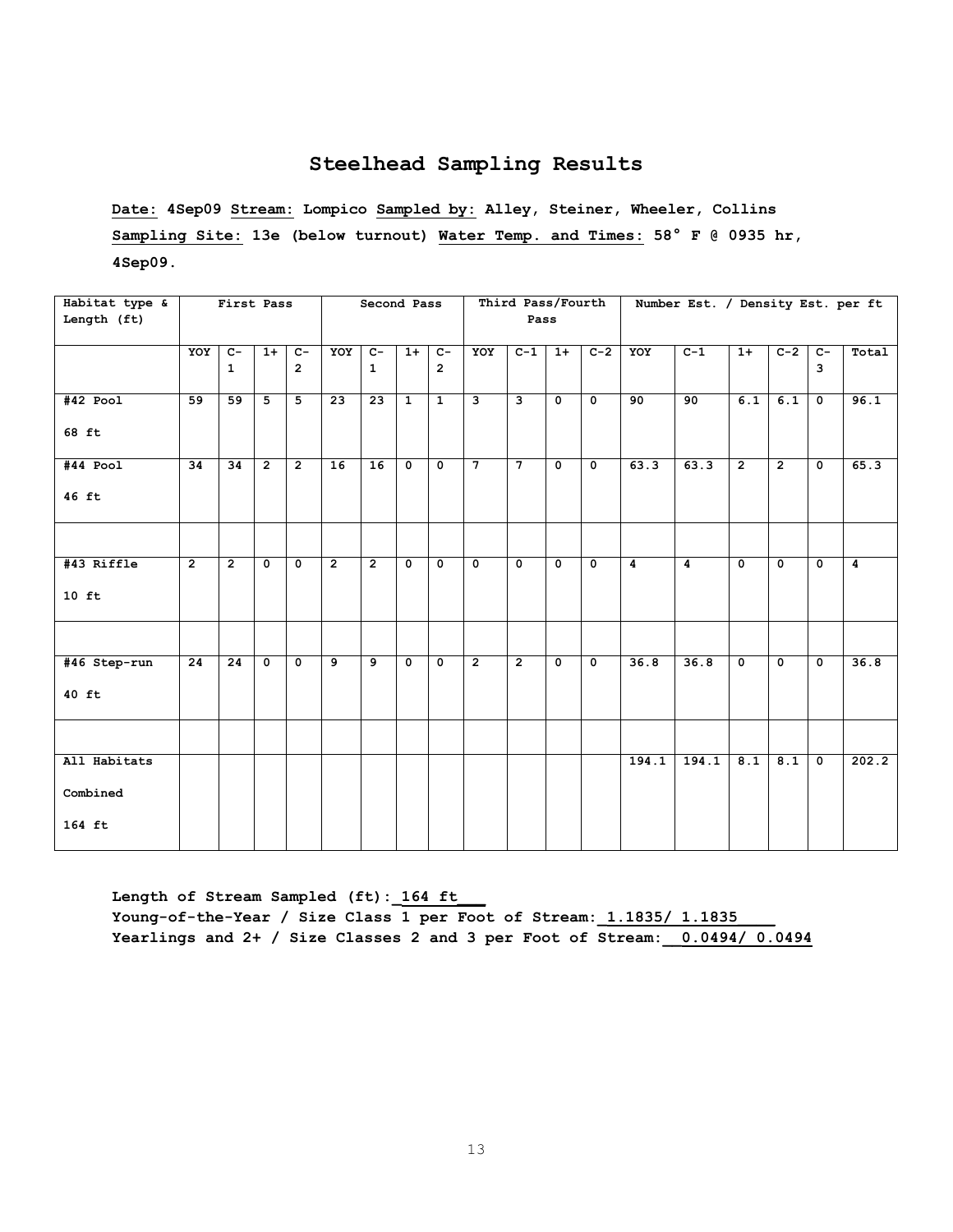**Date: 14Sep09 Stream: Bean Ck Sampled by: Alley, Steiner, Wheeler Sampling Site: 14b (below Lockhart Gulch.) Water Temp. and Times: 61° F @** 

**1522hr, 8Aug09. (Air temp. 69° F).**

| Habitat type &<br>Length (ft) |                  | First Pass                       |                           |                                  |                           | Second Pass                    |                           |                                  |                           | Third Pass/Fourth<br>Pass |                         |                           |                         |                                |                         |                           |                                | Number Est. / Density Est. per ft |
|-------------------------------|------------------|----------------------------------|---------------------------|----------------------------------|---------------------------|--------------------------------|---------------------------|----------------------------------|---------------------------|---------------------------|-------------------------|---------------------------|-------------------------|--------------------------------|-------------------------|---------------------------|--------------------------------|-----------------------------------|
|                               | YOY              | $\overline{c}$ -<br>$\mathbf{1}$ | $1+$                      | $\overline{c}$<br>$\overline{2}$ | YOY                       | $\overline{C}$<br>$\mathbf{1}$ | $1+$                      | $\overline{C}$<br>$\overline{2}$ | YOY                       | $C-1$                     | $1+$                    | $C-2$                     | YOY                     | $\overline{c}$<br>$\mathbf{1}$ | $1+$                    | $C-2$                     | $\overline{C}$<br>$\mathbf{3}$ | Total                             |
| #44 Riffle<br>58 ft           | $\overline{1}$   | $\overline{\mathfrak{o}}$        | $\mathbf 0$               | $\overline{1}$                   | $\overline{\mathfrak{o}}$ | $\overline{\mathfrak{o}}$      | $\overline{\mathfrak{o}}$ | $\overline{\mathbf{0}}$          | $\overline{\mathfrak{o}}$ | $\overline{\mathbf{0}}$   | $\overline{\mathbf{0}}$ | $\overline{\mathfrak{o}}$ | $\overline{1}$          | $\overline{\mathfrak{o}}$      | $\overline{\mathbf{0}}$ | $\overline{1}$            | $\overline{\mathfrak{o}}$      | $\overline{1}$                    |
|                               |                  |                                  |                           |                                  |                           |                                |                           |                                  |                           |                           |                         |                           |                         |                                |                         |                           |                                |                                   |
| $#43$ Pool<br>95 ft           | $\overline{2}$   | $\overline{\mathbf{0}}$          | 7                         | $\overline{9}$                   | $\overline{\mathbf{3}}$   | $\mathbf 0$                    | $\overline{2}$            | 5                                | $\overline{1}$            | $\overline{\mathbf{0}}$   | $\overline{1}$          | $\overline{2}$            | $\overline{6}$          | $\overline{\bullet}$           | 10.3                    | 18.5                      | $\overline{\bullet}$           | 18.5                              |
| $#45$ Pool<br>89 ft           | $\boldsymbol{4}$ | $\mathbf{1}$                     | $\overline{5}$            | $\overline{\mathbf{8}}$          | $\overline{1}$            | $\mathbf 0$                    | $\mathbf 0$               | $\mathbf{1}$                     | $\overline{1}$            | $\overline{\mathbf{0}}$   | $\mathbf{o}$            | $\overline{1}$            | 6.3                     | $\overline{1}$                 | $\overline{\mathbf{5}}$ | $\overline{9}$            | $\overline{1}$                 | $\overline{11}$                   |
|                               |                  |                                  |                           |                                  |                           |                                |                           |                                  |                           |                           |                         |                           |                         |                                |                         |                           |                                |                                   |
| $#49$ Run<br>$30$ ft          | $\overline{0}$   | $\overline{\mathfrak{o}}$        | $\overline{\mathfrak{o}}$ | $\overline{\mathfrak{o}}$        | $\overline{\mathbf{0}}$   | $\mathbf 0$                    | $\overline{\mathfrak{o}}$ | $\overline{\mathbf{0}}$          | $\overline{\mathfrak{o}}$ | $\overline{\mathfrak{o}}$ | $\overline{0}$          | $\overline{\mathfrak{o}}$ | $\overline{\mathbf{0}}$ | $\overline{\mathfrak{o}}$      | $\overline{\mathbf{0}}$ | $\overline{\mathfrak{o}}$ | $\overline{\mathfrak{o}}$      | $\overline{\mathfrak{o}}$         |
| All Habitats                  |                  |                                  |                           |                                  |                           |                                |                           |                                  |                           |                           |                         |                           | 13.3                    | $\mathbf{1}$                   | 15.3                    | 28.5                      | $\mathbf{1}$                   | 30.5                              |
| 272 ft                        |                  |                                  |                           |                                  |                           |                                |                           |                                  |                           |                           |                         |                           |                         |                                |                         |                           |                                |                                   |

**Length of Stream Sampled (ft):\_272 ft\_\_\_\_** Young-of-the-Year/ Size Class 1 per Ft of Stream: 0.0489/ 0.0037 **Yearlings and 2+/ Size Classes 2 and 3 per Ft of Stream: 0.0563/ 0.1085**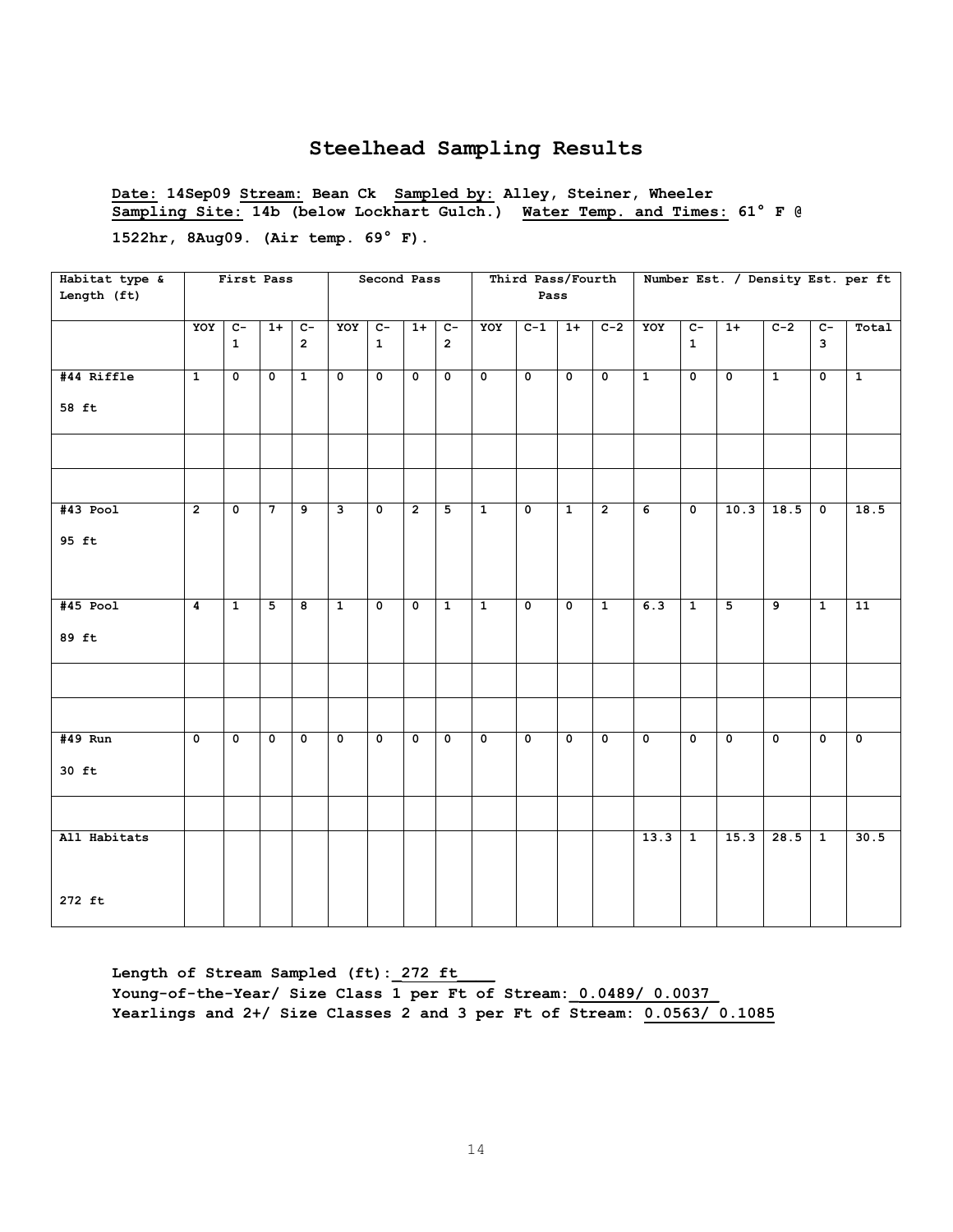**Date: 10Sep09 Stream: Fall Ck Sampled by: Alley, Steiner, Reis Sampling Site: 15 (above Highway 9) Water Temp. and Times: 60° F @ 1523 hr. 12Aug09. (Air temp. 72° F).**

| Habitat type & |                         | First Pass              |                |                |                | Second Pass    |                         |                         |                         | Third Pass/Fourth       |                         |                         |      | Number Est. / Density Est. per ft |                |                |                         |       |
|----------------|-------------------------|-------------------------|----------------|----------------|----------------|----------------|-------------------------|-------------------------|-------------------------|-------------------------|-------------------------|-------------------------|------|-----------------------------------|----------------|----------------|-------------------------|-------|
| Length (ft)    |                         |                         |                |                |                |                |                         |                         |                         | Pass                    |                         |                         |      |                                   |                |                |                         |       |
|                | YOY                     | $\overline{c}$          | $1+$           | $\overline{C}$ | YOY            | $\overline{c}$ | $1+$                    | $C-$                    | YOY                     | $c-$                    | $1+$                    | $\overline{C}$          | YOY  | $C-1$                             | $1+$           | $C-2$          | $C-3$                   | Total |
|                |                         | $\mathbf{1}$            |                | $\overline{2}$ |                | $\mathbf{1}$   |                         | $\overline{2}$          |                         | $\mathbf{1}$            |                         | $\overline{2}$          |      |                                   |                |                |                         |       |
| #25 Riffle     | $\overline{\mathbf{4}}$ | $\overline{4}$          | $\overline{4}$ | $\overline{4}$ | $\overline{2}$ | $\overline{2}$ | $\mathbf{0}$            | $\overline{0}$          | $\overline{2}$          | $\overline{2}$          | $\overline{\mathbf{0}}$ | $\overline{\mathbf{0}}$ | 11.3 | 11.3                              | $\overline{4}$ | $\overline{4}$ | $\overline{\mathbf{0}}$ | 15.3  |
| 42 ft          |                         |                         |                |                |                |                |                         |                         |                         |                         |                         |                         |      |                                   |                |                |                         |       |
|                |                         |                         |                |                |                |                |                         |                         |                         |                         |                         |                         |      |                                   |                |                |                         |       |
|                |                         |                         |                |                |                |                |                         |                         |                         |                         |                         |                         |      |                                   |                |                |                         |       |
| $#20$ Pool     | $\overline{\mathbf{4}}$ | $\overline{\mathbf{3}}$ | 5              | 6              | $\overline{2}$ | $\overline{2}$ | $\mathbf{1}$            | $\overline{1}$          | $\overline{\mathbf{0}}$ | $\overline{\mathbf{0}}$ | $\overline{1}$          | $\overline{1}$          | 6.7  | $\overline{6}$                    | 7.2            | 5.1            | نا                      | 14.1  |
| $20$ ft        |                         |                         |                |                |                |                |                         |                         |                         |                         |                         |                         |      |                                   |                |                |                         |       |
| $#24$ Pool     | $\overline{6}$          | $\overline{6}$          | و              | و              | $\overline{2}$ | $\overline{2}$ | $\overline{\mathbf{0}}$ | $\overline{\bullet}$    | $\overline{1}$          | $\overline{1}$          | $\overline{1}$          | $\overline{1}$          | 9.4  | 9.4                               | 10.3           | 8.2            | 2.1                     | 19.7  |
| $23$ ft        |                         |                         |                |                |                |                |                         |                         |                         |                         |                         |                         |      |                                   |                |                |                         |       |
|                |                         |                         |                |                |                |                |                         |                         |                         |                         |                         |                         |      |                                   |                |                |                         |       |
|                |                         |                         |                |                |                |                |                         |                         |                         |                         |                         |                         |      |                                   |                |                |                         |       |
| #19 Step-Run   | $\overline{7}$          | $\overline{7}$          | $\mathbf{1}$   | $\overline{1}$ | ِ              | ى              | $\mathbf 0$             | $\overline{\mathbf{0}}$ | $\overline{\mathbf{0}}$ | $\overline{\mathbf{0}}$ | $\overline{\mathbf{0}}$ | $\overline{\mathbf{0}}$ | 10.8 | 10.8                              | $\overline{1}$ | $\overline{1}$ | $\overline{\bullet}$    | 11.8  |
| 40 ft          |                         |                         |                |                |                |                |                         |                         |                         |                         |                         |                         |      |                                   |                |                |                         |       |
|                |                         |                         |                |                |                |                |                         |                         |                         |                         |                         |                         |      |                                   |                |                |                         |       |
| All Habitats   |                         |                         |                |                |                |                |                         |                         |                         |                         |                         |                         | 38.2 | 37.5                              | 22.5           | 18.3           | 5.1                     | 60.9  |
| Combined       |                         |                         |                |                |                |                |                         |                         |                         |                         |                         |                         |      |                                   |                |                |                         |       |
| $125$ ft       |                         |                         |                |                |                |                |                         |                         |                         |                         |                         |                         |      |                                   |                |                |                         |       |

Length of Stream Sampled (ft): 125 ft Young-of-the-Year / Size Class 1 per Foot of Stream: 0.3056/0.3

**Yearlings and 2+ / Size Classes 2 and 3 per Foot of Stream:\_\_0.18/ 0.1872\_**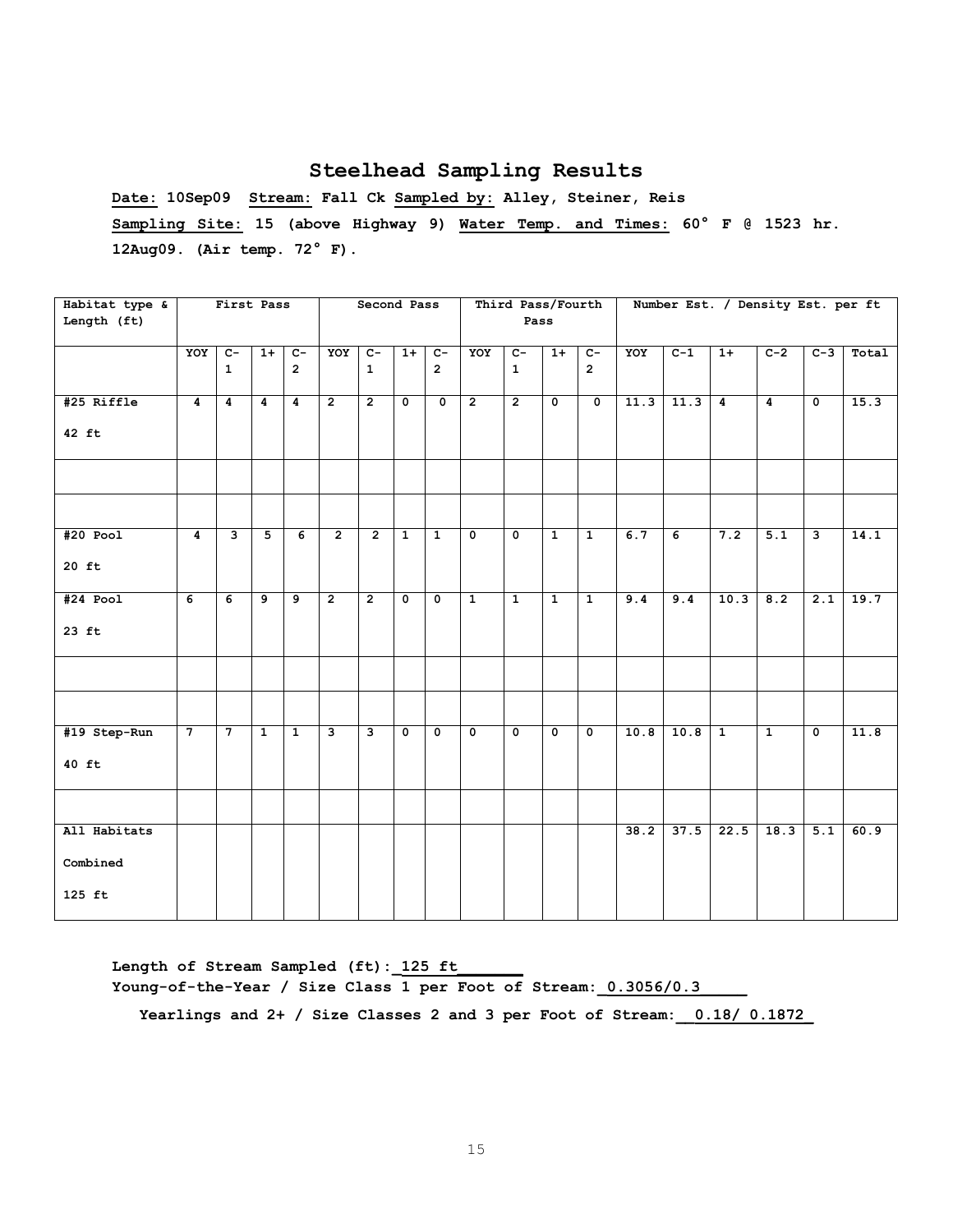**Date: 11Sep09 Stream: Newell Ck Sampled by: Alley, Steiner, Wheeler Sampling Site: 16 Water Temp. and Times: 59.5° F @ 1155hr. 10Aug09. (Air temp. 75° F).**

| Habitat type &                     |                         | First Pass           |                |                                  |                | Second Pass                    |                         |                         |                      | Third Pass/Fourth    |                      |                      |                |                |                | Number Est. / Density Est. per |                         |                |
|------------------------------------|-------------------------|----------------------|----------------|----------------------------------|----------------|--------------------------------|-------------------------|-------------------------|----------------------|----------------------|----------------------|----------------------|----------------|----------------|----------------|--------------------------------|-------------------------|----------------|
| Length (ft)                        |                         |                      |                |                                  |                |                                |                         |                         |                      | Pass                 |                      |                      |                |                |                | ft                             |                         |                |
|                                    | YOY                     | $c-$<br>$\mathbf{1}$ | $1+$           | $\overline{c}$<br>$\overline{2}$ | YOY            | $\overline{C}$<br>$\mathbf{1}$ | $1+$                    | $C -$<br>$\overline{2}$ | YOY                  | $C-1$                | $1+$                 | $C-2$                | YOY            | $C-1$          | $1+$           | $C-2$                          | $\overline{c}$<br>3     | Total          |
| #22 Riffle<br>$19$ ft              | $\overline{2}$          | $\overline{2}$       | $\mathbf 0$    | $\mathbf 0$                      | $\overline{2}$ | $\overline{2}$                 | $\overline{\mathbf{0}}$ | $\overline{\bullet}$    | $\overline{\bullet}$ | $\overline{\bullet}$ | $\overline{\bullet}$ | $\overline{\bullet}$ | $\overline{4}$ | $\overline{4}$ | $\mathbf{o}$   | $\overline{\bullet}$           | $\overline{\mathbf{0}}$ | $\overline{4}$ |
|                                    |                         |                      |                |                                  |                |                                |                         |                         |                      |                      |                      |                      |                |                |                |                                |                         |                |
| $#21$ Pool<br>77 ft                | 6                       | $\overline{4}$       | $\mathbf{1}$   | $\mathbf{3}$                     | $\mathbf{1}$   | $\mathbf{1}$                   | $\mathbf{1}$            | $\mathbf{1}$            | $\mathbf 0$          | $\mathbf{o}$         | $\mathbf 0$          | $\mathbf 0$          | 7.1            | 5.1            | $\mathbf{3}$   | 4.2                            | $\mathbf 0$             | 9.3            |
| $#28$ Pool<br>$107$ ft             | $\overline{\mathbf{3}}$ | $\mathbf{3}$         | 5 <sup>5</sup> | 5 <sup>5</sup>                   | $\mathbf{1}$   | $\mathbf{1}$                   | $\mathbf{o}$            | $\mathbf 0$             | $\mathbf{1}$         | $\mathbf{1}$         | $\mathbf 0$          | $\mathbf 0$          | 5.7            | 5.7            | 5              | 5 <sup>5</sup>                 | $\mathbf 0$             | 10.7           |
|                                    |                         |                      |                |                                  |                |                                |                         |                         |                      |                      |                      |                      |                |                |                |                                |                         |                |
|                                    |                         |                      |                |                                  |                |                                |                         |                         |                      |                      |                      |                      |                |                |                |                                |                         |                |
| #20 Run<br>52 ft                   | 15                      | 15                   | $\overline{2}$ | $\overline{2}$                   | $\overline{4}$ | 4                              | $\mathbf{o}$            | $\mathbf{o}$            | $\overline{2}$       | $\overline{2}$       | $\mathbf 0$          | $\mathbf 0$          | 21.4           | 21.4           | $\overline{2}$ | $\overline{2}$                 | $\mathbf 0$             | 23.4           |
|                                    |                         |                      |                |                                  |                |                                |                         |                         |                      |                      |                      |                      |                |                |                |                                |                         |                |
| All Habitats<br>Combined<br>255 ft |                         |                      |                |                                  |                |                                |                         |                         |                      |                      |                      |                      | 38.2           | 36.2           | 10             | 11.2                           | $\overline{\bullet}$    | 47.4           |

Length of Stream Sampled (ft): 255 ft Young-of-the-Year / Size Class 1 per Foot of Stream: 0.1498/0.1420 **Yearlings and 2+ / Size Classes 2 and 3 per Foot of Stream:\_\_0.0392/ 0.0439\_**

16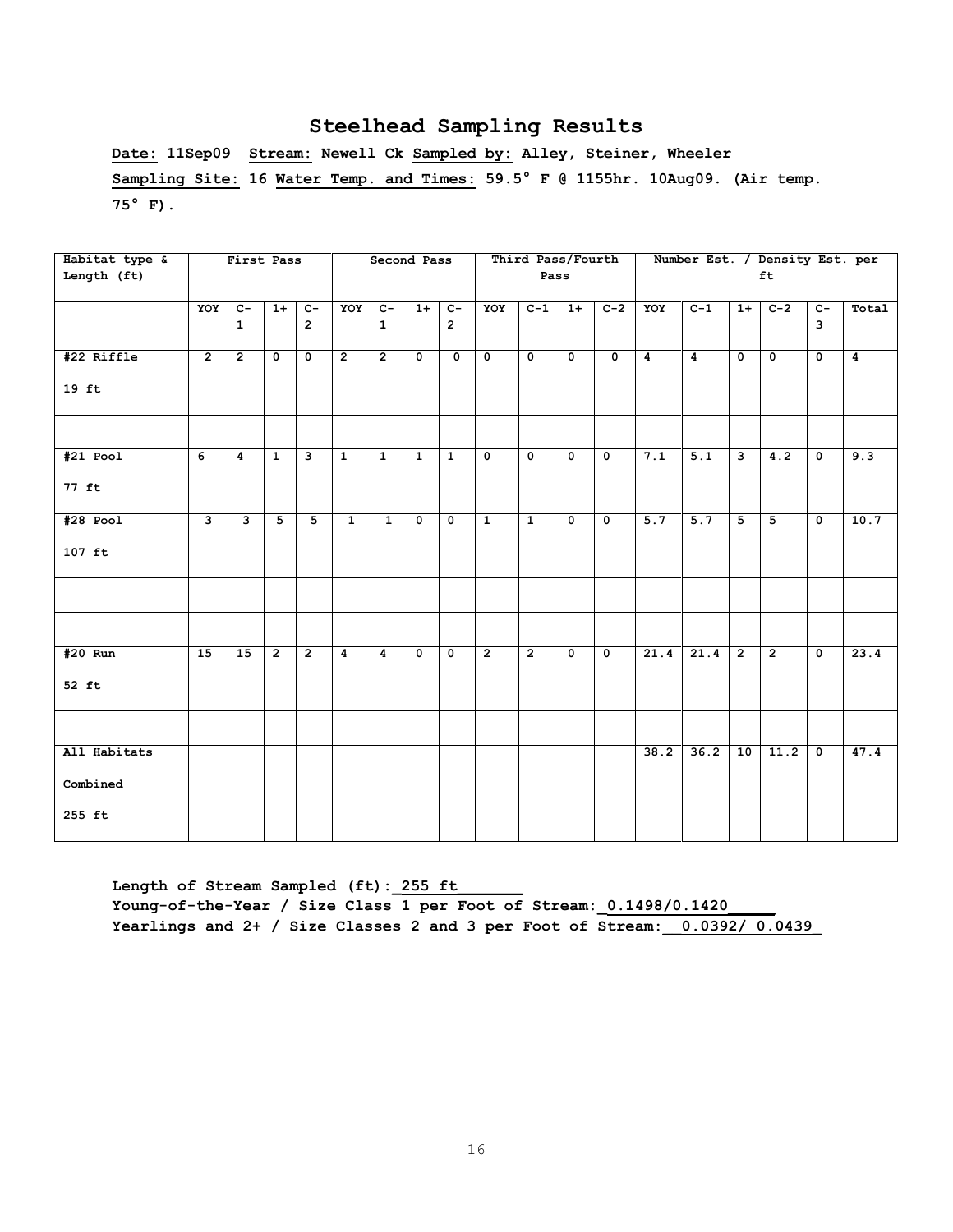**Date: 10Sep09 Stream: Boulder Ck Sampled by: Alley, Steiner, Reis Sampling Site: 17a (above Highway 9) Water Temp. and Times: 64° F @ 1531hr. 14Aug09. (Air temp. 67° F).**

| Habitat type      |                  | First Pass              |                         |                         |                | Second Pass    |                |                         |                         | Third Pass/Fourth |                         |                         |              |                |                | Number Est. / Density Est. per ft |                         |              |
|-------------------|------------------|-------------------------|-------------------------|-------------------------|----------------|----------------|----------------|-------------------------|-------------------------|-------------------|-------------------------|-------------------------|--------------|----------------|----------------|-----------------------------------|-------------------------|--------------|
| & Length          |                  |                         |                         |                         |                |                |                |                         |                         | Pass              |                         |                         |              |                |                |                                   |                         |              |
| (f <sub>t</sub> ) |                  |                         |                         |                         |                |                |                |                         |                         |                   |                         |                         |              |                |                |                                   |                         |              |
|                   |                  |                         |                         |                         |                |                |                |                         |                         |                   |                         |                         |              |                |                |                                   |                         |              |
|                   | YOY              | $\overline{c}$          | $1+$                    | $\overline{C}$          | YOY            | $c-$           | $1+$           | $\overline{c}$          | YOY                     | $C-1$             | $\overline{1+}$         | $C-2$                   | YOY          | $C-1$          | $1+$           | $C-2$                             | $\overline{C}$          | Total        |
|                   |                  | $\mathbf{1}$            |                         | $\overline{2}$          |                | $\mathbf{1}$   |                | $\overline{2}$          |                         |                   |                         |                         |              |                |                |                                   | $\overline{\mathbf{3}}$ |              |
|                   |                  |                         |                         |                         |                |                |                |                         |                         |                   |                         |                         |              |                |                |                                   |                         |              |
| #4 Riffle         | $\mathbf{1}$     | $\mathbf{1}$            | $\mathbf{0}$            | $\Omega$                | $\mathbf{0}$   | $\mathbf 0$    | $\mathbf{0}$   | $\overline{\mathbf{0}}$ | $\overline{\mathbf{0}}$ | $\Omega$          | $\mathbf{o}$            | $\overline{\mathbf{0}}$ | $\mathbf{1}$ | $\mathbf{1}$   | $\mathbf 0$    | $\mathbf 0$                       | $\overline{\mathbf{0}}$ | $\mathbf{1}$ |
|                   |                  |                         |                         |                         |                |                |                |                         |                         |                   |                         |                         |              |                |                |                                   |                         |              |
| $22$ ft           |                  |                         |                         |                         |                |                |                |                         |                         |                   |                         |                         |              |                |                |                                   |                         |              |
|                   |                  |                         |                         |                         |                |                |                |                         |                         |                   |                         |                         |              |                |                |                                   |                         |              |
|                   |                  |                         |                         |                         |                |                |                |                         |                         |                   |                         |                         |              |                |                |                                   |                         |              |
|                   |                  |                         |                         |                         |                |                |                |                         |                         |                   |                         |                         |              |                |                |                                   |                         |              |
|                   |                  |                         |                         |                         |                |                |                |                         |                         |                   |                         |                         |              |                |                |                                   |                         |              |
|                   |                  |                         |                         |                         |                |                |                |                         |                         |                   |                         |                         |              |                |                |                                   |                         |              |
| #5 Pool           | 6                | 6                       | $\overline{\mathbf{3}}$ | $\mathbf{3}$            | $\overline{2}$ | $\mathbf{1}$   | $\mathbf{o}$   | $\mathbf{1}$            | $\overline{2}$          | $\overline{2}$    | $\overline{\mathbf{0}}$ | $\overline{\mathbf{0}}$ | 11.3         | 10.1           | ی              | $\overline{4.2}$                  | $\mathbf{0}$            | 14.3         |
|                   |                  |                         |                         |                         |                |                |                |                         |                         |                   |                         |                         |              |                |                |                                   |                         |              |
| 133 ft            |                  |                         |                         |                         |                |                |                |                         |                         |                   |                         |                         |              |                |                |                                   |                         |              |
|                   |                  |                         |                         |                         |                |                |                |                         |                         |                   |                         |                         |              |                |                |                                   |                         |              |
| $#8$ Pool         | $\boldsymbol{4}$ | $\overline{\mathbf{3}}$ | $\overline{2}$          | $\overline{\mathbf{3}}$ | $\mathbf 0$    | $\mathbf 0$    | $\mathbf{0}$   | $\mathbf 0$             | $\mathbf 0$             | $\mathbf 0$       | $\mathbf 0$             | $\mathbf 0$             | 4            | $\overline{3}$ | $\overline{2}$ | $\mathbf{3}$                      | $\mathbf 0$             | 6            |
|                   |                  |                         |                         |                         |                |                |                |                         |                         |                   |                         |                         |              |                |                |                                   |                         |              |
| 41 ft             |                  |                         |                         |                         |                |                |                |                         |                         |                   |                         |                         |              |                |                |                                   |                         |              |
|                   |                  |                         |                         |                         |                |                |                |                         |                         |                   |                         |                         |              |                |                |                                   |                         |              |
|                   |                  |                         |                         |                         |                |                |                |                         |                         |                   |                         |                         |              |                |                |                                   |                         |              |
|                   |                  |                         |                         |                         |                |                |                |                         |                         |                   |                         |                         |              |                |                |                                   |                         |              |
|                   |                  |                         |                         |                         |                |                |                |                         |                         |                   |                         |                         |              |                |                |                                   |                         |              |
|                   |                  | $\overline{\mathbf{3}}$ |                         |                         |                | $\overline{1}$ | $\overline{1}$ | $\overline{1}$          |                         |                   |                         |                         | 6.3          | 5.7            |                |                                   |                         |              |
| $#7$ Run          | 4                |                         | 4                       | 5                       | $\overline{1}$ |                |                |                         | $\overline{1}$          | $\overline{1}$    | $\overline{\mathbf{0}}$ | $\overline{\mathbf{0}}$ |              |                | 5.1            | 6.1                               | $\mathbf 0$             | 11.8         |
| 48 ft             |                  |                         |                         |                         |                |                |                |                         |                         |                   |                         |                         |              |                |                |                                   |                         |              |
|                   |                  |                         |                         |                         |                |                |                |                         |                         |                   |                         |                         |              |                |                |                                   |                         |              |
|                   |                  |                         |                         |                         |                |                |                |                         |                         |                   |                         |                         |              |                |                |                                   |                         |              |
|                   |                  |                         |                         |                         |                |                |                |                         |                         |                   |                         |                         |              |                |                |                                   |                         |              |
| All Habitats      |                  |                         |                         |                         |                |                |                |                         |                         |                   |                         |                         | 22.6         | 19.8           | 10.1           | 13.3                              | $\overline{\mathbf{0}}$ | 33.1         |
|                   |                  |                         |                         |                         |                |                |                |                         |                         |                   |                         |                         |              |                |                |                                   |                         |              |
| Combined          |                  |                         |                         |                         |                |                |                |                         |                         |                   |                         |                         |              |                |                |                                   |                         |              |
|                   |                  |                         |                         |                         |                |                |                |                         |                         |                   |                         |                         |              |                |                |                                   |                         |              |
| 244 ft            |                  |                         |                         |                         |                |                |                |                         |                         |                   |                         |                         |              |                |                |                                   |                         |              |
|                   |                  |                         |                         |                         |                |                |                |                         |                         |                   |                         |                         |              |                |                |                                   |                         |              |

Length of Stream Sampled (ft): 244 ft Young-of-the-Year / Size Class 1 per Foot of Stream: 0.0926/0.0811 **Yearlings and 2+ / Size Classes 2 and 3 per Foot of Stream:\_\_0.0414/ 0.0545\_**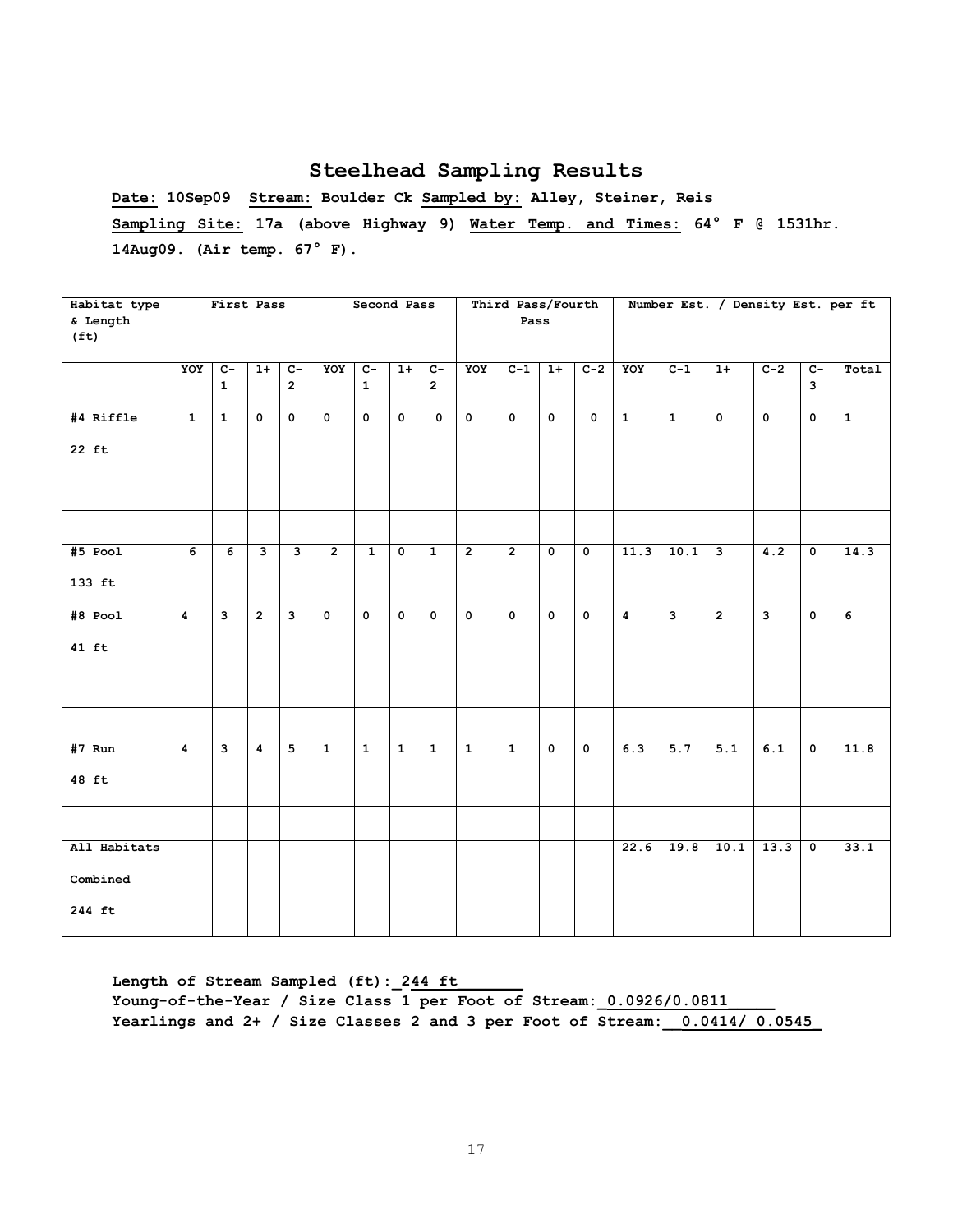**Date: 10Sep09 Stream: Boulder Ck Sampled by: Alley, Steiner, Reis Sampling Site: 17b (Bracken Brae) Water Temp. and Times: 58° F @ 1400 hr, 10Aug09.** 

| Habitat type & |             | First Pass                     |                         |                                  |                           | Second Pass                      |                         |                                  |                           | Third Pass/Fourth              |                |                                  |                 |                   |                |                |                                  | Number Est. / Density Est. per ft |
|----------------|-------------|--------------------------------|-------------------------|----------------------------------|---------------------------|----------------------------------|-------------------------|----------------------------------|---------------------------|--------------------------------|----------------|----------------------------------|-----------------|-------------------|----------------|----------------|----------------------------------|-----------------------------------|
| Length (ft)    |             |                                |                         |                                  |                           |                                  |                         |                                  |                           | Pass                           |                |                                  |                 |                   |                |                |                                  |                                   |
|                | YOY         | $\overline{c}$<br>$\mathbf{1}$ | $1+$                    | $\overline{c}$<br>$\overline{2}$ | YOY                       | $\overline{c}$ -<br>$\mathbf{1}$ | $1+$                    | $\overline{C}$<br>$\overline{2}$ | YOY                       | $\overline{c}$<br>$\mathbf{1}$ | $1+$           | $\overline{c}$<br>$\overline{2}$ | YOY             | $C-1$             | $1+$           | $C-2$          | $\overline{c}$<br>$\overline{3}$ | Total                             |
|                |             |                                |                         |                                  |                           |                                  |                         |                                  |                           |                                |                |                                  |                 |                   |                |                |                                  |                                   |
| #22 Step-run   | 4           | $\overline{4}$                 | $\overline{\mathbf{0}}$ | $\overline{\mathfrak{o}}$        | $\overline{\mathfrak{o}}$ | $\overline{\mathbf{0}}$          | $\overline{\mathbf{0}}$ | $\overline{\mathfrak{o}}$        | $\overline{\mathfrak{o}}$ | $\overline{\mathfrak{o}}$      | $\mathbf 0$    | $\overline{\mathfrak{o}}$        | $\overline{4}$  | $\overline{4}$    | $\overline{0}$ | $\overline{0}$ | $\mathbf 0$                      | $\overline{4}$                    |
| 32 ft          |             |                                |                         |                                  |                           |                                  |                         |                                  |                           |                                |                |                                  |                 |                   |                |                |                                  |                                   |
|                |             |                                |                         |                                  |                           |                                  |                         |                                  |                           |                                |                |                                  |                 |                   |                |                |                                  |                                   |
| #31 Riffle/    | $7^{\circ}$ | $\overline{7}$                 | $\mathbf{1}$            | $\mathbf{1}$                     | $\overline{2}$            | $\overline{2}$                   | $\mathbf 0$             | $\mathbf 0$                      | $\mathbf 0$               | $\mathbf 0$                    | 0              | $\mathbf 0$                      | 9.3             | 9.3               | $\mathbf{1}$   | $\mathbf{1}$   | $\mathbf 0$                      | 10.3                              |
| Step-run       |             |                                |                         |                                  |                           |                                  |                         |                                  |                           |                                |                |                                  |                 |                   |                |                |                                  |                                   |
| 56 ft          |             |                                |                         |                                  |                           |                                  |                         |                                  |                           |                                |                |                                  |                 |                   |                |                |                                  |                                   |
|                |             |                                |                         |                                  |                           |                                  |                         |                                  |                           |                                |                |                                  |                 |                   |                |                |                                  |                                   |
| $#30$ Pool     | 15          | 15                             | 10                      | 10                               | $\overline{4}$            | $\overline{4}$                   | $\overline{2}$          | $\overline{2}$                   | $\overline{5}$            | $\overline{5}$                 | 0              | $\overline{\mathbf{0}}$          | 26.9            | 26.9              | 12.2           | 12.2           | $\overline{\mathbf{0}}$          | 39.1                              |
| 40 ft          |             |                                |                         |                                  |                           |                                  |                         |                                  |                           |                                |                |                                  |                 |                   |                |                |                                  |                                   |
| $#32$ Pool     | و           | $\overline{9}$                 | $\overline{2}$          | $\overline{2}$                   | $\overline{1}$            | $\overline{1}$                   | $\overline{1}$          | $\overline{1}$                   | $\overline{1}$            | $\overline{1}$                 | $\overline{0}$ | $\overline{\mathbf{0}}$          | $\overline{11}$ | $\overline{11}$   | 3.3            | 3.3            | $\overline{\mathbf{0}}$          | 14.3                              |
| 26 ft          |             |                                |                         |                                  |                           |                                  |                         |                                  |                           |                                |                |                                  |                 |                   |                |                |                                  |                                   |
|                |             |                                |                         |                                  |                           |                                  |                         |                                  |                           |                                |                |                                  |                 |                   |                |                |                                  |                                   |
| All Habitats   |             |                                |                         |                                  |                           |                                  |                         |                                  |                           |                                |                |                                  | 51.2            | $\overline{51.2}$ | 16.5           | 16.5           | $\mathbf 0$                      | 67.7                              |
| Combined       |             |                                |                         |                                  |                           |                                  |                         |                                  |                           |                                |                |                                  |                 |                   |                |                |                                  |                                   |
| 154 ft         |             |                                |                         |                                  |                           |                                  |                         |                                  |                           |                                |                |                                  |                 |                   |                |                |                                  |                                   |

**Length of Stream Sampled (ft):\_154 ft\_\_** Young-of-the-Year / Size Class 1 per Foot of Stream: 0.3325/0.3325 **Yearlings and 2+ / Size Classes 2 and 3 per Foot of Stream:\_\_0.1071/ 0.1071\_**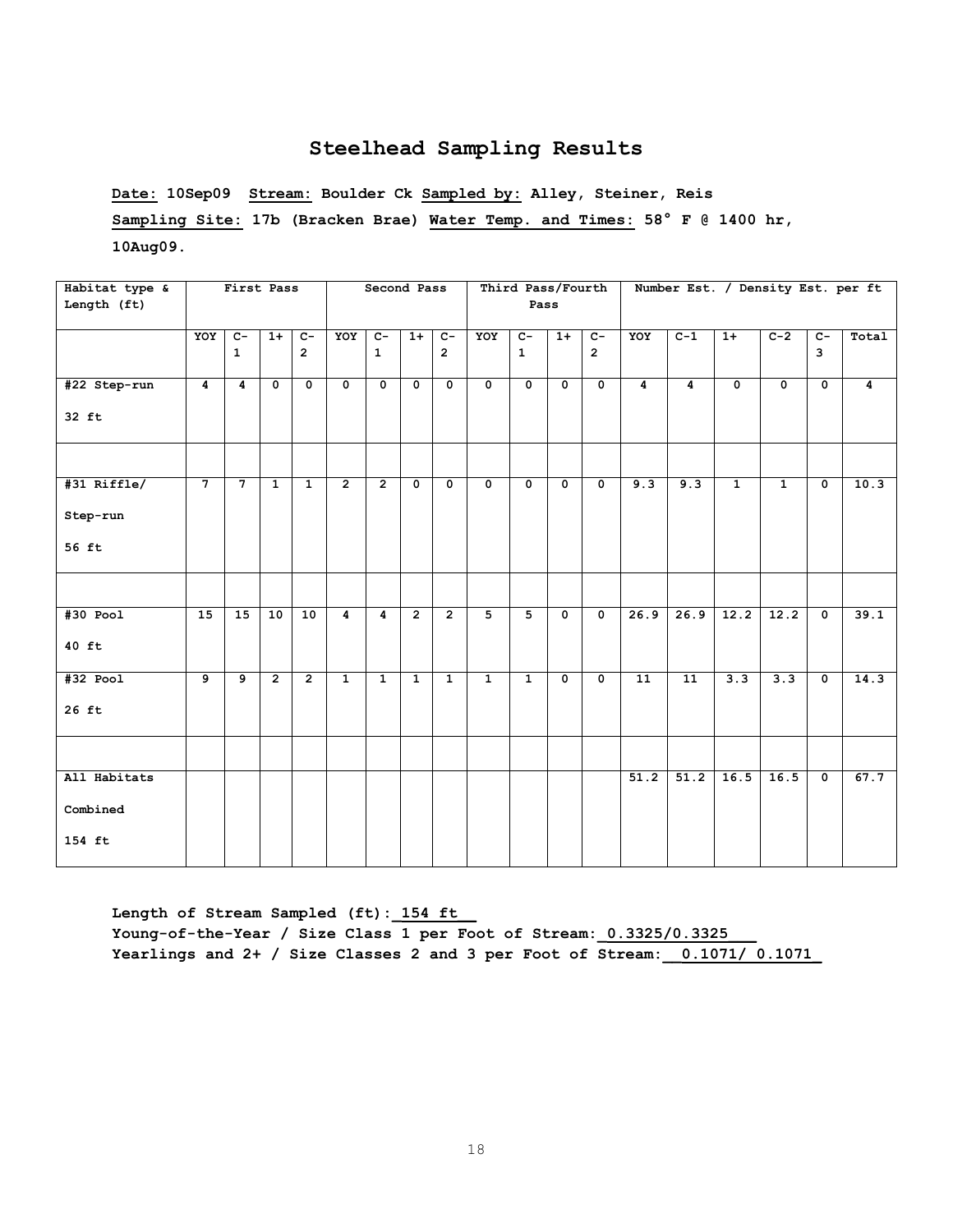**Date: 2Sep09 Stream: Bear Ck Sampled by: Alley, Steiner, Reis Sampling Site: 18a (above and below Hopkins Gulch) Water Temp. and Times: 66° F @ 1508 hr, 2Sep09. Air Temp. 75° F.**

| Habitat type      |                         | First Pass              |                         |                         |                | Second Pass    |                 |                |                         | Third Pass/Fourth       |                           |                         | Number Est. / Density Est. per ft |                |                      |                         |                         |                |
|-------------------|-------------------------|-------------------------|-------------------------|-------------------------|----------------|----------------|-----------------|----------------|-------------------------|-------------------------|---------------------------|-------------------------|-----------------------------------|----------------|----------------------|-------------------------|-------------------------|----------------|
| & Length          |                         |                         |                         |                         |                |                |                 |                |                         |                         | Pass                      |                         |                                   |                |                      |                         |                         |                |
| (f <sub>t</sub> ) |                         |                         |                         |                         |                |                |                 |                |                         |                         |                           |                         |                                   |                |                      |                         |                         |                |
|                   |                         |                         |                         |                         |                |                |                 |                |                         |                         |                           |                         |                                   |                |                      |                         |                         |                |
|                   | YOY                     | $\overline{c}$ -        | $1+$                    | $\overline{C}$          | YOY            | $c-$           | $\overline{1+}$ | $\overline{c}$ | YOY                     | $C-1$                   | $1+$                      | $C-2$                   | YOY                               | $C-1$          | $1+$                 | $\overline{c}$          | $\overline{c}$          | Total          |
|                   |                         | $\mathbf{1}$            |                         | $\overline{2}$          |                | $\mathbf{1}$   |                 | $\overline{2}$ |                         |                         |                           |                         |                                   |                |                      | $\overline{2}$          | $\mathbf{3}$            |                |
|                   |                         |                         |                         |                         |                |                |                 |                |                         |                         |                           |                         |                                   |                |                      |                         |                         |                |
| #10 Riffle        | $\mathbf{1}$            | $\mathbf{1}$            | $\mathbf 0$             | $\mathbf 0$             | $\mathbf{o}$   | $\mathbf{0}$   | $\mathbf{0}$    | $\mathbf{0}$   | $\mathbf{0}$            | $\overline{\mathbf{0}}$ | $\overline{\mathbf{0}}$   | $\mathbf{o}$            | $\overline{1}$                    | $\overline{1}$ | $\mathbf 0$          | $\mathbf 0$             | $\mathbf{0}$            | $\overline{1}$ |
| $16$ ft           |                         |                         |                         |                         |                |                |                 |                |                         |                         |                           |                         |                                   |                |                      |                         |                         |                |
|                   |                         |                         |                         |                         |                |                |                 |                |                         |                         |                           |                         |                                   |                |                      |                         |                         |                |
|                   |                         |                         |                         |                         |                |                |                 |                |                         |                         |                           |                         |                                   |                |                      |                         |                         |                |
|                   |                         |                         |                         |                         |                |                |                 |                |                         |                         |                           |                         |                                   |                |                      |                         |                         |                |
| $#11$ Pool        | 10                      | 10                      | $\mathbf{1}$            | $\mathbf{1}$            | 5              | $\overline{4}$ | $\mathbf{1}$    | $\overline{2}$ | $\mathbf{1}$            | $\mathbf{1}$            | $\mathbf{o}$              | $\mathbf{o}$            | 17.7                              | 15.9           | $\overline{2}$       | $\mathbf{3}$            | $\mathbf{o}$            | 18.9           |
| $109$ ft          |                         |                         |                         |                         |                |                |                 |                |                         |                         |                           |                         |                                   |                |                      |                         |                         |                |
|                   |                         |                         |                         |                         |                |                |                 |                |                         |                         |                           |                         |                                   |                |                      |                         |                         |                |
| $#13$ Pool        | $\overline{\mathbf{3}}$ | $\overline{\mathbf{3}}$ | $\overline{1}$          | $\overline{1}$          | $\overline{2}$ | $\overline{2}$ | $\mathbf{1}$    | $\overline{1}$ | 3/0                     | 3/0                     | 0/0                       | 0/0                     | $\overline{\mathbf{g}}$           | $\overline{8}$ | $\overline{2}$       | $\overline{2}$          | $\mathbf 0$             | 10             |
|                   |                         |                         |                         |                         |                |                |                 |                |                         |                         |                           |                         |                                   |                |                      |                         |                         |                |
| $23$ ft           |                         |                         |                         |                         |                |                |                 |                |                         |                         |                           |                         |                                   |                |                      |                         |                         |                |
|                   |                         |                         |                         |                         |                |                |                 |                |                         |                         |                           |                         |                                   |                |                      |                         |                         |                |
|                   |                         |                         |                         |                         |                |                |                 |                |                         |                         |                           |                         |                                   |                |                      |                         |                         |                |
|                   |                         |                         |                         |                         |                |                |                 |                |                         |                         |                           |                         |                                   |                |                      |                         |                         |                |
|                   |                         |                         |                         |                         |                |                |                 |                |                         |                         |                           |                         |                                   |                |                      |                         |                         |                |
| #14 Step-Run      | $\overline{\mathbf{8}}$ | $\overline{\mathbf{8}}$ | $\overline{\mathbf{0}}$ | $\overline{\mathbf{0}}$ | د              | ن              | $\mathbf 0$     | 0              | $\overline{\mathbf{0}}$ | $\overline{\mathbf{0}}$ | $\overline{\mathfrak{o}}$ | $\overline{\mathbf{0}}$ | 11.7                              | 11.7           | $\overline{\bullet}$ | $\overline{\mathbf{0}}$ | $\mathbf 0$             | 11.7           |
|                   |                         |                         |                         |                         |                |                |                 |                |                         |                         |                           |                         |                                   |                |                      |                         |                         |                |
| 53 ft             |                         |                         |                         |                         |                |                |                 |                |                         |                         |                           |                         |                                   |                |                      |                         |                         |                |
|                   |                         |                         |                         |                         |                |                |                 |                |                         |                         |                           |                         |                                   |                |                      |                         |                         |                |
|                   |                         |                         |                         |                         |                |                |                 |                |                         |                         |                           |                         |                                   |                |                      |                         |                         |                |
|                   |                         |                         |                         |                         |                |                |                 |                |                         |                         |                           |                         |                                   |                |                      |                         |                         |                |
|                   |                         |                         |                         |                         |                |                |                 |                |                         |                         |                           |                         |                                   |                |                      |                         |                         |                |
|                   |                         |                         |                         |                         |                |                |                 |                |                         |                         |                           |                         |                                   |                |                      |                         |                         |                |
| All Habitats      |                         |                         |                         |                         |                |                |                 |                |                         |                         |                           |                         | 38.4                              | 36.6           | $\boldsymbol{4}$     | $\overline{5}$          | $\overline{\mathbf{0}}$ | 41.6           |
|                   |                         |                         |                         |                         |                |                |                 |                |                         |                         |                           |                         |                                   |                |                      |                         |                         |                |
| Combined          |                         |                         |                         |                         |                |                |                 |                |                         |                         |                           |                         |                                   |                |                      |                         |                         |                |
| $201$ ft          |                         |                         |                         |                         |                |                |                 |                |                         |                         |                           |                         |                                   |                |                      |                         |                         |                |
|                   |                         |                         |                         |                         |                |                |                 |                |                         |                         |                           |                         |                                   |                |                      |                         |                         |                |

**Length of Stream Sampled (ft):\_201 ft\_\_\_** Young-of-the-Year / Size Class 1 per Foot of Stream: 0.1910/ 0.1821 **Yearlings and 2+ / Size Classes 2 and 3 per Foot of Stream:\_\_0.0199/ 0.0249\_**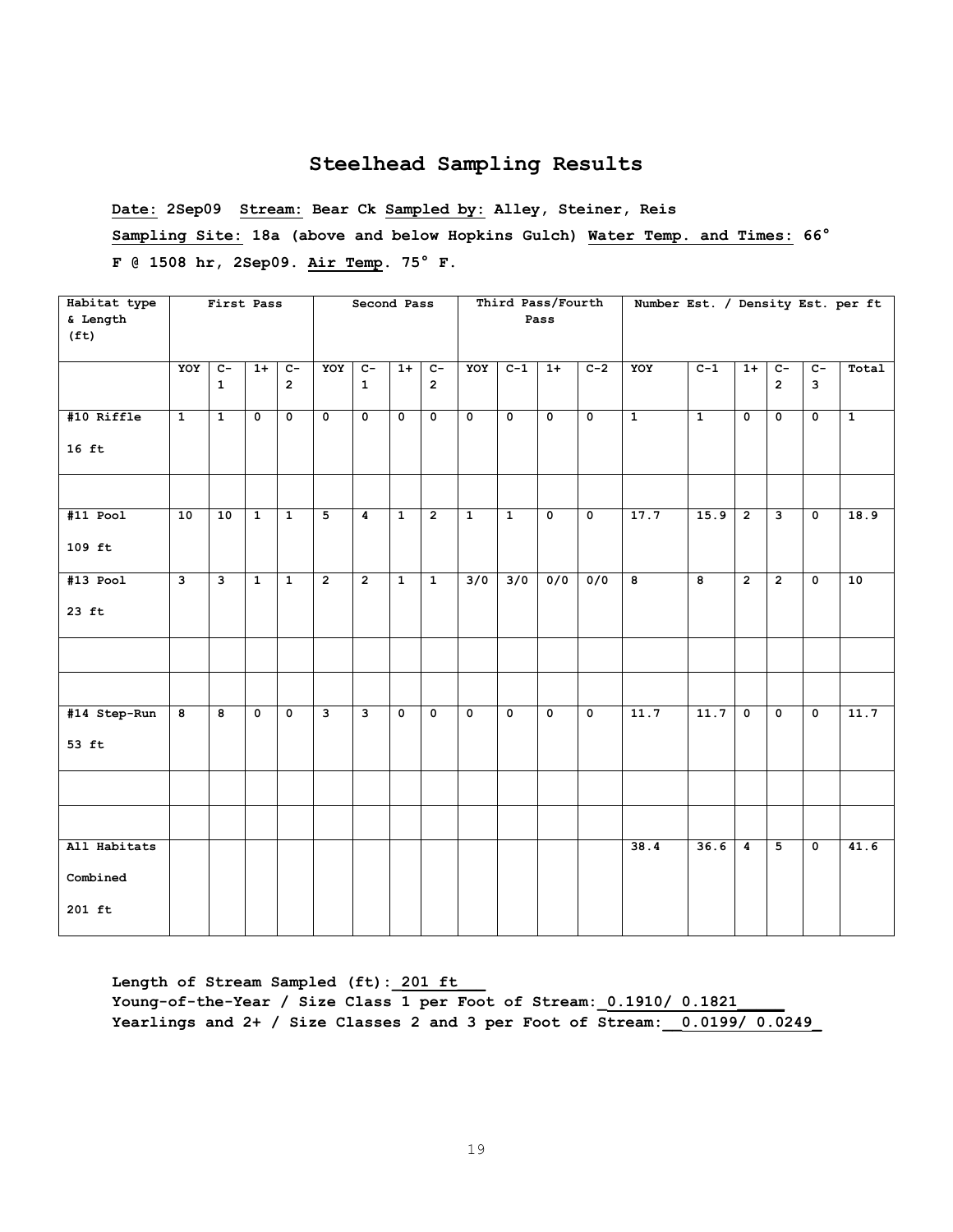**Date: 14Aug09 Stream: Branciforte Ck Sampled by: Alley, Steiner, Reis Sampling Site: 21a-2 (below Granite Ck) Water Temp. and Times: 63° F @ 1542 hr, 11Aug09. (Air temp. 70° F).**

| Habitat<br>type &<br>Length (ft)                   |                | First Pass           |                |                      |                | Second Pass                    |                         |                                  |                         |                                | Pass         | Third Pass/Fourth       | Number Est. / Density Est. per ft |                |                |                |                                |                |
|----------------------------------------------------|----------------|----------------------|----------------|----------------------|----------------|--------------------------------|-------------------------|----------------------------------|-------------------------|--------------------------------|--------------|-------------------------|-----------------------------------|----------------|----------------|----------------|--------------------------------|----------------|
|                                                    | YOY            | $c-$<br>$\mathbf{1}$ | $1+$           | $c-$<br>$\mathbf{2}$ | YOY            | $\overline{c}$<br>$\mathbf{1}$ | $1+$                    | $\overline{c}$<br>$\overline{2}$ | YOY                     | $\overline{c}$<br>$\mathbf{1}$ | $1+$         | $C-2$                   | YOY                               | $C-1$          | $1+$           | $C-2$          | $\overline{c}$<br>$\mathbf{3}$ | Total          |
| #14 Riffle<br>$8$ ft                               | $\mathbf 0$    | $\mathbf 0$          | $\mathbf 0$    | $\mathbf 0$          | $\mathbf 0$    | $\mathbf 0$                    | $\mathbf 0$             | $\mathbf 0$                      | $\mathbf 0$             | $\mathbf 0$                    | $\mathbf 0$  | $\mathbf 0$             | $\mathbf 0$                       | $\mathbf 0$    | $\mathbf 0$    | $\mathbf 0$    | $\mathbf 0$                    | $\mathbf 0$    |
|                                                    |                |                      |                |                      |                |                                |                         |                                  |                         |                                |              |                         |                                   |                |                |                |                                |                |
| $#15$ Pool<br>46 ft                                | 4              | 4                    | $\overline{2}$ | $\overline{2}$       | $\overline{1}$ | $\overline{1}$                 | $\mathbf{1}$            | $\overline{1}$                   | $\mathbf{1}$            | $\mathbf{1}$                   | $\mathbf 0$  | $\overline{\mathbf{0}}$ | 6.3                               | 6.3            | 3.3            | 3.3            | $\mathbf 0$                    | 9.6            |
| $#19$ Pool<br>$60$ ft                              | $\overline{2}$ | $\overline{2}$       | 4              | $\overline{4}$       | 4              | $\overline{4}$                 | $\overline{\mathbf{3}}$ | $\overline{\mathbf{3}}$          | $\overline{\mathbf{3}}$ | $\overline{\mathbf{3}}$        | $\mathbf{0}$ | $\mathbf{0}$            | $\overline{9}$                    | $\overline{9}$ | $\overline{7}$ | $\overline{6}$ | $\mathbf{1}$                   | 16             |
|                                                    |                |                      |                |                      |                |                                |                         |                                  |                         |                                |              |                         |                                   |                |                |                |                                |                |
| #25 Run<br>24 ft                                   | $\overline{2}$ | $\overline{2}$       | $\mathbf 0$    | 0                    | 0              | $\overline{\mathbf{0}}$        | $\mathbf 0$             | $\mathbf 0$                      | $\mathbf 0$             | $\mathbf 0$                    | $\mathbf 0$  | $\overline{\mathbf{0}}$ | $\overline{2}$                    | $\overline{2}$ | 0              | $\mathbf 0$    | $\mathbf 0$                    | $\overline{2}$ |
|                                                    |                |                      |                |                      |                |                                |                         |                                  |                         |                                |              |                         |                                   |                |                |                |                                |                |
| $\overline{A11}$<br>Habitats<br>Combined<br>138 ft |                |                      |                |                      |                |                                |                         |                                  |                         |                                |              |                         | 17.3                              | 17.3           | 10.3           | 9.3            | $\overline{1}$                 | 27.6           |

Length of Stream Sampled (ft): 138 ft Young-of-the-Year / Size Class 1 per Foot of Stream: 0.1254/ 0.1254 **Yearlings and 2+ / Size Classes 2 and 3 per Foot of Stream:\_\_0.0746 / 0.0746\_**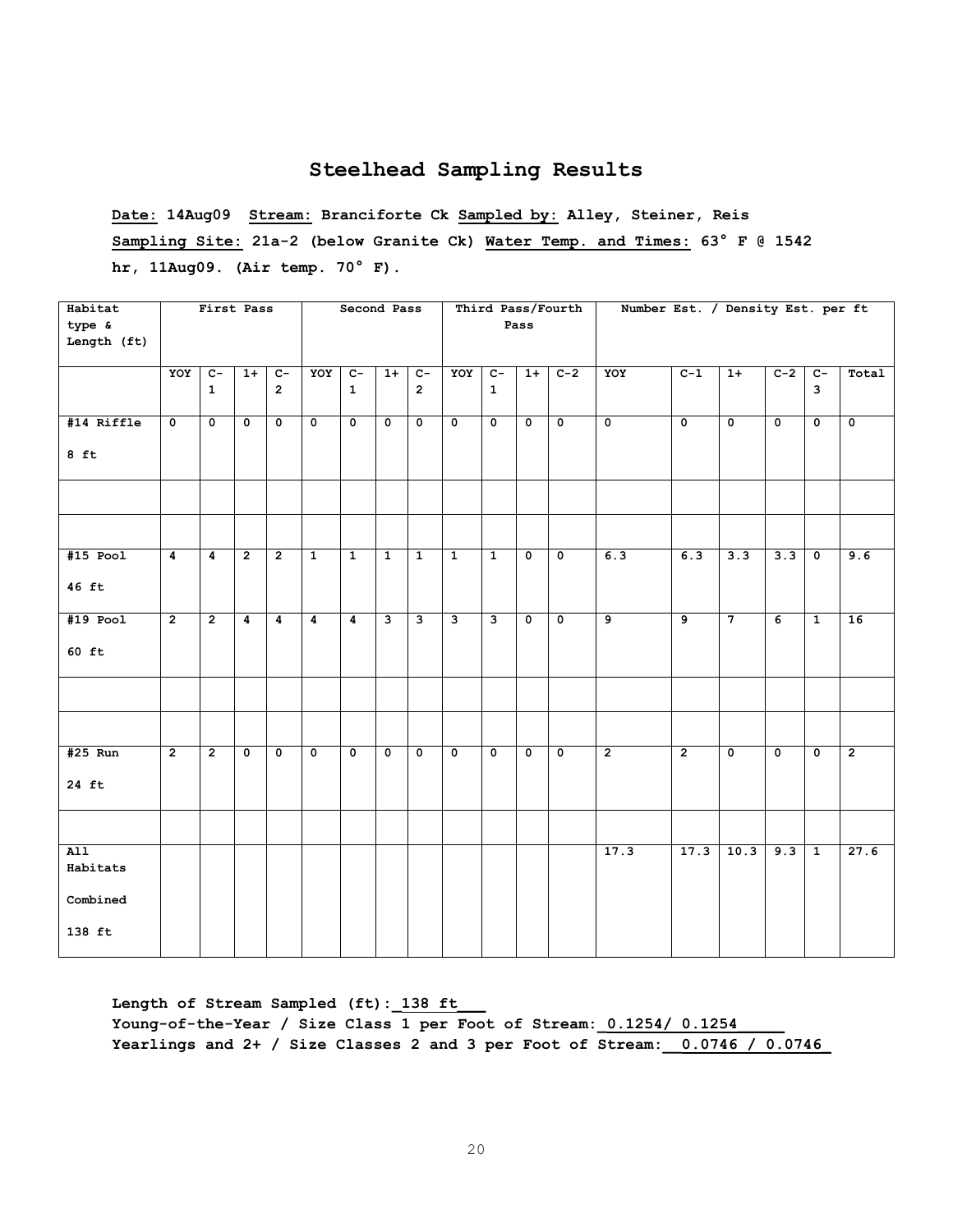**Date: 16Sep09 Stream: Soquel Ck Sampled by: Alley, Steiner, Reis Sampling Site: 1 below Grange Water Temp. and Times: 61° F @ 1004 hr. 25Aug09. Air Temp. 57° F.** 

| Habitat type & |                |                |                |                 |             | Second Pass  |                |                |             | Third Pass/Fourth |              |             |              |              |                |                 |                           | Number Est. / Density Est. per |
|----------------|----------------|----------------|----------------|-----------------|-------------|--------------|----------------|----------------|-------------|-------------------|--------------|-------------|--------------|--------------|----------------|-----------------|---------------------------|--------------------------------|
| Length (ft)    |                | First Pass     |                |                 |             |              |                |                |             | Pass              |              |             |              |              |                | ft              |                           |                                |
|                | YOY            | $c-$           | $1+$           | $C-$            | YOY         | $C-$         | $1+$           | $c-$           | YOY         | $C-1$             | $1+$         | $C-2$       | YOY          | $c-$         | $1+$           | $C -$           | $c-$                      | Total                          |
|                |                | $\mathbf{1}$   |                | $\overline{2}$  |             | $\mathbf{1}$ |                | $\overline{2}$ |             |                   |              |             |              | $\mathbf{1}$ |                | $\overline{2}$  | 3                         |                                |
|                |                |                |                |                 |             |              |                |                |             |                   |              |             |              |              |                |                 |                           |                                |
| #19 Run        | $\mathbf{1}$   | $\mathbf 0$    | $\mathbf 0$    | $\mathbf{1}$    | $\mathbf 0$ | $\mathbf 0$  | $\mathbf 0$    | $\mathbf{o}$   | $\mathbf 0$ | $\mathbf{o}$      | $\mathbf{0}$ | $\mathbf 0$ | $\mathbf{1}$ | $\mathbf 0$  | $\mathbf 0$    | $\mathbf{1}$    | $\mathbf 0$               | $\mathbf{1}$                   |
| $43$ ft        |                |                |                |                 |             |              |                |                |             |                   |              |             |              |              |                |                 |                           |                                |
|                |                |                |                |                 |             |              |                |                |             |                   |              |             |              |              |                |                 |                           |                                |
| #23 Riffle     | $\overline{1}$ | $\mathbf 0$    | $\mathbf 0$    | $\mathbf{1}$    | $\mathbf 0$ | $\mathbf 0$  | $\mathbf 0$    | $\mathbf{o}$   | $\mathbf 0$ | $\mathbf{o}$      | $\mathbf{o}$ | $\mathbf 0$ | $\mathbf{1}$ | $\mathbf 0$  | $\mathbf 0$    | $\mathbf{1}$    | $\mathbf 0$               | $\mathbf{1}$                   |
| 34 ft          |                |                |                |                 |             |              |                |                |             |                   |              |             |              |              |                |                 |                           |                                |
|                |                |                |                |                 |             |              |                |                |             |                   |              |             |              |              |                |                 |                           |                                |
| $#18$ Pool     | 17             | $\overline{7}$ | $\overline{4}$ | $\overline{14}$ | و           | 5            | $\overline{2}$ | $\overline{6}$ | 6/1         | $\overline{2/1}$  | 3/0          | 7/0         | 33           | 15           | و              | $\overline{27}$ | $\overline{\mathbf{0}}$   | 42                             |
| 494 ft         |                |                |                |                 |             |              |                |                |             |                   |              |             |              |              |                |                 |                           |                                |
|                |                |                |                |                 |             |              |                |                |             |                   |              |             |              |              |                |                 |                           |                                |
|                |                |                |                |                 |             |              |                |                |             |                   |              |             |              |              |                |                 |                           |                                |
|                |                |                |                |                 |             |              |                |                |             |                   |              |             |              |              |                |                 |                           |                                |
| All Habitats   |                |                |                |                 |             |              |                |                |             |                   |              |             | 35           | 15           | $\overline{9}$ | 29              | $\overline{\mathfrak{o}}$ | 44                             |
| Combined       |                |                |                |                 |             |              |                |                |             |                   |              |             |              |              |                |                 |                           |                                |
| 571 ft         |                |                |                |                 |             |              |                |                |             |                   |              |             |              |              |                |                 |                           |                                |

Length of Stream Sampled (ft): 571 ft **Young-of-the-Year / Size Class 1 per Foot of Stream:\_0.0612/ 0.0263 Yearlings and 2+ / Size Classes 2 and 3 per Foot of Stream:\_\_0.0158/ 0.0508**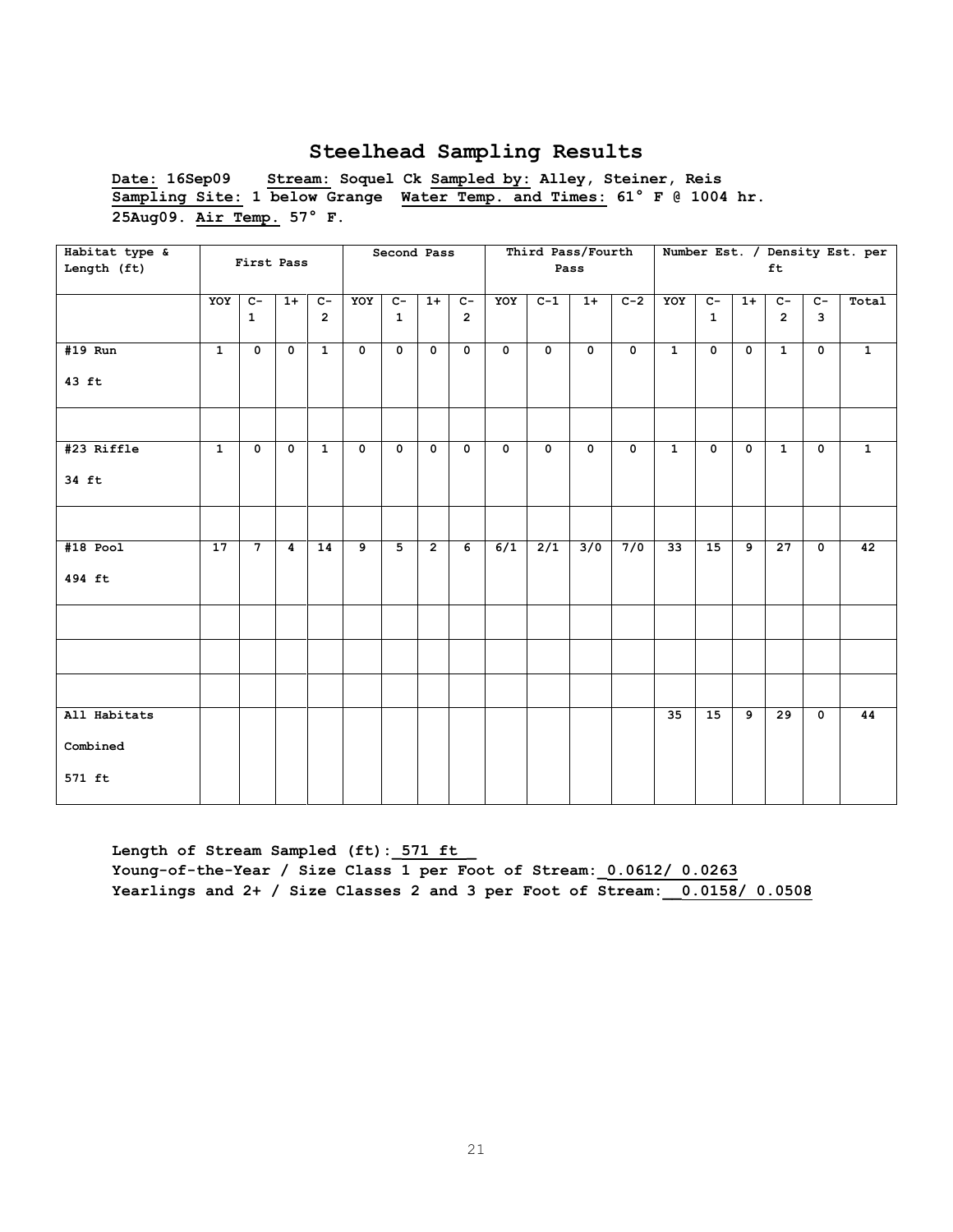**Date: 16Sep09 Stream: Soquel Ck Sampled by: Alley, Steiner, Reis Sampling Site: 4 Adjacent Flower Field. Water Temp. and Times: 64 F @ 1755 hr 25Aug09. Air Temp. 63 F** 

| Habitat type                  |                | First Pass     |                |                |                | Second Pass             |              |                |                | Third Pass/Fourth<br>Pass |                         |                |                  |                         |              |              |                         | Number Est. / Density Est. per ft |
|-------------------------------|----------------|----------------|----------------|----------------|----------------|-------------------------|--------------|----------------|----------------|---------------------------|-------------------------|----------------|------------------|-------------------------|--------------|--------------|-------------------------|-----------------------------------|
| & Length<br>(f <sub>t</sub> ) |                |                |                |                |                |                         |              |                |                |                           |                         |                |                  |                         |              |              |                         |                                   |
|                               | YOY            | $C -$          | $1+$           | $c-$           | YOY            | $C-$                    | $1+$         | $c-$           | YOY            | $C -$                     | $1+$                    | $C -$          | YOY              | $C-1$                   | $1+$         | $C-2$        | $c-$                    | Total                             |
|                               |                | $\mathbf{1}$   |                | $\overline{2}$ |                | $\mathbf{1}$            |              | $\overline{2}$ |                | $\mathbf{1}$              |                         | $\overline{2}$ |                  |                         |              |              | $\overline{3}$          |                                   |
| $#14$ Run                     | $\overline{2}$ | $\mathbf{1}$   | $\mathbf 0$    | $\mathbf{1}$   | $\overline{2}$ | $\overline{2}$          | $\mathbf 0$  | $\mathbf 0$    | $\mathbf 0$    | $\mathbf 0$               | 0                       | $\mathbf 0$    | $\boldsymbol{4}$ | $\mathbf{3}$            | $\mathbf 0$  | $\mathbf{1}$ | $\mathbf 0$             | 4                                 |
| 25 ft                         |                |                |                |                |                |                         |              |                |                |                           |                         |                |                  |                         |              |              |                         |                                   |
|                               |                |                |                |                |                |                         |              |                |                |                           |                         |                |                  |                         |              |              |                         |                                   |
| #16 Riffle                    | 10             | 10             | $\overline{1}$ | $\mathbf{1}$   | $\overline{2}$ | $\overline{2}$          | $\mathbf 0$  | $\mathbf 0$    | $\overline{1}$ | $\overline{1}$            | $\overline{\mathbf{0}}$ | $\mathbf 0$    | 13.0             | 13.0                    | $\mathbf{1}$ | $\mathbf{1}$ | $\overline{\mathbf{0}}$ | $\overline{14}$                   |
| 67 ft                         |                |                |                |                |                |                         |              |                |                |                           |                         |                |                  |                         |              |              |                         |                                   |
|                               |                |                |                |                |                |                         |              |                |                |                           |                         |                |                  |                         |              |              |                         |                                   |
| $#15$ Pool                    | $\overline{7}$ | $\overline{4}$ | $\overline{2}$ | 5              | $\overline{5}$ | $\overline{\mathbf{4}}$ | $\mathbf{1}$ | $\overline{2}$ | $\overline{1}$ | $\overline{\mathbf{0}}$   | $\overline{\mathbf{0}}$ | $\overline{1}$ | 16               | $\overline{\mathbf{e}}$ | 3.3          | 8.6          | $\mathbf 0$             | 16.6                              |
| 137 ft                        |                |                |                |                |                |                         |              |                |                |                           |                         |                |                  |                         |              |              |                         |                                   |
|                               |                |                |                |                |                |                         |              |                |                |                           |                         |                |                  |                         |              |              |                         |                                   |
|                               |                |                |                |                |                |                         |              |                |                |                           |                         |                |                  |                         |              |              |                         |                                   |
|                               |                |                |                |                |                |                         |              |                |                |                           |                         |                |                  |                         |              |              |                         |                                   |
| All Habitats                  |                |                |                |                |                |                         |              |                |                |                           |                         |                | 33               | 24                      | 4.3          | 18.6         | $\overline{\mathbf{0}}$ | 34.6                              |
| Combined                      |                |                |                |                |                |                         |              |                |                |                           |                         |                |                  |                         |              |              |                         |                                   |
| 229 ft                        |                |                |                |                |                |                         |              |                |                |                           |                         |                |                  |                         |              |              |                         |                                   |
|                               |                |                |                |                |                |                         |              |                |                |                           |                         |                |                  |                         |              |              |                         |                                   |

Length of Stream Sampled (ft): 229 ft **Young-of-the-Year / Size Class 1 per Foot of Stream:\_0.1441/ 0.1048 Yearlings and 2+ / Size Classes 2 and 3 per Foot of Stream:\_\_0.0188/ 0.0812**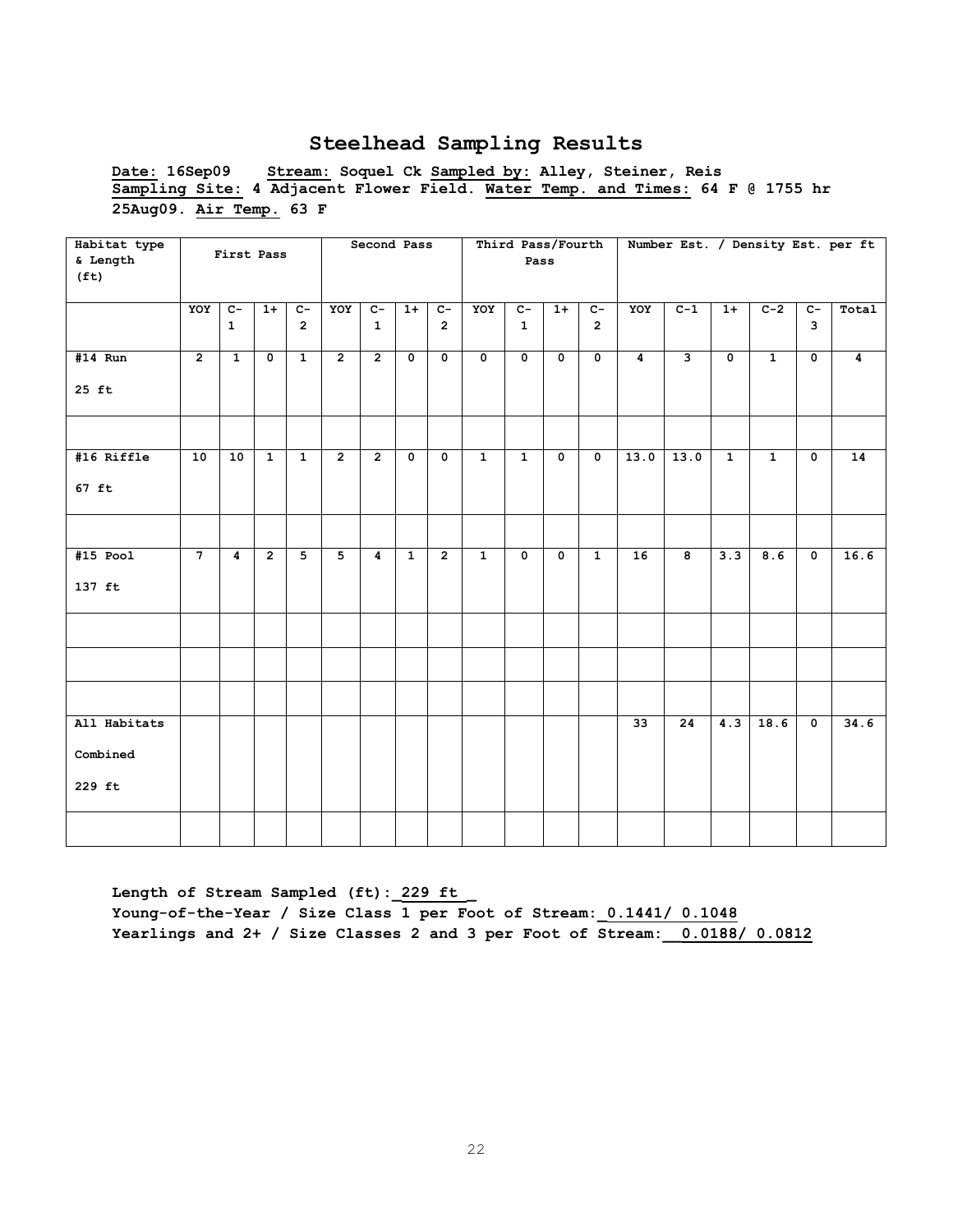**Date: 17Sep09 Stream: Soquel Ck Sampled by: Alley, Steiner, Wheeler Sampling Site: 10 (Above Allred) Water Temp. and Times: 63° F @ 1430 hr, 27Aug09 (air temp. 78° F)**

| Habitat type  |                |                 |                |                         |              | Second Pass             |                |                |                         | Third Pass/Fourth |                         |                |      | Number Est. / Density Est. per |                |                         |                         |       |
|---------------|----------------|-----------------|----------------|-------------------------|--------------|-------------------------|----------------|----------------|-------------------------|-------------------|-------------------------|----------------|------|--------------------------------|----------------|-------------------------|-------------------------|-------|
| & Length (ft) |                | First Pass      |                |                         |              |                         |                |                |                         | Pass              |                         |                |      |                                |                | ft                      |                         |       |
|               |                |                 |                |                         |              |                         |                |                |                         |                   |                         |                |      |                                |                |                         |                         |       |
|               | YOY            | $\overline{c}$  | $1+$           | $c-$                    | YOY          | $C -$                   | $1+$           | $c-$           | YOY                     | $C-1$             | $1+$                    | $C-2$          | YOY  | $C-1$                          | $1+$           | $c-$                    | $c-$                    | Total |
|               |                | $\mathbf{1}$    |                | $\overline{2}$          |              | $\mathbf{1}$            |                | $\overline{2}$ |                         |                   |                         |                |      |                                |                | $\overline{2}$          | $\mathbf{3}$            |       |
|               |                |                 |                |                         |              |                         |                |                |                         |                   |                         |                |      |                                |                |                         |                         |       |
| #26 Run       | $\overline{7}$ | $\overline{4}$  | $\mathbf{0}$   | $\overline{\mathbf{3}}$ | $\mathbf{1}$ | $\overline{1}$          | $\mathbf 0$    | $\mathbf{0}$   | $\mathbf{1}$            | $\overline{1}$    | $\overline{\mathbf{0}}$ | $\overline{0}$ | و    | 6.3                            | $\mathbf 0$    | $\overline{\mathbf{3}}$ | $\overline{0}$          | 9.3   |
|               |                |                 |                |                         |              |                         |                |                |                         |                   |                         |                |      |                                |                |                         |                         |       |
| 50 ft         |                |                 |                |                         |              |                         |                |                |                         |                   |                         |                |      |                                |                |                         |                         |       |
|               |                |                 |                |                         |              |                         |                |                |                         |                   |                         |                |      |                                |                |                         |                         |       |
|               |                |                 |                |                         |              |                         |                |                |                         |                   |                         |                |      |                                |                |                         |                         |       |
|               |                |                 |                |                         |              |                         |                |                |                         |                   |                         |                |      |                                |                |                         |                         |       |
|               |                |                 |                |                         |              |                         |                |                |                         |                   |                         |                |      |                                |                |                         |                         |       |
| $#27$ Pool    | 17             | $\overline{12}$ | $\overline{1}$ | 6                       | 13           | $\overline{\mathbf{8}}$ | $\overline{1}$ | 6              | $\overline{\mathbf{3}}$ | $\overline{2}$    | $\overline{\mathbf{0}}$ | $\mathbf{1}$   | 33   | 22                             | $\overline{2}$ | $\overline{13}$         | $\overline{\mathbf{0}}$ | 35    |
|               |                |                 |                |                         |              |                         |                |                |                         |                   |                         |                |      |                                |                |                         |                         |       |
| 211 ft        |                |                 |                |                         |              |                         |                |                |                         |                   |                         |                |      |                                |                |                         |                         |       |
|               |                |                 |                |                         |              |                         |                |                |                         |                   |                         |                |      |                                |                |                         |                         |       |
|               |                |                 |                |                         |              |                         |                |                |                         |                   |                         |                |      |                                |                |                         |                         |       |
|               |                |                 |                |                         |              |                         |                |                |                         |                   |                         |                |      |                                |                |                         |                         |       |
|               |                |                 |                |                         |              |                         |                |                |                         |                   |                         |                |      |                                |                |                         |                         |       |
| #28 Riffle    | 6              | $\overline{4}$  | $\mathbf 0$    | $\overline{2}$          | $\mathbf 0$  | $\mathbf 0$             | $\mathbf 0$    | $\mathbf 0$    | $\mathbf{1}$            | $\mathbf{1}$      | $\mathbf{o}$            | $\mathbf{o}$   | 7.5  | 6                              | $\mathbf 0$    | $\overline{2}$          | $\mathbf{o}$            | 8     |
|               |                |                 |                |                         |              |                         |                |                |                         |                   |                         |                |      |                                |                |                         |                         |       |
| 30 ft         |                |                 |                |                         |              |                         |                |                |                         |                   |                         |                |      |                                |                |                         |                         |       |
|               |                |                 |                |                         |              |                         |                |                |                         |                   |                         |                |      |                                |                |                         |                         |       |
|               |                |                 |                |                         |              |                         |                |                |                         |                   |                         |                |      |                                |                |                         |                         |       |
|               |                |                 |                |                         |              |                         |                |                |                         |                   |                         |                |      |                                |                |                         |                         |       |
|               |                |                 |                |                         |              |                         |                |                |                         |                   |                         |                |      |                                |                |                         |                         |       |
| All Habitats  |                |                 |                |                         |              |                         |                |                |                         |                   |                         |                | 49.5 | 34.3                           | $\overline{2}$ | 18                      | $\overline{\mathbf{0}}$ | 52.3  |
| Combined      |                |                 |                |                         |              |                         |                |                |                         |                   |                         |                |      |                                |                |                         |                         |       |
|               |                |                 |                |                         |              |                         |                |                |                         |                   |                         |                |      |                                |                |                         |                         |       |
| 291 ft        |                |                 |                |                         |              |                         |                |                |                         |                   |                         |                |      |                                |                |                         |                         |       |
|               |                |                 |                |                         |              |                         |                |                |                         |                   |                         |                |      |                                |                |                         |                         |       |

**Length of Stream Sampled (ft):\_291 ft\_ Young-of-the-Year / Size Class 1 per Foot of Stream:\_0.1701/ 0.1179\_ Yearlings and 2+ / Size Classes 2 and 3 per Foot of Stream:\_\_0.0069/ 0.0619**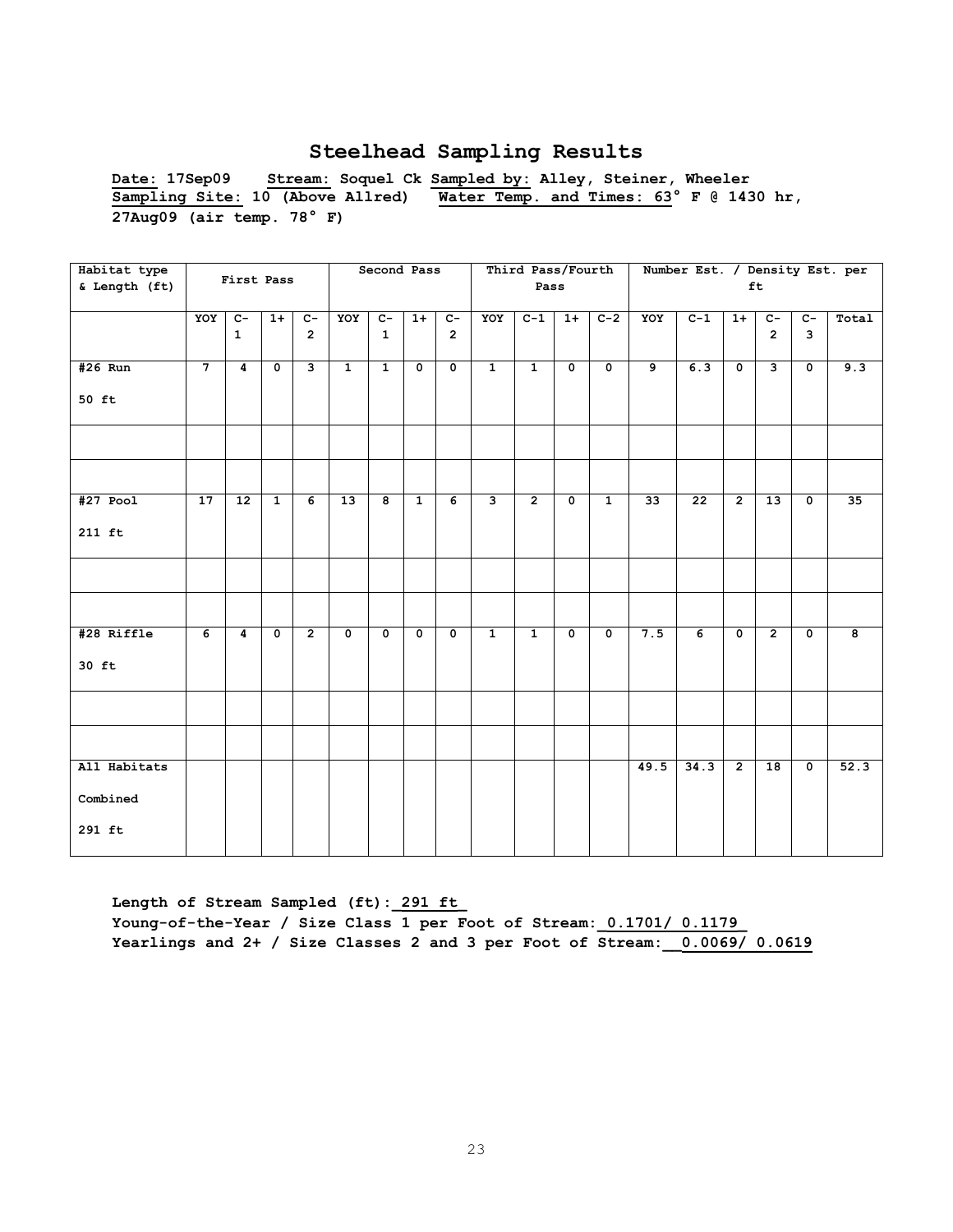**Date: 18Sep09 Stream: Soquel Ck Sampled by: Alley, Steiner, Wheeler Sampling Site: 12 Soquel Creek Rd Water Temp. and Times: 64° F @ 1717 hr. 27Aug09 Air Temp. 73° F.** 

| Habitat type      |     |                 |                      |                |                | Second Pass    |              |                         |                         |                      | Third Pass/Fourth       |                      |      | Number Est. / Density Est. per |                      |                |                         |       |
|-------------------|-----|-----------------|----------------------|----------------|----------------|----------------|--------------|-------------------------|-------------------------|----------------------|-------------------------|----------------------|------|--------------------------------|----------------------|----------------|-------------------------|-------|
| & Length          |     | First Pass      |                      |                |                |                |              |                         |                         | Pass                 |                         |                      |      |                                |                      | ft             |                         |       |
| (f <sub>t</sub> ) |     |                 |                      |                |                |                |              |                         |                         |                      |                         |                      |      |                                |                      |                |                         |       |
|                   |     |                 |                      |                |                |                |              |                         |                         |                      |                         |                      |      |                                |                      |                |                         |       |
|                   | YOY | $\overline{c}$  | $1+$                 | $c-$           | YOY            | $\overline{c}$ | $1+$         | $c-$                    | YOY                     | $C-1$                | $1+$                    | $C-2$                | YOY  | $C-1$                          | $1+$                 | $c-$           | $C -$                   | Total |
|                   |     | $\mathbf{1}$    |                      | $\overline{2}$ |                | $\mathbf{1}$   |              | $\overline{2}$          |                         |                      |                         |                      |      |                                |                      | $\overline{2}$ | $\overline{\mathbf{3}}$ |       |
|                   |     |                 |                      |                |                |                |              |                         |                         |                      |                         |                      |      |                                |                      |                |                         |       |
| $#19$ Run         | و   | 8               | $\mathbf 0$          | $\mathbf{1}$   | $\overline{2}$ | $\overline{2}$ | $\mathbf 0$  | $\overline{\bullet}$    | $\overline{\mathbf{0}}$ | $\overline{\bullet}$ | $\overline{\bullet}$    | $\overline{\bullet}$ | 11.3 | 11.3                           | $\mathbf 0$          | $\mathbf{1}$   | $\overline{\bullet}$    | 12.3  |
|                   |     |                 |                      |                |                |                |              |                         |                         |                      |                         |                      |      |                                |                      |                |                         |       |
| 37 ft             |     |                 |                      |                |                |                |              |                         |                         |                      |                         |                      |      |                                |                      |                |                         |       |
|                   |     |                 |                      |                |                |                |              |                         |                         |                      |                         |                      |      |                                |                      |                |                         |       |
|                   |     |                 |                      |                |                |                |              |                         |                         |                      |                         |                      |      |                                |                      |                |                         |       |
|                   |     |                 |                      |                |                |                |              |                         |                         |                      |                         |                      |      |                                |                      |                |                         |       |
| #20 Riffle        | 5   | $\overline{4}$  | $\overline{\bullet}$ | $\overline{1}$ | $\overline{2}$ | $\overline{2}$ | $\mathbf{0}$ | $\overline{\mathbf{0}}$ | $\overline{\mathbf{0}}$ | $\mathbf 0$          | $\overline{\mathbf{0}}$ | $\overline{0}$       | 7.5  | 6.7                            | $\overline{\bullet}$ | $\overline{1}$ | $\overline{\mathbf{0}}$ | 7.7   |
|                   |     |                 |                      |                |                |                |              |                         |                         |                      |                         |                      |      |                                |                      |                |                         |       |
| $31$ ft           |     |                 |                      |                |                |                |              |                         |                         |                      |                         |                      |      |                                |                      |                |                         |       |
|                   |     |                 |                      |                |                |                |              |                         |                         |                      |                         |                      |      |                                |                      |                |                         |       |
|                   |     |                 |                      |                |                |                |              |                         |                         |                      |                         |                      |      |                                |                      |                |                         |       |
|                   |     |                 |                      |                |                |                |              |                         |                         |                      |                         |                      |      |                                |                      |                |                         |       |
| $#13$ Pool        | 53  | $\overline{35}$ | $\overline{5}$       | 23             | 8              | 8              | 4            | 4                       | $\frac{12}{4}$          | 8/4                  | $\overline{0/0}$        | 4/0                  | 77   | 55                             | $\overline{9}$       | 31             | $\mathbf 0$             | 86    |
| 218 ft            |     |                 |                      |                |                |                |              |                         |                         |                      |                         |                      |      |                                |                      |                |                         |       |
|                   |     |                 |                      |                |                |                |              |                         |                         |                      |                         |                      |      |                                |                      |                |                         |       |
|                   |     |                 |                      |                |                |                |              |                         |                         |                      |                         |                      |      |                                |                      |                |                         |       |
|                   |     |                 |                      |                |                |                |              |                         |                         |                      |                         |                      |      |                                |                      |                |                         |       |
|                   |     |                 |                      |                |                |                |              |                         |                         |                      |                         |                      |      |                                |                      |                |                         |       |
|                   |     |                 |                      |                |                |                |              |                         |                         |                      |                         |                      |      |                                |                      |                |                         |       |
|                   |     |                 |                      |                |                |                |              |                         |                         |                      |                         |                      |      |                                |                      |                |                         |       |
|                   |     |                 |                      |                |                |                |              |                         |                         |                      |                         |                      |      |                                |                      |                |                         |       |
| All Habitats      |     |                 |                      |                |                |                |              |                         |                         |                      |                         |                      | 95.8 | $\overline{73}$                | $\overline{9}$       | 34             | $\mathbf 0$             | 106   |
|                   |     |                 |                      |                |                |                |              |                         |                         |                      |                         |                      |      |                                |                      |                |                         |       |
| Combined          |     |                 |                      |                |                |                |              |                         |                         |                      |                         |                      |      |                                |                      |                |                         |       |
|                   |     |                 |                      |                |                |                |              |                         |                         |                      |                         |                      |      |                                |                      |                |                         |       |
| 286 ft            |     |                 |                      |                |                |                |              |                         |                         |                      |                         |                      |      |                                |                      |                |                         |       |
|                   |     |                 |                      |                |                |                |              |                         |                         |                      |                         |                      |      |                                |                      |                |                         |       |

Length of Stream Sampled (ft): 286 ft **Young-of-the-Year / Size Class 1 per Foot of Stream:\_0.3350/ 0.2552 Yearlings and 2+ / Size Classes 2 and 3 per Foot of Stream:\_\_0.0315/ 0.1189**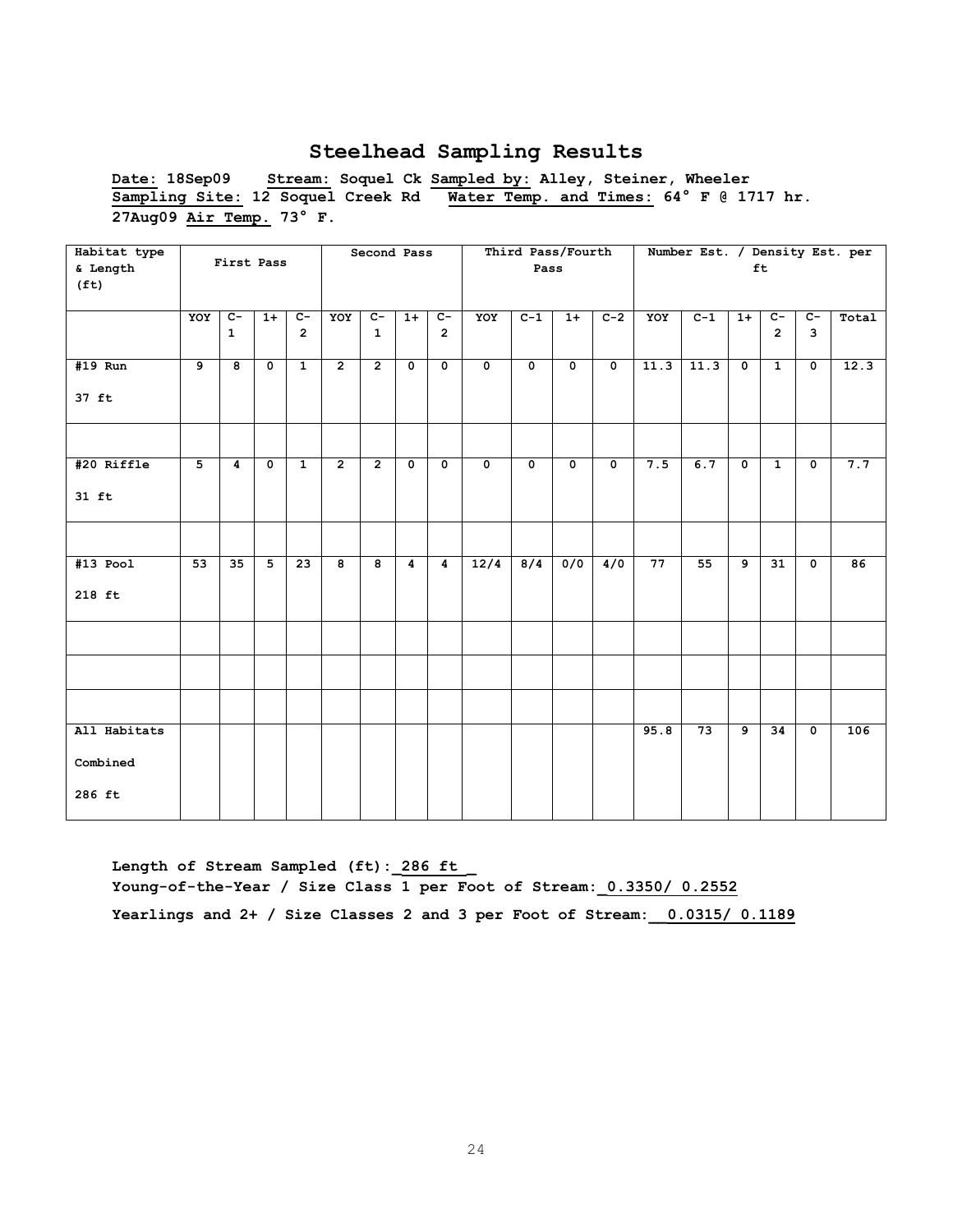**Date: 18Sep09 Stream: E. Br. Soquel Ck Sampled by: Alley, Steiner, Wheeler Sampling Site: 13a (Below Millpond) Water Temp. and Times: 69°F @ 1458 hr, 21Aug09 (air temp. 79°F).**

| Habitat type & |                 | First Pass      |                |                 |                | Second Pass    |                         |                |                         | Third Pass           |                      |                         |                |              |                         | Number Est. / Density Est. per |                         |                |
|----------------|-----------------|-----------------|----------------|-----------------|----------------|----------------|-------------------------|----------------|-------------------------|----------------------|----------------------|-------------------------|----------------|--------------|-------------------------|--------------------------------|-------------------------|----------------|
| Length (ft)    |                 |                 |                |                 |                |                |                         |                |                         |                      |                      |                         |                |              |                         | ft                             |                         |                |
|                |                 |                 |                |                 |                |                |                         |                |                         |                      |                      |                         |                |              |                         |                                |                         |                |
|                |                 |                 |                |                 |                |                |                         |                |                         |                      |                      |                         |                |              |                         |                                |                         |                |
|                | YOY             | $C -$           | $1+$           | $C-$            | YOY            | $C-$           | $1+$                    | $c-$           | YOY                     | $C-$                 | $1+$                 | $C-$                    | YOY            | $C-1$        | $1+$                    | $C-2$                          | $C -$                   | Total          |
|                |                 | $\mathbf{1}$    |                | $\overline{2}$  |                | $\mathbf{1}$   |                         | $\overline{2}$ |                         | $\mathbf{1}$         |                      | $\overline{2}$          |                |              |                         |                                | 3                       |                |
|                |                 |                 |                |                 |                |                |                         |                |                         |                      |                      |                         |                |              |                         |                                |                         |                |
| #41 Riffle     | 8               | $\overline{4}$  | $\mathbf{1}$   | $5\phantom{.0}$ | $\overline{4}$ | $\overline{2}$ | $\mathbf 0$             | $\overline{2}$ | $\mathbf{1}$            | $\mathbf 0$          | $\mathbf 0$          | $\mathbf{1}$            | 14.4           | 6.7          | $\mathbf{1}$            | 8.6                            | $\mathbf 0$             | 15.3           |
|                |                 |                 |                |                 |                |                |                         |                |                         |                      |                      |                         |                |              |                         |                                |                         |                |
| 46 ft          |                 |                 |                |                 |                |                |                         |                |                         |                      |                      |                         |                |              |                         |                                |                         |                |
|                |                 |                 |                |                 |                |                |                         |                |                         |                      |                      |                         |                |              |                         |                                |                         |                |
|                |                 |                 |                |                 |                |                |                         |                |                         |                      |                      |                         |                |              |                         |                                |                         |                |
|                |                 |                 |                |                 |                |                |                         |                |                         |                      |                      |                         |                |              |                         |                                |                         |                |
|                |                 |                 |                |                 |                |                |                         |                |                         |                      |                      |                         |                |              |                         |                                |                         |                |
|                |                 |                 |                |                 |                |                |                         |                |                         |                      |                      |                         |                |              |                         |                                |                         |                |
|                |                 |                 |                |                 |                |                |                         |                |                         |                      |                      |                         |                |              |                         |                                |                         |                |
| #39 Run        | $\overline{2}$  | $\mathbf{1}$    | $\mathbf 0$    | $\mathbf{1}$    | $\mathbf 0$    | $\mathbf{0}$   | $\mathbf 0$             | $\mathbf{o}$   | $\mathbf 0$             | $\mathbf{0}$         | $\mathbf{0}$         | $\mathbf{0}$            | $\overline{2}$ | $\mathbf{1}$ | $\overline{\mathbf{0}}$ | $\mathbf{1}$                   | $\mathbf 0$             | $\overline{2}$ |
|                |                 |                 |                |                 |                |                |                         |                |                         |                      |                      |                         |                |              |                         |                                |                         |                |
| 29 ft          |                 |                 |                |                 |                |                |                         |                |                         |                      |                      |                         |                |              |                         |                                |                         |                |
|                |                 |                 |                |                 |                |                |                         |                |                         |                      |                      |                         |                |              |                         |                                |                         |                |
|                |                 |                 |                |                 |                |                |                         |                |                         |                      |                      |                         |                |              |                         |                                |                         |                |
|                |                 |                 |                |                 |                |                |                         |                |                         |                      |                      |                         |                |              |                         |                                |                         |                |
| $#38$ Pool     | $\overline{18}$ | $\overline{11}$ | $\overline{2}$ | 9               | 4              | 4              | $\mathbf 0$             | $\mathbf{0}$   | $\overline{2}$          | $\mathbf{1}$         | $\mathbf 0$          | $\mathbf{1}$            | 24.2           | 16.8         | $\overline{2}$          | 10.3                           | $\overline{\mathbf{0}}$ | 27.1           |
|                |                 |                 |                |                 |                |                |                         |                |                         |                      |                      |                         |                |              |                         |                                |                         |                |
| 137 ft         |                 |                 |                |                 |                |                |                         |                |                         |                      |                      |                         |                |              |                         |                                |                         |                |
|                |                 |                 |                |                 |                |                |                         |                |                         |                      |                      |                         |                |              |                         |                                |                         |                |
|                | $\overline{9}$  |                 |                |                 |                |                |                         |                |                         |                      |                      |                         |                |              |                         |                                |                         |                |
| $#40$ Pool     |                 | $\overline{4}$  | $\overline{2}$ |                 | $\overline{4}$ | $\mathbf{1}$   | $\overline{\mathbf{0}}$ | ب              | $\overline{\mathbf{0}}$ | $\overline{\bullet}$ | $\overline{\bullet}$ | $\overline{\mathbf{0}}$ | 14.1           | 5.1          | $\overline{2}$          | 10.8                           | $\overline{\mathbf{0}}$ | 15.9           |
|                |                 |                 |                |                 |                |                |                         |                |                         |                      |                      |                         |                |              |                         |                                |                         |                |
| 44 ft          |                 |                 |                |                 |                |                |                         |                |                         |                      |                      |                         |                |              |                         |                                |                         |                |
|                |                 |                 |                |                 |                |                |                         |                |                         |                      |                      |                         |                |              |                         |                                |                         |                |
|                |                 |                 |                |                 |                |                |                         |                |                         |                      |                      |                         |                |              |                         |                                |                         |                |
|                |                 |                 |                |                 |                |                |                         |                |                         |                      |                      |                         |                |              |                         |                                |                         |                |
| All Habitats   |                 |                 |                |                 |                |                |                         |                |                         |                      |                      |                         | 54.7           | 29.6         | $\overline{4}$          | 30.7                           | $\mathbf 0$             | 60.3           |
|                |                 |                 |                |                 |                |                |                         |                |                         |                      |                      |                         |                |              |                         |                                |                         |                |
| Combined       |                 |                 |                |                 |                |                |                         |                |                         |                      |                      |                         |                |              |                         |                                |                         |                |
|                |                 |                 |                |                 |                |                |                         |                |                         |                      |                      |                         |                |              |                         |                                |                         |                |
| 256 ft         |                 |                 |                |                 |                |                |                         |                |                         |                      |                      |                         |                |              |                         |                                |                         |                |
|                |                 |                 |                |                 |                |                |                         |                |                         |                      |                      |                         |                |              |                         |                                |                         |                |

**Length of Stream Sampled (ft):\_256 ft\_ Young-of-the-Year / Size Class 1 per Foot of Stream:\_0.2137/ 0.1156\_\_ Yearlings and 2+ / Size Classes 2 and 3 per Foot of Stream:\_\_0.0156/ 0.1119\_**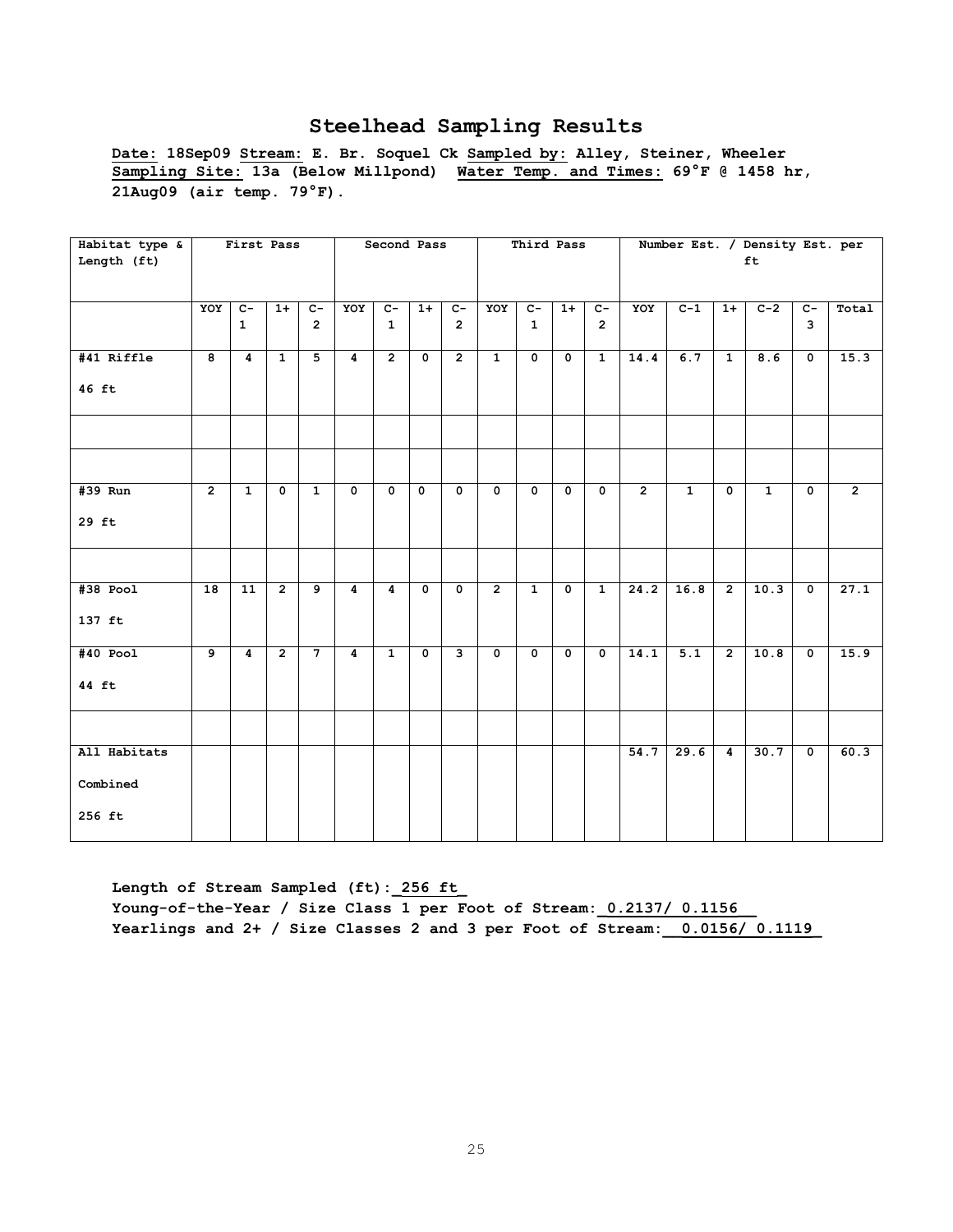**Date: 21Sep09 Stream: E. Br. Soquel Ck Sampled by: Alley, Steiner, Reis Sampling Site: 16 (Below Long Ridge Rd) Water Temp. and Times: 59° F @ 1307 hr, 26Aug09; (air temp. 68.2° F).** 

| Habitat<br>type &<br>Length                        |                         | First Pass              |                           |                                  |                 | Second Pass                    |                         |                                  |                           | Third Pass                     |                         |                                  |                         | Number Est. / Density Est. per ft |                           |                         |                                |                         |
|----------------------------------------------------|-------------------------|-------------------------|---------------------------|----------------------------------|-----------------|--------------------------------|-------------------------|----------------------------------|---------------------------|--------------------------------|-------------------------|----------------------------------|-------------------------|-----------------------------------|---------------------------|-------------------------|--------------------------------|-------------------------|
| (f <sub>t</sub> )                                  |                         |                         |                           |                                  |                 |                                |                         |                                  |                           |                                |                         |                                  |                         |                                   |                           |                         |                                |                         |
|                                                    | YOY                     | $C -$<br>$\mathbf{1}$   | $1+$                      | $\overline{c}$<br>$\overline{2}$ | YOY             | $\overline{c}$<br>$\mathbf{1}$ | $1+$                    | $\overline{c}$<br>$\overline{2}$ | YOY                       | $\overline{c}$<br>$\mathbf{1}$ | $1+$                    | $\overline{c}$<br>$\overline{2}$ | YOY                     | $C-1$                             | $1+$                      | $C-2$                   | $\overline{c}$<br>$\mathbf{3}$ | Total                   |
| #28 Step-<br>Pool<br>49 ft                         | 17                      | 17                      | $\overline{9}$            | $\overline{9}$                   | 11              | 11                             | $\overline{\mathbf{3}}$ | $\overline{\mathbf{3}}$          | $\overline{0}$            | $\overline{0}$                 | $\overline{0}$          | $\overline{\mathfrak{o}}$        | 33.3                    | 33.3                              | 12.6                      | 12.6                    | $\overline{\mathfrak{o}}$      | 45.9                    |
| $#34$ Pool                                         | 20                      | $\overline{21}$         | $\overline{\mathbf{5}}$   | $\overline{\mathbf{5}}$          | $\overline{5}$  | $\overline{5}$                 | $\overline{\mathbf{0}}$ | $\overline{\mathfrak{o}}$        | $\overline{1}$            | $\overline{1}$                 | $\overline{\mathbf{0}}$ | $\overline{\mathfrak{o}}$        | 26.5                    | 27.4                              | $\overline{5}$            | $\overline{\mathbf{5}}$ | $\overline{\mathfrak{o}}$      | 32.4                    |
| $27$ ft                                            |                         |                         |                           |                                  |                 |                                |                         |                                  |                           |                                |                         |                                  |                         |                                   |                           |                         |                                |                         |
| #36 Step-                                          | 67                      | 67                      | $\overline{\mathbf{3}}$   | $\overline{\mathbf{3}}$          | $\overline{14}$ | $\overline{14}$                | $\overline{\mathbf{0}}$ | $\overline{\mathbf{0}}$          | $\overline{2}$            | $\overline{2}$                 | $\overline{\mathbf{0}}$ | $\overline{\mathbf{0}}$          | 84                      | $\overline{84}$                   | $\overline{\mathbf{3}}$   | $\overline{\mathbf{3}}$ | $\overline{\mathbf{0}}$        | 87                      |
| run<br>70 ft                                       |                         |                         |                           |                                  |                 |                                |                         |                                  |                           |                                |                         |                                  |                         |                                   |                           |                         |                                |                         |
|                                                    |                         |                         |                           |                                  |                 |                                |                         |                                  |                           |                                |                         |                                  |                         |                                   |                           |                         |                                |                         |
| #35<br>Riffle<br>$11$ ft                           | $\overline{\mathbf{3}}$ | $\overline{\mathbf{3}}$ | $\overline{\mathfrak{o}}$ | $\overline{\mathbf{0}}$          | $\overline{0}$  | $\overline{0}$                 | $\overline{\mathbf{0}}$ | $\overline{\mathfrak{o}}$        | $\overline{\mathfrak{o}}$ | $\overline{0}$                 | $\overline{0}$          | $\overline{\mathbf{0}}$          | $\overline{\mathbf{3}}$ | $\overline{\mathbf{3}}$           | $\overline{\mathfrak{o}}$ | $\overline{\mathbf{0}}$ | $\overline{\mathfrak{o}}$      | $\overline{\mathbf{3}}$ |
|                                                    |                         |                         |                           |                                  |                 |                                |                         |                                  |                           |                                |                         |                                  |                         |                                   |                           |                         |                                |                         |
| $\overline{A11}$<br>Habitats<br>Combined<br>157 ft |                         |                         |                           |                                  |                 |                                |                         |                                  |                           |                                |                         |                                  | 146.8                   | 147.7                             | 20.6                      | 20.6                    | $\overline{\mathfrak{o}}$      | 168.3                   |

Length of Stream Sampled (ft): 157 ft

**Young-of-the-Year / Size Class 1 per Foot of Stream:\_0.9350/ 0.9408\_\_ Yearlings and 2+ / Size Classes 2 and 3 per Foot of Stream:\_\_0.1312/ 0.1312**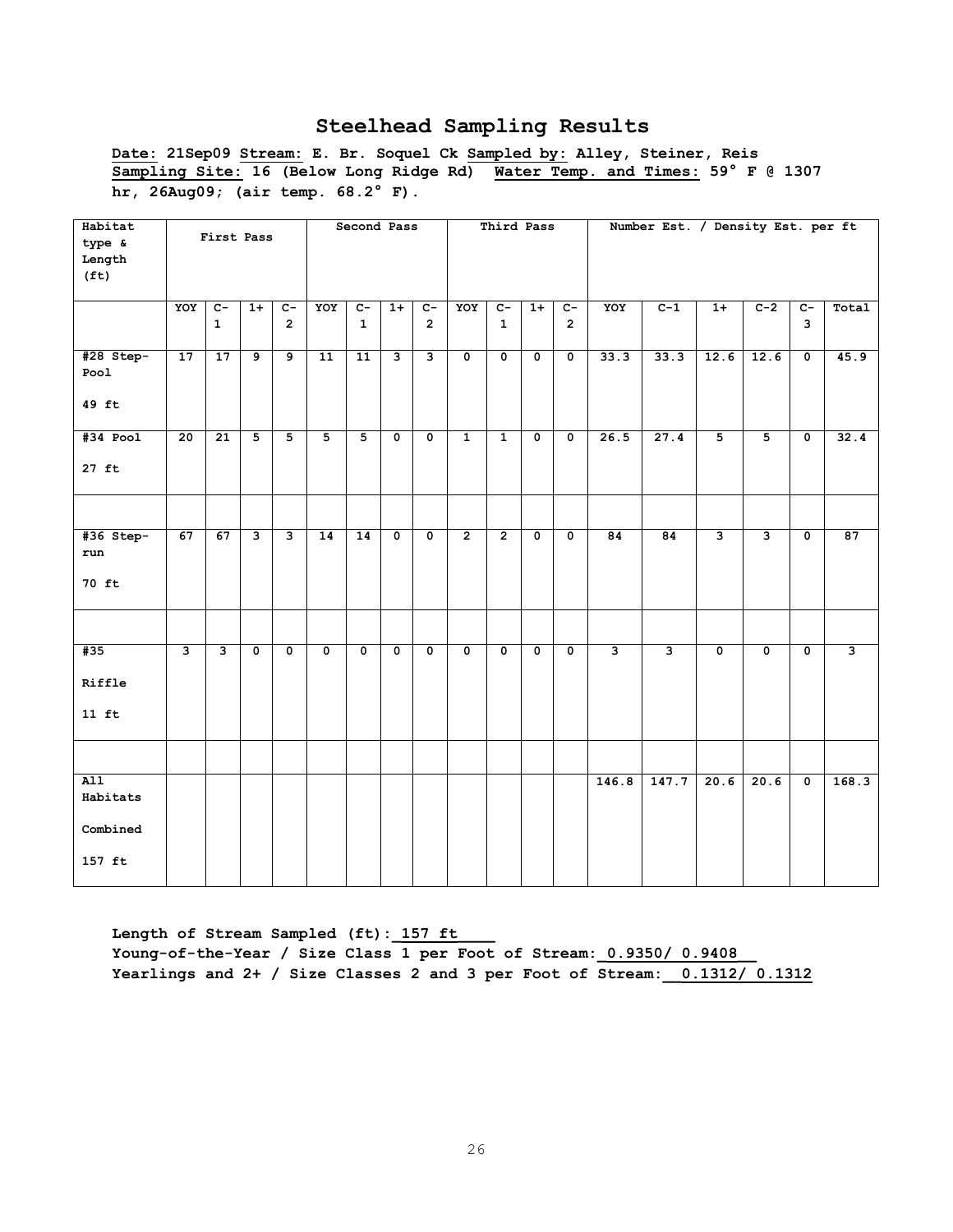**Date: 17Sep09 Stream: W. Br. Soquel Ck Sampled by: Alley, Steiner, Wheeler Sampling Site: 19 (below Hester) Water Temp. and Times: 63.5° F @ 1734 hr, 21Aug09 (air temp. 66° F)**

| Habitat type  |     |              |             |                |             | Second Pass  |              |                |                |              | Third Pass/Fourth |              |       | Number Est. / Density Est. per |                 |                |             |       |
|---------------|-----|--------------|-------------|----------------|-------------|--------------|--------------|----------------|----------------|--------------|-------------------|--------------|-------|--------------------------------|-----------------|----------------|-------------|-------|
| & Length (ft) |     | First Pass   |             |                |             |              |              |                |                |              |                   |              |       |                                | ft              |                |             |       |
|               |     |              |             |                |             |              |              |                |                |              |                   |              |       |                                |                 |                |             |       |
|               | YOY | $C-$         | $1+$        | $C -$          | YOY         | $C-$         | $1+$         | $C -$          | YOY            | $C-1$        | $1+$              | $C-2$        | YOY   | $C-1$                          | $1+$            | $C -$          | $C -$       | Total |
|               |     | $\mathbf{1}$ |             | $\overline{2}$ |             | $\mathbf{1}$ |              | $\overline{2}$ |                |              |                   |              |       |                                |                 | $\overline{2}$ | 3           |       |
|               |     |              |             |                |             |              |              |                |                |              |                   |              |       |                                |                 |                |             |       |
| $#17$ Run     | 11  | 9            | $\mathbf 0$ | $\overline{2}$ | $\mathbf 0$ | $\mathbf{o}$ | $\mathbf 0$  | $\mathbf 0$    | $\mathbf 0$    | $\mathbf{o}$ | $\mathbf 0$       | $\mathbf 0$  | 11    | $\overline{9}$                 | $\mathbf 0$     | $\overline{2}$ | $\mathbf 0$ | 11    |
|               |     |              |             |                |             |              |              |                |                |              |                   |              |       |                                |                 |                |             |       |
| 18 ft         |     |              |             |                |             |              |              |                |                |              |                   |              |       |                                |                 |                |             |       |
|               |     |              |             |                |             |              |              |                |                |              |                   |              |       |                                |                 |                |             |       |
|               |     |              |             |                |             |              |              |                |                |              |                   |              |       |                                |                 |                |             |       |
|               |     |              |             |                |             |              |              |                |                |              |                   |              |       |                                |                 |                |             |       |
| #18 Riffle    | 29  | 21           | $\mathbf 0$ | 8              | 10          | 9            | $\mathbf 0$  | $\mathbf{1}$   | $\overline{2}$ | $\mathbf{1}$ | $\mathbf{0}$      | $\mathbf{1}$ | 42.7  | 33.3                           | $\mathbf{0}$    | 10             | $\mathbf 0$ | 43.3  |
|               |     |              |             |                |             |              |              |                |                |              |                   |              |       |                                |                 |                |             |       |
| 52 ft         |     |              |             |                |             |              |              |                |                |              |                   |              |       |                                |                 |                |             |       |
|               |     |              |             |                |             |              |              |                |                |              |                   |              |       |                                |                 |                |             |       |
|               |     |              |             |                |             |              |              |                |                |              |                   |              |       |                                |                 |                |             |       |
|               |     |              |             |                |             |              |              |                |                |              |                   |              |       |                                |                 |                |             |       |
| #19           | 26  | 18           | 11          | 19             | 6           | 5            | $\mathbf{1}$ | $\overline{2}$ | 7/8            | 3/8          | 0/0               | 4/0          | 47    | 34                             | $\overline{12}$ | 25             | $\mathbf 0$ | 59    |
|               |     |              |             |                |             |              |              |                |                |              |                   |              |       |                                |                 |                |             |       |
| Pool          |     |              |             |                |             |              |              |                |                |              |                   |              |       |                                |                 |                |             |       |
|               |     |              |             |                |             |              |              |                |                |              |                   |              |       |                                |                 |                |             |       |
| 193 ft        |     |              |             |                |             |              |              |                |                |              |                   |              |       |                                |                 |                |             |       |
|               |     |              |             |                |             |              |              |                |                |              |                   |              |       |                                |                 |                |             |       |
|               |     |              |             |                |             |              |              |                |                |              |                   |              |       |                                |                 |                |             |       |
|               |     |              |             |                |             |              |              |                |                |              |                   |              |       |                                |                 |                |             |       |
|               |     |              |             |                |             |              |              |                |                |              |                   |              |       |                                |                 |                |             |       |
|               |     |              |             |                |             |              |              |                |                |              |                   |              |       |                                |                 |                |             |       |
| All Habitat   |     |              |             |                |             |              |              |                |                |              |                   |              | 100.7 | 76.3                           | 12              | 37             | $\mathbf 0$ | 113.3 |
|               |     |              |             |                |             |              |              |                |                |              |                   |              |       |                                |                 |                |             |       |
| $263$ ft      |     |              |             |                |             |              |              |                |                |              |                   |              |       |                                |                 |                |             |       |
|               |     |              |             |                |             |              |              |                |                |              |                   |              |       |                                |                 |                |             |       |
|               |     |              |             |                |             |              |              |                |                |              |                   |              |       |                                |                 |                |             |       |
|               |     |              |             |                |             |              |              |                |                |              |                   |              |       |                                |                 |                |             |       |
|               |     |              |             |                |             |              |              |                |                |              |                   |              |       |                                |                 |                |             |       |

Length of Stream Sampled (ft): 263 ft Young-of-the-Year / Size Class 1 per Foot of Stream:  $0.3829/ 0.2901$ **Yearlings and 2+ / Size Classes 2 and 3 per Foot of Stream:\_\_0.0456/ 0.1407**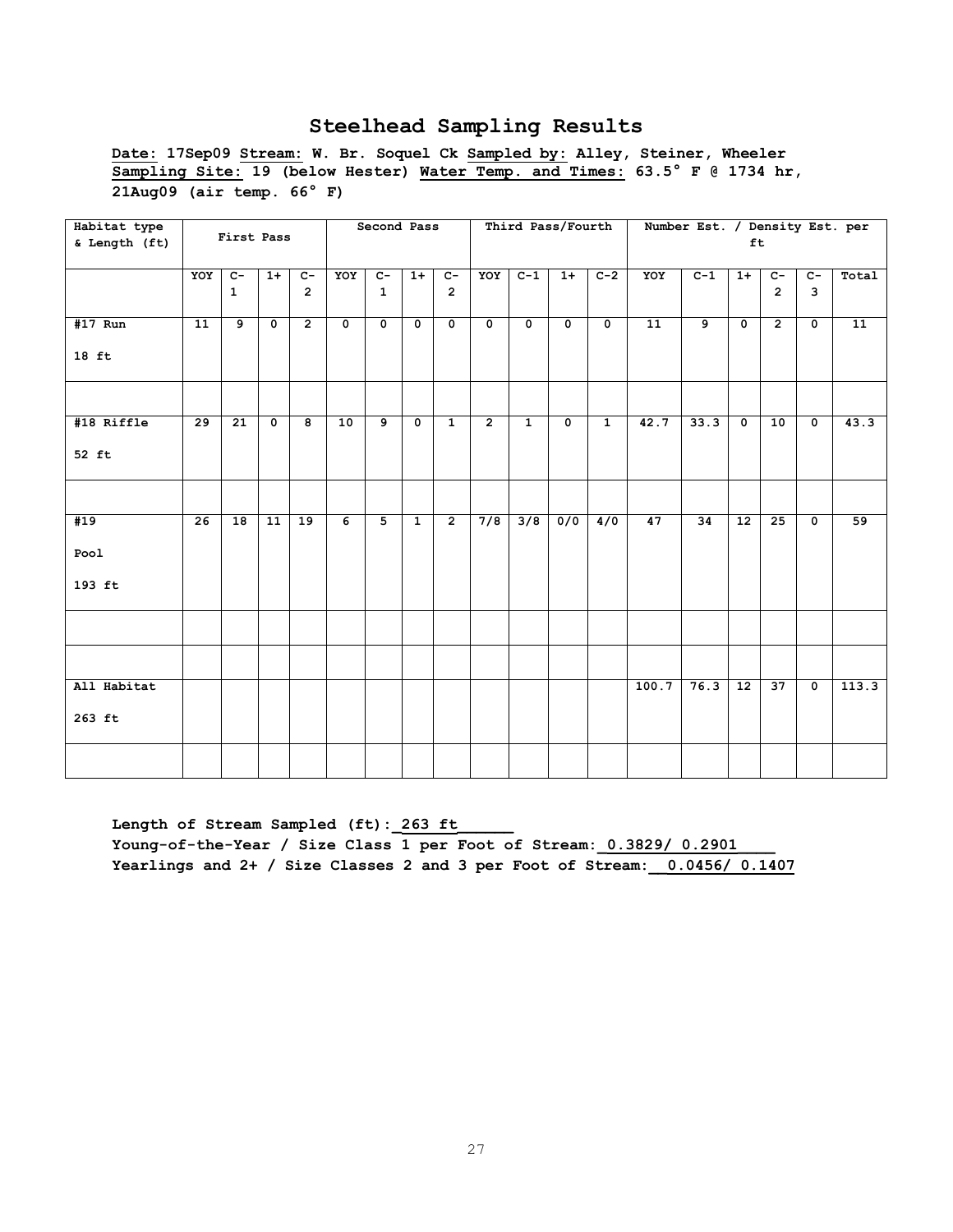**Date: 18Sep09 Stream: W. Br. Soquel Ck Sampled by: Alley, Steiner, Wheeler Sampling Site: 21 (above Girl Scout Falls I) Water Temp. and Times: 61° F @ 1248 hr, 21Aug09 (air temp. 66° F)**

| Habitat type<br>& Length (ft) |                 | First Pass     |                |                |                 | Second Pass             |                           |                         |                         | Third<br>Pass/Fourth |                         |                      |                | Number Est. / Density Est. per ft |                         |                |                         |                |
|-------------------------------|-----------------|----------------|----------------|----------------|-----------------|-------------------------|---------------------------|-------------------------|-------------------------|----------------------|-------------------------|----------------------|----------------|-----------------------------------|-------------------------|----------------|-------------------------|----------------|
|                               |                 |                |                |                |                 |                         |                           |                         |                         |                      |                         |                      |                |                                   |                         |                |                         |                |
|                               | YOY             | $C-$           | $1+$           | $c-$           | YOY             | $C-$                    | $1+$                      | $C -$                   | YOY                     | $C -$                | $1+$                    | $C-$                 | YOY            | $C-1$                             | $1+$                    | $C-2$          | $C-3$                   | Total          |
|                               |                 | $\mathbf{1}$   |                | $\overline{2}$ |                 | $\mathbf{1}$            |                           | $\overline{2}$          |                         | $\mathbf{1}$         |                         | $\overline{2}$       |                |                                   |                         |                |                         |                |
| #4 Step-Run                   | 9               | $\overline{9}$ | $\mathbf{1}$   | $\overline{1}$ | $\mathbf 0$     | $\mathbf 0$             | $\mathbf{o}$              | $\mathbf 0$             | $\mathbf{o}$            | $\mathbf 0$          | $\mathbf 0$             | $\mathbf 0$          | $\overline{9}$ | $\overline{9}$                    | $\mathbf{1}$            | $\mathbf{1}$   | $\mathbf 0$             | 10             |
| $20$ ft                       |                 |                |                |                |                 |                         |                           |                         |                         |                      |                         |                      |                |                                   |                         |                |                         |                |
|                               |                 |                |                |                |                 |                         |                           |                         |                         |                      |                         |                      |                |                                   |                         |                |                         |                |
| #2 Riffle                     | $\mathbf{1}$    | $\overline{1}$ | $\overline{0}$ | $\overline{0}$ | $\overline{0}$  | $\overline{\mathbf{0}}$ | $\overline{0}$            | $\overline{\mathbf{0}}$ | $\overline{\mathbf{0}}$ | $\mathbf{0}$         | $\overline{\mathbf{0}}$ | $\overline{\bullet}$ | $\overline{1}$ | $\overline{1}$                    | $\overline{\mathbf{0}}$ | $\overline{0}$ | $\overline{\mathbf{0}}$ | $\overline{1}$ |
| $8$ ft                        |                 |                |                |                |                 |                         |                           |                         |                         |                      |                         |                      |                |                                   |                         |                |                         |                |
|                               |                 |                |                |                |                 |                         |                           |                         |                         |                      |                         |                      |                |                                   |                         |                |                         |                |
| $#3$ Pool                     | $\overline{28}$ | 25             | $\overline{4}$ | $\overline{7}$ | $\overline{13}$ | $\overline{13}$         | ِ                         | з                       | $\overline{6}$          | $\overline{6}$       | $\overline{2}$          | $\overline{2}$       | 52.2           | 50.5                              | $\overline{11}$         | 12.5           | 1.1                     | 64.1           |
| $113$ ft                      |                 |                |                |                |                 |                         |                           |                         |                         |                      |                         |                      |                |                                   |                         |                |                         |                |
| #5                            | 31              | 29             | $\mathbf{1}$   | $\overline{2}$ | 13              | 12                      | $\overline{\mathfrak{o}}$ | $\overline{1}$          | $\overline{2}$          | $\overline{2}$       | $\overline{\mathbf{0}}$ | $\overline{\bullet}$ | 55.9           | 52.8                              | $\overline{1}$          | 3.3            | $\overline{\mathbf{0}}$ | 56.1           |
| Pool                          |                 |                |                |                |                 |                         |                           |                         |                         |                      |                         |                      |                |                                   |                         |                |                         |                |
| 91 ft                         |                 |                |                |                |                 |                         |                           |                         |                         |                      |                         |                      |                |                                   |                         |                |                         |                |
|                               |                 |                |                |                |                 |                         |                           |                         |                         |                      |                         |                      |                |                                   |                         |                |                         |                |
|                               |                 |                |                |                |                 |                         |                           |                         |                         |                      |                         |                      |                |                                   |                         |                |                         |                |
| All Habitat                   |                 |                |                |                |                 |                         |                           |                         |                         |                      |                         |                      | 118.1          | 113.3                             | 13                      | 16.8           | 1.1                     | 131.2          |
| 232 ft                        |                 |                |                |                |                 |                         |                           |                         |                         |                      |                         |                      |                |                                   |                         |                |                         |                |
|                               |                 |                |                |                |                 |                         |                           |                         |                         |                      |                         |                      |                |                                   |                         |                |                         |                |

Length of Stream Sampled (ft): 263 ft Young-of-the-Year / Size Class 1 per Foot of Stream: 0.4490/ 0.4308 **Yearlings and 2+ / Size Classes 2 and 3 per Foot of Stream:\_\_0.0494/ 0.0681**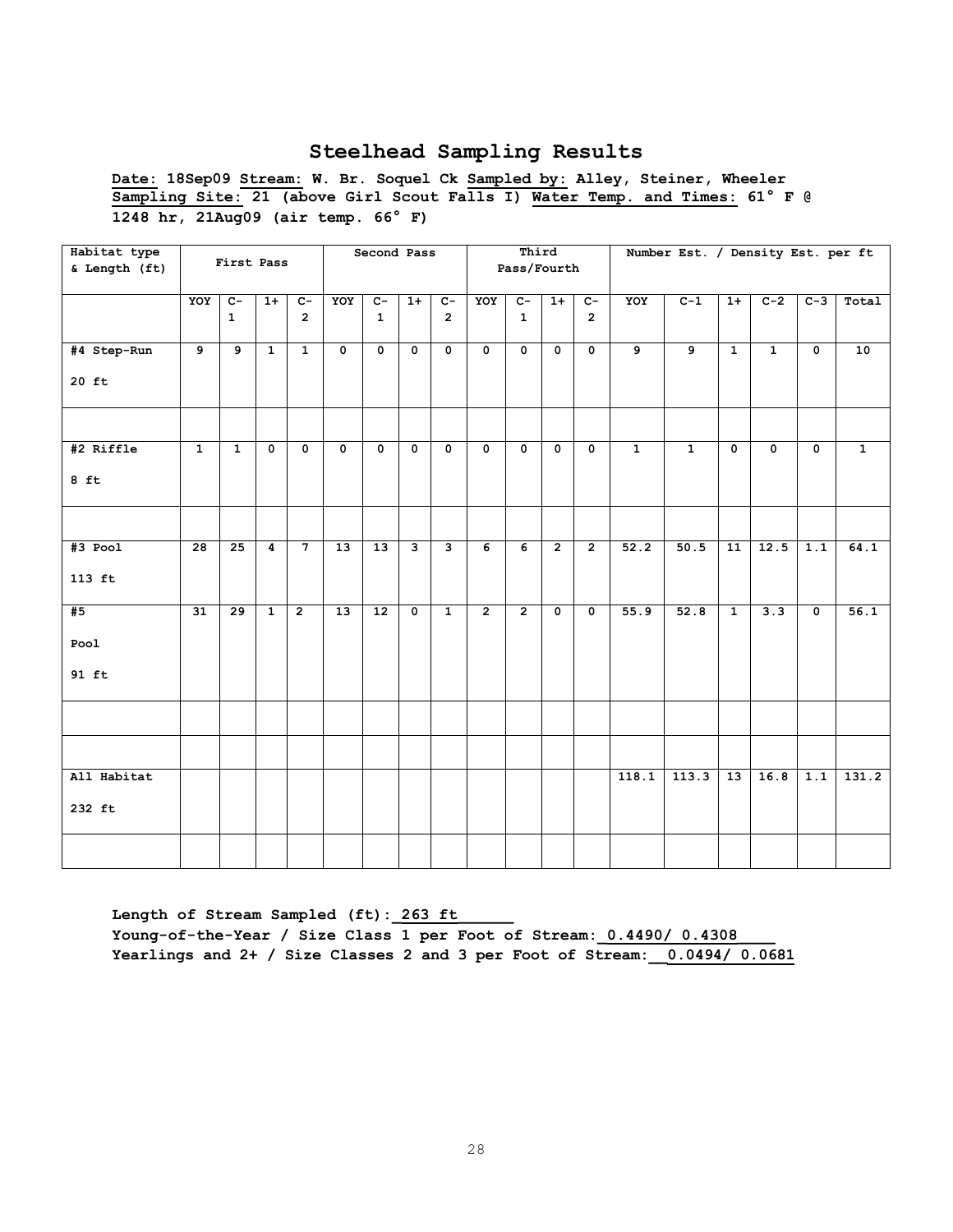**Date: 22Sep09 Stream: Aptos Ck Sampled by: Alley, Wheeler, Steiner, Kittleson Sampling Site: 3 (Adj. County Park) Water Temp. and Times: 58° F @ 1402hr, 18Aug09; (air temp. 60° F).** 

| Habitat type & |                | First Pass     |                 |                 |                | Second Pass    |             |                         |                         | Third Pass           |                      |                      |                |              |                 |                |                | Number Est. / Density Est. per |
|----------------|----------------|----------------|-----------------|-----------------|----------------|----------------|-------------|-------------------------|-------------------------|----------------------|----------------------|----------------------|----------------|--------------|-----------------|----------------|----------------|--------------------------------|
| Length (ft)    |                |                |                 |                 |                |                |             |                         |                         |                      |                      |                      |                |              |                 | ft             |                |                                |
|                | YOY            | $C -$          | $1+$            | $c-$            | YOY            | $C -$          | $1+$        | $c-$                    | YOY                     | $C-$                 | $1+$                 | $c-$                 | YOY            | $C-1$        | $1+$            | $c-$           | $C-$           | Total                          |
|                |                | $\mathbf{1}$   |                 | $\overline{2}$  |                | $\mathbf{1}$   |             | $\overline{2}$          |                         | $\mathbf{1}$         |                      | $\overline{2}$       |                |              |                 | $\overline{2}$ | $\mathbf{3}$   |                                |
| $#27$ Pool     | $\overline{2}$ | $\overline{2}$ | $\overline{12}$ | $\overline{12}$ | $\overline{1}$ | $\overline{1}$ | $\mathbf 0$ | $\overline{\mathbf{0}}$ | $\overline{\mathbf{0}}$ | $\overline{\bullet}$ | $\overline{\bullet}$ | $\overline{\bullet}$ | 3.3            | 3.3          | $\overline{12}$ | 11             | $\overline{1}$ | 15.3                           |
| 168 ft         |                |                |                 |                 |                |                |             |                         |                         |                      |                      |                      |                |              |                 |                |                |                                |
|                |                |                |                 |                 |                |                |             |                         |                         |                      |                      |                      |                |              |                 |                |                |                                |
| #44            | $\overline{2}$ | $\overline{2}$ | $\mathbf{1}$    | $\mathbf{1}$    | $\overline{2}$ | $\overline{2}$ | $\mathbf 0$ | $\mathbf 0$             | $\mathbf 0$             | $\mathbf{o}$         | $\mathbf{o}$         | $\mathbf 0$          | $\overline{4}$ | 4            | $\mathbf{1}$    | $\mathbf{1}$   | $\mathbf 0$    | $\overline{5}$                 |
| Run            |                |                |                 |                 |                |                |             |                         |                         |                      |                      |                      |                |              |                 |                |                |                                |
| 48 ft          |                |                |                 |                 |                |                |             |                         |                         |                      |                      |                      |                |              |                 |                |                |                                |
|                |                |                |                 |                 |                |                |             |                         |                         |                      |                      |                      |                |              |                 |                |                |                                |
| #26            | $\mathbf{1}$   | $\mathbf{1}$   | $\mathbf 0$     | $\mathbf 0$     | $\mathbf 0$    | $\mathbf 0$    | $\mathbf 0$ | $\mathbf 0$             | $\mathbf 0$             | $\mathbf{o}$         | $\mathbf 0$          | $\mathbf 0$          | $\mathbf{1}$   | $\mathbf{1}$ | $\mathbf 0$     | $\mathbf{o}$   | $\mathbf 0$    | $\overline{1}$                 |
| Riffle         |                |                |                 |                 |                |                |             |                         |                         |                      |                      |                      |                |              |                 |                |                |                                |
| 36 ft          |                |                |                 |                 |                |                |             |                         |                         |                      |                      |                      |                |              |                 |                |                |                                |
|                |                |                |                 |                 |                |                |             |                         |                         |                      |                      |                      |                |              |                 |                |                |                                |
| All Habitats   |                |                |                 |                 |                |                |             |                         |                         |                      |                      |                      | 8.3            | 8.3          | $\overline{13}$ | 12             | $\mathbf{1}$   | 21.3                           |
| Combined       |                |                |                 |                 |                |                |             |                         |                         |                      |                      |                      |                |              |                 |                |                |                                |
| 252 ft         |                |                |                 |                 |                |                |             |                         |                         |                      |                      |                      |                |              |                 |                |                |                                |

**Length of Stream Sampled (ft):\_252 ft\_** Young-of-the-Year / Size Class 1 per Foot of Stream:  $0.0329/0.0329$ **Yearlings and 2+ / Size Classes 2 and 3 per Foot of Stream:\_\_0.0516/ 0.0516**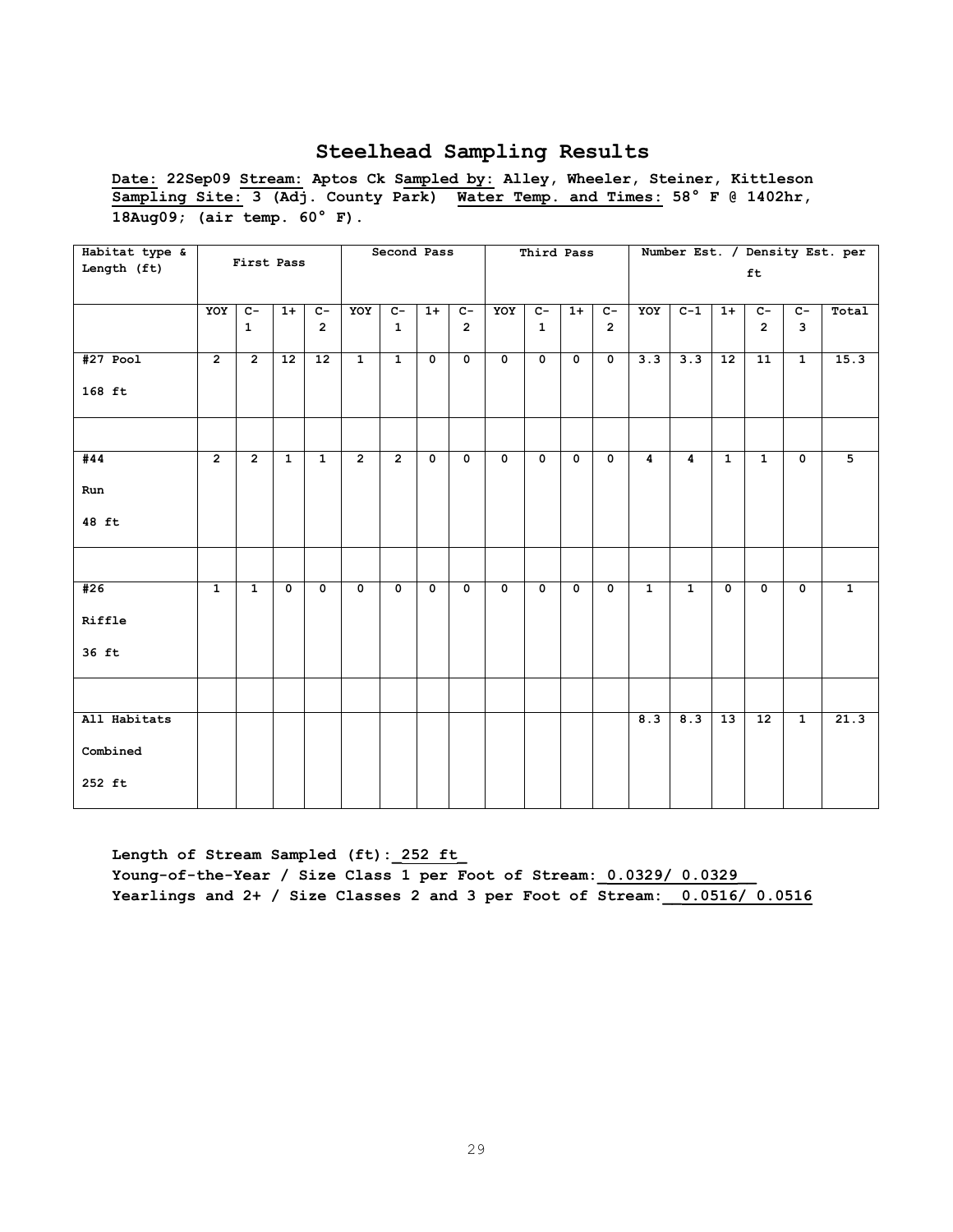**Date: 22Sep09 Stream: Aptos Ck Sampled by: Alley, Steiner, Wheeler Sampling Site: 4 (Above Steel Bridge) Water Temp. and Times: 59° F@ 1645 hr, 19Aug09; (air temp. 61° F).** 

| Habitat type<br>& Length (ft)      |                | First Pass              |                         |                                  |                         | Second Pass           |                |                        |                         | Third Pass              |                |                                  |                |                           |                |             |                         | Number Est. / Density Est. per ft |
|------------------------------------|----------------|-------------------------|-------------------------|----------------------------------|-------------------------|-----------------------|----------------|------------------------|-------------------------|-------------------------|----------------|----------------------------------|----------------|---------------------------|----------------|-------------|-------------------------|-----------------------------------|
|                                    | YOY            | $C -$<br>$\mathbf{1}$   | $1+$                    | $\overline{c}$<br>$\overline{2}$ | YOY                     | $C -$<br>$\mathbf{1}$ | $1+$           | $C-$<br>$\overline{2}$ | YOY                     | $C-$<br>$\mathbf{1}$    | $1+$           | $\overline{c}$<br>$\overline{2}$ | YOY            | $\overline{C}$<br>1       | $1+$           | $C-2$       | $\overline{c}$<br>3     | Total                             |
| #35 Pool<br>133 ft                 | $\mathbf{3}$   | $\mathbf 0$             | 6                       | 9                                | $\overline{2}$          | $\mathbf{0}$          | $\mathbf 0$    | $\overline{2}$         | $\mathbf 0$             | $\mathbf 0$             | $\mathbf{0}$   | $\mathbf 0$                      | 5              | $\mathbf 0$               | 6              | 11.3        | $\mathbf 0$             | 11.3                              |
| $#37$ Pool<br>97 ft                | $\overline{4}$ | $\overline{\bullet}$    | 4                       | $\overline{\mathbf{8}}$          | $\overline{1}$          | $\overline{0}$        | $\overline{1}$ | $\overline{2}$         | $\overline{\mathbf{0}}$ | $\overline{\bullet}$    | $\overline{0}$ | $\overline{\mathbf{0}}$          | 5.1            | $\overline{\mathfrak{o}}$ | 5.1            | 10.3        | $\overline{\bullet}$    | 10.3                              |
| #36                                | $\overline{2}$ | $\overline{\mathbf{0}}$ | $\overline{\mathbf{0}}$ | $\overline{2}$                   | $\overline{\mathbf{0}}$ | $\overline{0}$        | $\overline{1}$ | $\overline{1}$         | $\overline{\mathbf{0}}$ | $\overline{\mathbf{0}}$ | $\overline{0}$ | $\overline{\mathbf{0}}$          | $\overline{2}$ | $\overline{\mathbf{0}}$   | $\overline{1}$ | 3.3         | $\overline{\mathbf{0}}$ | 3.3                               |
| Riffle<br>52 ft                    |                |                         |                         |                                  |                         |                       |                |                        |                         |                         |                |                                  |                |                           |                |             |                         |                                   |
|                                    |                |                         |                         |                                  |                         |                       |                |                        |                         |                         |                |                                  |                |                           |                |             |                         |                                   |
| #34 Run<br>$31$ ft                 | $\mathbf 0$    | $\mathbf 0$             | $\mathbf 0$             | $\mathbf 0$                      | $\mathbf 0$             | $\mathbf 0$           | $\mathbf 0$    | $\mathbf 0$            | $\mathbf 0$             | $\mathbf 0$             | 0              | $\mathbf 0$                      | $\mathbf 0$    | $\mathbf 0$               | $\mathbf 0$    | $\mathbf 0$ | $\mathbf 0$             | $\mathbf 0$                       |
|                                    |                |                         |                         |                                  |                         |                       |                |                        |                         |                         |                |                                  |                |                           |                |             |                         |                                   |
| All Habitats<br>Combined<br>313 ft |                |                         |                         |                                  |                         |                       |                |                        |                         |                         |                |                                  | 12.1           | $\overline{\mathbf{0}}$   | 12.1           | 24.9        | $\overline{\mathbf{0}}$ | 24.9                              |

**Length of Stream Sampled (ft):\_313 ft Young-of-the-Year / Size Class 1 per Foot of Stream:\_0.0387/ 0.0\_\_ Yearlings and 2+ / Size Classes 2 and 3 per Foot of Stream:\_\_0.0387/ 0.0796**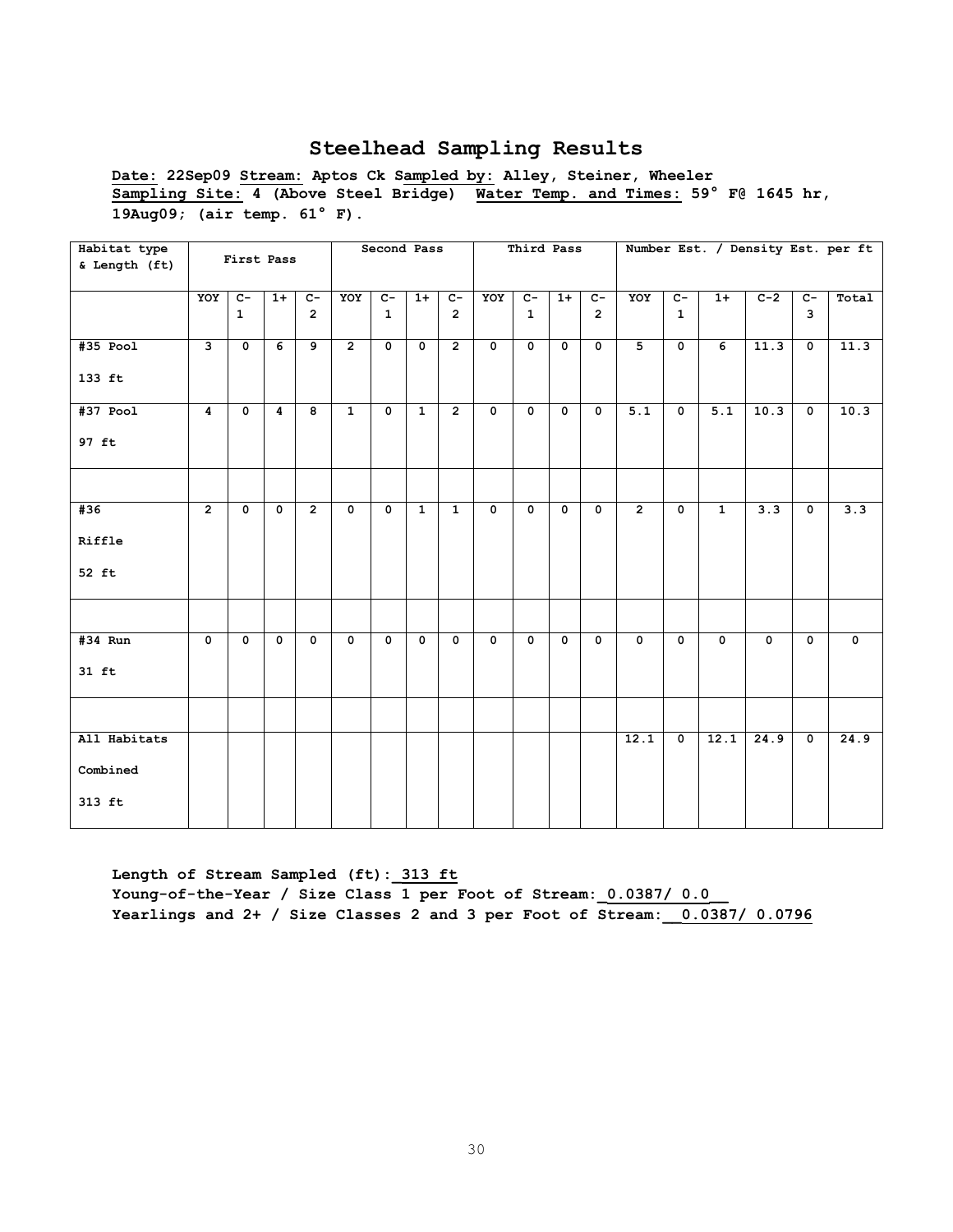**Date: 23Sep09 Stream: Valencia Ck Sampled by: Alley, Steiner, Reis Sampling Site: 2 (below road crossing) Water Temp. and Times: 61° F@ 1515 hr, 20Aug09; (air temp. 65° F).** 

| Habitat<br>type &            |                | First Pass                       |                   |                         |                         | Second Pass             |                         |                         |             |             | Third Pass       |              |                |                  | Number Est. / Density Est. per ft |                |                           |       |
|------------------------------|----------------|----------------------------------|-------------------|-------------------------|-------------------------|-------------------------|-------------------------|-------------------------|-------------|-------------|------------------|--------------|----------------|------------------|-----------------------------------|----------------|---------------------------|-------|
| Length (ft)                  |                |                                  |                   |                         |                         |                         |                         |                         |             |             |                  |              |                |                  |                                   |                |                           |       |
|                              | YOY            | $\overline{c}$ -<br>$\mathbf{1}$ | $1+$              | $C -$<br>$\overline{2}$ | YOY                     | $C -$<br>$\mathbf{1}$   | $1+$                    | $C -$<br>$\overline{2}$ | YOY         | $C-1$       | $1+$             | $C-2$        | YOY            | $C-1$            | $1+$                              | $C-2$          | $C -$<br>3                | Total |
| #32 Pool                     | 5              | 5                                | 9                 | 9                       | $\mathbf{1}$            | $\mathbf{1}$            | 3                       | 3                       | $\mathbf 0$ | $\mathbf 0$ | $\mathbf 0$      | $\mathsf{o}$ | 6.1            | 6.1              | 12.6                              | 12.6           | $\mathbf 0$               | 18.7  |
| 87 ft                        |                |                                  |                   |                         |                         |                         |                         |                         |             |             |                  |              |                |                  |                                   |                |                           |       |
| #34 Pool                     | 4              | $\boldsymbol{4}$                 | $\overline{7}$    | $7\phantom{.0}$         | $\mathbf 0$             | $\mathbf 0$             | $\mathbf 0$             | $\mathbf 0$             | $\mathbf 0$ | $\mathbf 0$ | $\mathbf 0$      | $\mathsf{o}$ | 4              | $\boldsymbol{4}$ | $\overline{7}$                    | $\mathbf{7}$   | $\mathsf{o}\,$            | 11    |
| 40 ft                        |                |                                  |                   |                         |                         |                         |                         |                         |             |             |                  |              |                |                  |                                   |                |                           |       |
| $#36$ Pool                   | 5              | 5                                | $12 \overline{ }$ | 12                      | $\overline{2}$          | $\mathbf{2}$            | 4                       | 4                       | 0           | 0           | 3                | 3            | 7.5            | 7.5              | 20.2                              | 20.4           | 0                         | 27.9  |
| $61$ ft                      |                |                                  |                   |                         |                         |                         |                         |                         |             |             |                  |              |                |                  |                                   |                |                           |       |
| Pools<br>Combined            |                |                                  |                   |                         |                         |                         |                         |                         |             |             |                  |              | 17.6           | 17.6             | 32.8                              | 32.8           | $\overline{\mathbf{0}}$   | 50.4  |
| 188 ft                       |                |                                  |                   |                         |                         |                         |                         |                         |             |             |                  |              |                |                  |                                   |                |                           |       |
|                              |                |                                  |                   |                         |                         |                         |                         |                         |             |             |                  |              |                |                  |                                   |                |                           |       |
| #40 Run                      | $\overline{5}$ | $\overline{5}$                   | 3                 | $\overline{\mathbf{3}}$ | $\overline{\mathbf{0}}$ | $\overline{\mathbf{0}}$ | $\overline{\mathbf{0}}$ | $\overline{\mathbf{0}}$ | 1/0         | 1/0         | $\overline{1/0}$ | 1/0          | $\overline{6}$ | $\overline{6}$   | $\overline{4}$                    | $\overline{4}$ | $\overline{\mathfrak{o}}$ | 10    |
| $47$ ft                      |                |                                  |                   |                         |                         |                         |                         |                         |             |             |                  |              |                |                  |                                   |                |                           |       |
|                              |                |                                  |                   |                         |                         |                         |                         |                         |             |             |                  |              |                |                  |                                   |                |                           |       |
| #33 Riffle                   | $\mathbf 0$    | $\overline{\mathbf{0}}$          | $\mathsf{o}$      | 0                       | $\mathbf 0$             | $\mathbf 0$             | $\mathsf{o}$            | 0                       | 0           | 0           | $\mathbf 0$      | $\mathsf{o}$ | 0              | 0                | 0                                 | 0              | $\overline{\mathbf{0}}$   | 0     |
| $11$ ft                      |                |                                  |                   |                         |                         |                         |                         |                         |             |             |                  |              |                |                  |                                   |                |                           |       |
| #35 Riffle                   | $\mathbf 0$    | $\mathbf 0$                      | $\mathbf 0$       | $\mathbf 0$             | $\mathbf 0$             | $\mathbf 0$             | $\mathbf 0$             | $\mathbf 0$             | 0           | $\mathbf 0$ | $\mathbf 0$      | $\mathbf 0$  | $\mathbf 0$    | $\mathbf 0$      | 0                                 | $\mathsf{o}\,$ | $\overline{\mathbf{0}}$   | 0     |
| $20$ ft                      |                |                                  |                   |                         |                         |                         |                         |                         |             |             |                  |              |                |                  |                                   |                |                           |       |
|                              |                |                                  |                   |                         |                         |                         |                         |                         |             |             |                  |              |                |                  |                                   |                |                           |       |
| $\overline{A11}$<br>Habitats |                |                                  |                   |                         |                         |                         |                         |                         |             |             |                  |              | 23.6           | 23.6             | 36.8                              | 36.8           | $\overline{\mathfrak{o}}$ | 60.4  |
| Combined                     |                |                                  |                   |                         |                         |                         |                         |                         |             |             |                  |              |                |                  |                                   |                |                           |       |
| 266 ft                       |                |                                  |                   |                         |                         |                         |                         |                         |             |             |                  |              |                |                  |                                   |                |                           |       |

Length of Stream Sampled (ft): 266 ft

**Young-of-the-Year / Size Class 1 per Foot of Stream:\_0.0887/ 0.0887\_ Yearlings and 2+ / Size Classes 2 and 3 per Foot of Stream:\_\_0.1383/ 0.1383**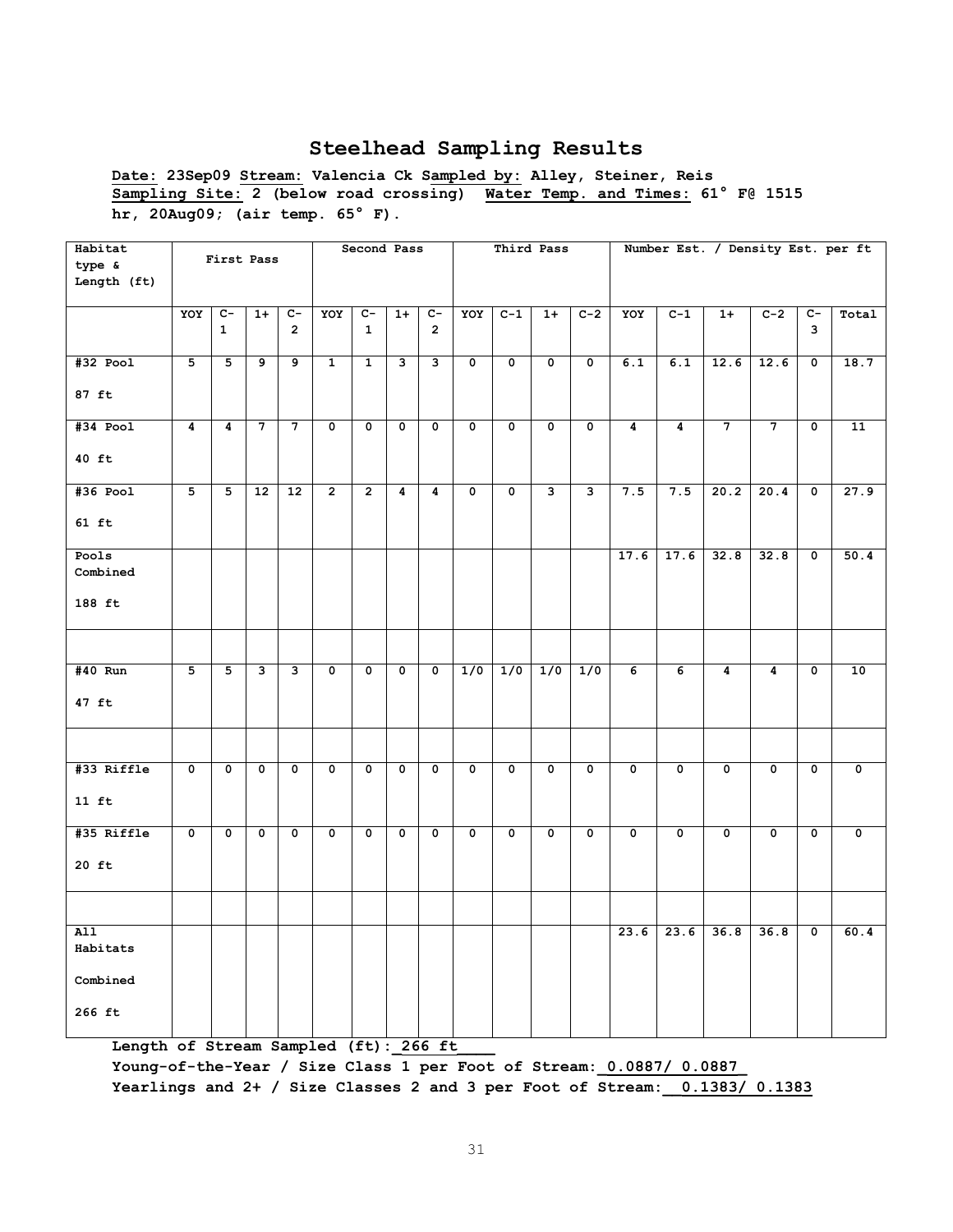**Date: 23Sep09 Stream: Valencia Ck Sampled by: Alley, Steiner, Reis Sampling Site: 3 (Above road crossing) Water Temp. and Times: 61° F@ 1700 hr, 21Aug09; (air temp. 67° F).** 

| Habitat type &<br>Length (ft) |                  | First Pass       |                         |                         |                         | Second Pass             |                         |                         |                         | Third Pass              |                         |                         |                |                |                         | Number Est. / Density Est. per ft |                         |                |
|-------------------------------|------------------|------------------|-------------------------|-------------------------|-------------------------|-------------------------|-------------------------|-------------------------|-------------------------|-------------------------|-------------------------|-------------------------|----------------|----------------|-------------------------|-----------------------------------|-------------------------|----------------|
|                               | YOY              | $\overline{c}$   | $1+$                    | $C-$                    | YOY                     | $c-$                    | $1+$                    | $C-$                    | YOY                     | $\overline{c}$          | $1+$                    | $C-$                    | YOY            | $C-1$          | $1+$                    | $C-2$                             | $c-$                    | Total          |
|                               |                  | $\mathbf{1}$     |                         | $\overline{2}$          |                         | $\mathbf{1}$            |                         | $\mathbf{2}$            |                         | $\mathbf{1}$            |                         | $\overline{2}$          |                |                |                         |                                   | 3                       |                |
| $#20$ Pool                    | 3                | $\mathbf{3}$     | 10                      | 10                      | $\mathbf{1}$            | $\mathbf{1}$            | $\mathbf{3}$            | $\overline{\mathbf{3}}$ | $\mathbf 0$             | $\mathbf 0$             | $\mathbf 0$             | $\mathbf 0$             | 4.2            | 4.2            | 13.5                    | 13.5                              | $\mathbf 0$             | 17.7           |
| 64 ft                         |                  |                  |                         |                         |                         |                         |                         |                         |                         |                         |                         |                         |                |                |                         |                                   |                         |                |
| $#22$ Pool                    | 3                | $\overline{3}$   | 9                       | 9                       | $\mathbf{1}$            | $\mathbf{1}$            | $\overline{2}$          | $\overline{2}$          | $\mathbf 0$             | $\mathbf 0$             | 0                       | $\mathbf 0$             | 4.2            | 4.2            | 11.3                    | 11.3                              | $\mathbf 0$             | 15.5           |
| $40$ ft                       |                  |                  |                         |                         |                         |                         |                         |                         |                         |                         |                         |                         |                |                |                         |                                   |                         |                |
| $#24$ Pool                    | $\boldsymbol{4}$ | $\boldsymbol{4}$ | 5                       | 5                       | $\mathbf{1}$            | $\mathbf{1}$            | $\overline{2}$          | $\overline{2}$          | $\mathbf 0$             | $\mathbf 0$             | $\overline{2}$          | $\overline{2}$          | 5.1            | 5.1            | 11                      | 11                                | $\mathbf 0$             | 16.1           |
| 51 ft                         |                  |                  |                         |                         |                         |                         |                         |                         |                         |                         |                         |                         |                |                |                         |                                   |                         |                |
| Pools Combined                |                  |                  |                         |                         |                         |                         |                         |                         |                         |                         |                         |                         | 13.5           | 13.5           | 35.8                    | 35.8                              | $\overline{\mathbf{0}}$ | 49.3           |
| 155 ft                        |                  |                  |                         |                         |                         |                         |                         |                         |                         |                         |                         |                         |                |                |                         |                                   |                         |                |
|                               |                  |                  |                         |                         |                         |                         |                         |                         |                         |                         |                         |                         |                |                |                         |                                   |                         |                |
| Run                           | $\overline{1}$   | $\mathbf{1}$     | $\overline{\mathbf{0}}$ | $\overline{\mathbf{0}}$ | $\overline{\mathbf{0}}$ | $\overline{\mathbf{0}}$ | $\overline{\mathbf{0}}$ | $\overline{\mathbf{0}}$ | $\overline{\mathbf{0}}$ | $\overline{\mathbf{0}}$ | $\overline{\mathbf{0}}$ | $\overline{\mathbf{0}}$ | $\overline{1}$ | $\overline{1}$ | $\overline{\mathbf{0}}$ | $\overline{\mathbf{0}}$           | $\overline{\mathbf{0}}$ | $\overline{1}$ |
| $20$ ft                       |                  |                  |                         |                         |                         |                         |                         |                         |                         |                         |                         |                         |                |                |                         |                                   |                         |                |
|                               |                  |                  |                         |                         |                         |                         |                         |                         |                         |                         |                         |                         |                |                |                         |                                   |                         |                |
| #19 Riffle                    | 0                | 0                | $\mathbf 0$             | 0                       | $\mathbf 0$             | $\mathbf 0$             | 0                       | 0                       | $\mathbf{1}$            | $\mathbf{1}$            | $\mathbf 0$             | $\mathsf{o}\,$          | $\mathbf{1}$   | $\mathbf{1}$   | $\mathbf 0$             | 0                                 | 0                       | $\mathbf{1}$   |
| $18$ ft                       |                  |                  |                         |                         |                         |                         |                         |                         |                         |                         |                         |                         |                |                |                         |                                   |                         |                |
| #21 Riffle                    | $\mathbf 0$      | $\mathbf 0$      | $\mathbf{1}$            | $\mathbf{1}$            | $\mathbf 0$             | 0                       | $\mathbf 0$             | $\mathbf 0$             | $\mathbf 0$             | $\mathbf 0$             | $\mathbf 0$             | $\mathbf 0$             | $\mathbf 0$    | $\mathbf 0$    | $\mathbf{1}$            | $\mathbf{1}$                      | $\mathbf 0$             | $\mathbf{1}$   |
| $6$ ft                        |                  |                  |                         |                         |                         |                         |                         |                         |                         |                         |                         |                         |                |                |                         |                                   |                         |                |
|                               |                  |                  |                         |                         |                         |                         |                         |                         |                         |                         |                         |                         |                |                |                         |                                   |                         |                |
| All Habitats                  |                  |                  |                         |                         |                         |                         |                         |                         |                         |                         |                         |                         | 15.5           | 15.5           | 36.8                    | 36.8                              | $\overline{\mathbf{0}}$ | 52.3           |
| Combined                      |                  |                  |                         |                         |                         |                         |                         |                         |                         |                         |                         |                         |                |                |                         |                                   |                         |                |
| 199 ft                        |                  |                  |                         |                         |                         |                         |                         |                         |                         |                         |                         |                         |                |                |                         |                                   |                         |                |

**Length of Stream Sampled (ft):\_199 ft Young-of-the-Year / Size Class 1 per Foot of Stream:\_0.0779/ 0.0779 Yearlings and 2+ / Size Classes 2 and 3 per Foot of Stream:\_\_0.1849/ 0.1849**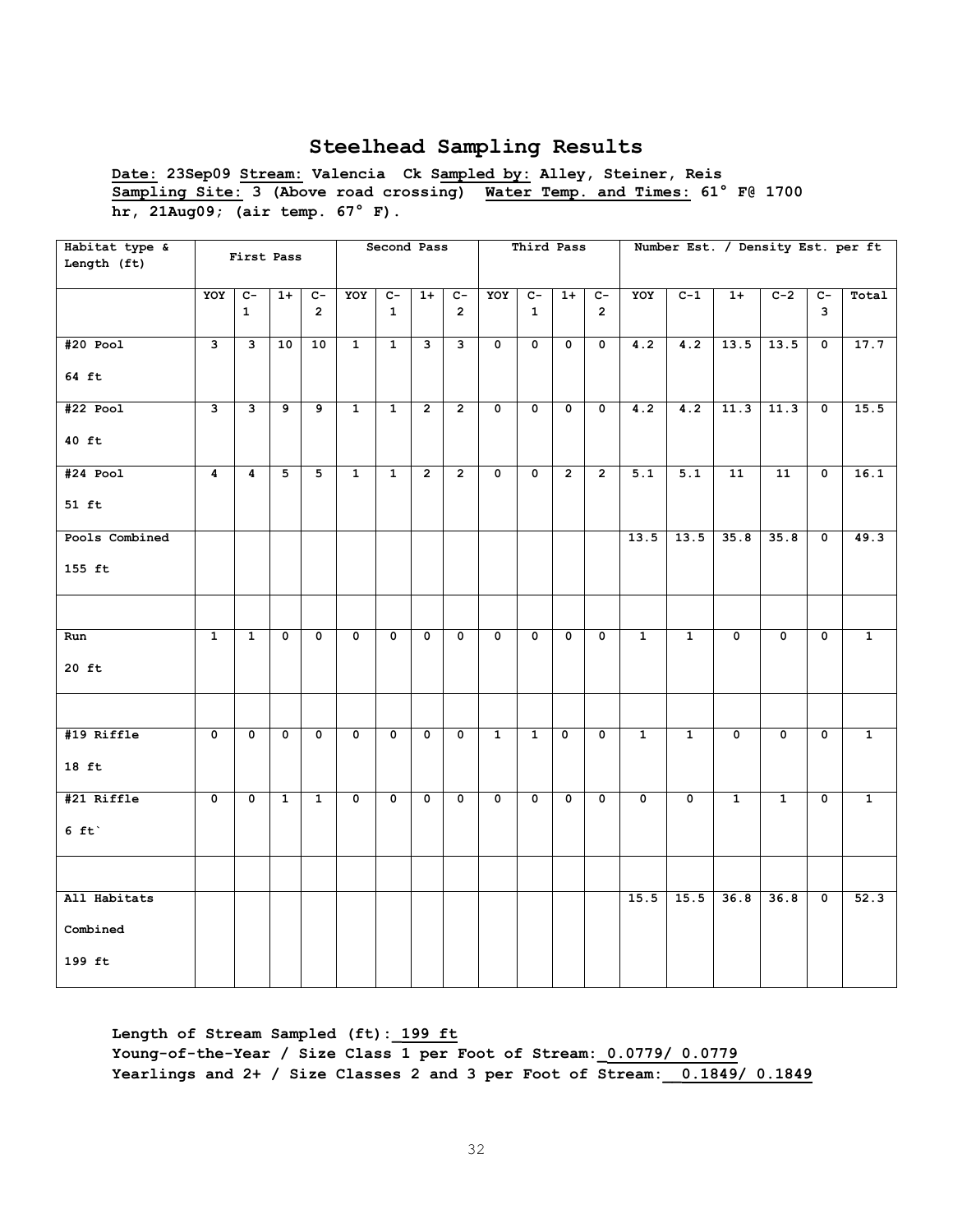**Date: 24Sep09 Stream: Corralitos Ck Sampled by: Alley, Steiner, Wheeler. Sampling Site: 1 (below dam) Water Temp. and Times: 61° F @ 1400hr, 28Aug09; (air temp. 77°F)**

| Habitat type &         |                 | First Pass                     |                |                                  |                         | Second Pass           |                           |                                    |                         | Third Pass                     |                         |                                  |      | Number Est. / Density Est. per |                |                |                           |                   |
|------------------------|-----------------|--------------------------------|----------------|----------------------------------|-------------------------|-----------------------|---------------------------|------------------------------------|-------------------------|--------------------------------|-------------------------|----------------------------------|------|--------------------------------|----------------|----------------|---------------------------|-------------------|
| Length (ft)            |                 |                                |                |                                  |                         |                       |                           |                                    |                         |                                |                         |                                  |      |                                |                | ft             |                           |                   |
|                        |                 |                                |                |                                  |                         |                       |                           |                                    |                         |                                |                         |                                  |      |                                |                |                |                           |                   |
|                        | YOY             | $\overline{c}$<br>$\mathbf{1}$ | $1+$           | $\overline{c}$<br>$\overline{2}$ | YOY                     | $C -$<br>$\mathbf{1}$ | $1+$                      | $\overline{c}$ -<br>$\overline{2}$ | YOY                     | $\overline{c}$<br>$\mathbf{1}$ | $1+$                    | $\overline{C}$<br>$\overline{2}$ | YOY  | $C-1$                          | $1+$           | $C-2$          | $C-$<br>3                 | Total             |
|                        |                 |                                |                |                                  |                         |                       |                           |                                    |                         |                                |                         |                                  |      |                                |                |                |                           |                   |
| $#25$ Pool             | $\overline{17}$ | 11                             | 8              | $\overline{14}$                  | $\overline{\mathbf{8}}$ | $\overline{7}$        | $\overline{\mathfrak{o}}$ | $\overline{1}$                     | $\overline{2}$          | $\overline{2}$                 | 0                       | $\mathbf 0$                      | 29.5 | 23.8                           | $\overline{8}$ | 15             | $\overline{\mathfrak{o}}$ | 38.8              |
| 72 ft                  |                 |                                |                |                                  |                         |                       |                           |                                    |                         |                                |                         |                                  |      |                                |                |                |                           |                   |
| $#32$ Pool             | $\overline{5}$  | 4                              | 4              | $\overline{5}$                   | $\overline{2}$          | $\overline{2}$        | $\overline{\mathfrak{o}}$ | $\overline{\mathfrak{o}}$          | $\overline{0}$          | $\overline{0}$                 | $\overline{0}$          | $\mathbf 0$                      | 7.5  | 6.7                            | $\overline{4}$ | $\overline{5}$ | $\overline{\mathfrak{o}}$ | 11.7              |
| 41 ft                  |                 |                                |                |                                  |                         |                       |                           |                                    |                         |                                |                         |                                  |      |                                |                |                |                           |                   |
|                        |                 |                                |                |                                  |                         |                       |                           |                                    |                         |                                |                         |                                  |      |                                |                |                |                           |                   |
|                        |                 |                                |                |                                  |                         |                       |                           |                                    |                         |                                |                         |                                  |      |                                |                |                |                           |                   |
| #24 Riffle             | $\overline{5}$  | $\overline{2}$                 | $\overline{1}$ | $\overline{\mathbf{4}}$          | $\overline{1}$          | $\mathbf{1}$          | $\overline{\mathbf{0}}$   | $\overline{\mathbf{0}}$            | $\overline{\mathbf{0}}$ | $\overline{\mathbf{0}}$        | $\overline{\mathbf{0}}$ | 0                                | 6.1  | 3.3                            | $\overline{1}$ | 4              | $\overline{\mathbf{0}}$   | 7.3               |
| $29$ ft                |                 |                                |                |                                  |                         |                       |                           |                                    |                         |                                |                         |                                  |      |                                |                |                |                           |                   |
|                        |                 |                                |                |                                  |                         |                       |                           |                                    |                         |                                |                         |                                  |      |                                |                |                |                           |                   |
| $#26$ Run<br>(partial) | 12              | $\overline{9}$                 | $\overline{2}$ | 5                                | $\overline{2}$          | $\overline{1}$        | $\mathbf 0$               | $\overline{1}$                     | $\overline{1}$          | $\overline{1}$                 | $\overline{\mathbf{0}}$ | $\mathbf 0$                      | 15   | $\overline{11}$                | $\overline{2}$ | 6.1            | $\overline{\mathbf{0}}$   | $\overline{17.1}$ |
| 77 ft                  |                 |                                |                |                                  |                         |                       |                           |                                    |                         |                                |                         |                                  |      |                                |                |                |                           |                   |
|                        |                 |                                |                |                                  |                         |                       |                           |                                    |                         |                                |                         |                                  |      |                                |                |                |                           |                   |
| All Habitats           |                 |                                |                |                                  |                         |                       |                           |                                    |                         |                                |                         |                                  | 58.1 | 44.8                           | 15             | 30.1           | $\overline{\mathbf{0}}$   | 74.9              |
| Combined               |                 |                                |                |                                  |                         |                       |                           |                                    |                         |                                |                         |                                  |      |                                |                |                |                           |                   |
| 219 ft                 |                 |                                |                |                                  |                         |                       |                           |                                    |                         |                                |                         |                                  |      |                                |                |                |                           |                   |
|                        |                 |                                |                |                                  |                         |                       |                           |                                    |                         |                                |                         |                                  |      |                                |                |                |                           |                   |

**Length of Stream Sampled (ft):\_219 ft\_\_\_\_ Young-of-the-Year / Size Class 1 per Foot of Stream:\_0.2653/ 0.2046\_\_ Yearlings and 2+ / Size Classes 2 and 3 per Foot of Stream:\_\_0.0685/ 0.1374**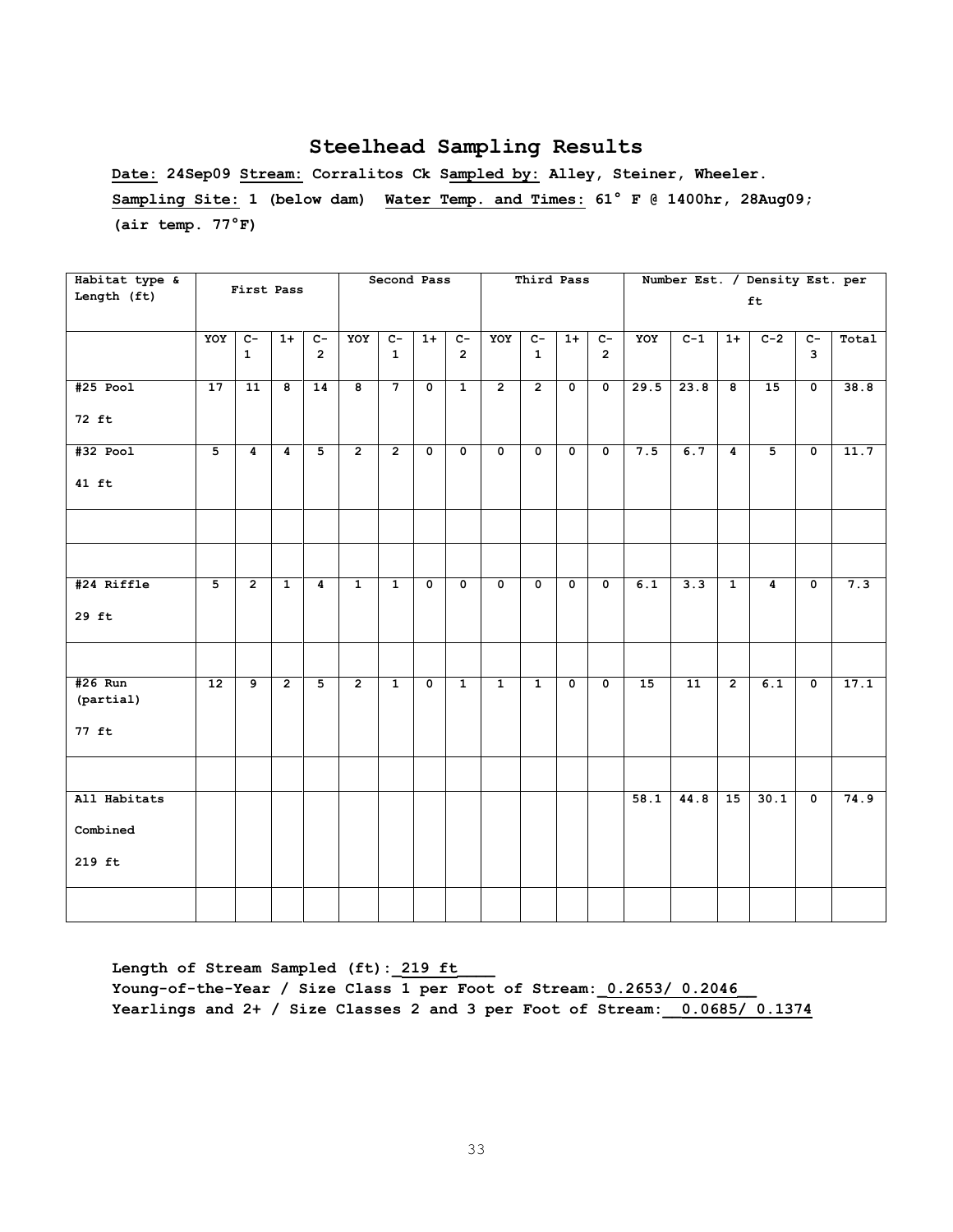**Date: 24Sep09 Stream: Corralitos Ck Sampled by: Alley, Steiner, Wheeler Sampling Site: 3 (above Colinas Drive) Water Temp. and Times: 64° F @ 1822 hr, 28Aug09; (air temp. 72° F).** 

| Habitat type<br>& Length (ft)      |                 | First Pass           |                |                         |                         | Second Pass           |                         |                         |                         | Third Pass                     |                         |                         |                 |                         |                         |                           |                                 | Number Est. / Density Est. per ft |
|------------------------------------|-----------------|----------------------|----------------|-------------------------|-------------------------|-----------------------|-------------------------|-------------------------|-------------------------|--------------------------------|-------------------------|-------------------------|-----------------|-------------------------|-------------------------|---------------------------|---------------------------------|-----------------------------------|
|                                    | YOY             | $C-$<br>$\mathbf{1}$ | $1+$           | $c-$<br>$\overline{2}$  | YOY                     | $C -$<br>$\mathbf{1}$ | $1+$                    | $c-$<br>$\overline{2}$  | YOY                     | $\overline{c}$<br>$\mathbf{1}$ | $1+$                    | $C-$<br>$\overline{2}$  | YOY             | $C -$<br>$\mathbf{1}$   | $1+$                    | $C-2$                     | $\mathbf{C}-$<br>$\overline{3}$ | Total                             |
| $#10$ Pool<br>43 ft                | $7\overline{ }$ | 6                    | $\overline{2}$ | $\overline{\mathbf{3}}$ | 0                       | $\mathbf 0$           | $\mathbf 0$             | $\mathbf 0$             | 0                       | 0                              | $\mathbf 0$             | $\mathbf 0$             | $\overline{7}$  | 6                       | $\overline{2}$          | 3                         | $\overline{\mathbf{0}}$         | 9                                 |
| $#12$ Pool<br>65 ft                | $7\phantom{.}$  | $\overline{2}$       | $\overline{2}$ | $\overline{7}$          | $\mathbf 0$             | $\mathbf 0$           | $\mathbf{1}$            | $\mathbf{1}$            | $\mathbf 0$             | 0                              | $\mathbf 0$             | $\mathbf 0$             | $7\phantom{.0}$ | $\overline{2}$          | 3.3                     | 8.1                       | $\overline{\mathbf{0}}$         | 10.1                              |
| $#13$ Pool<br>$91$ ft              | 4               | $\mathbf{1}$         | 4              | $\overline{7}$          | $\mathbf{1}$            | $\mathbf{1}$          | $\overline{\mathbf{3}}$ | $\overline{\mathbf{3}}$ | $\mathbf{1}$            | $\mathbf{1}$                   | $\overline{\mathbf{0}}$ | $\overline{\mathbf{0}}$ | 6.3             | $\overline{\mathbf{3}}$ | $\overline{8}$          | 10.8                      | $\overline{\mathfrak{o}}$       | 13.8                              |
|                                    |                 |                      |                |                         |                         |                       |                         |                         |                         |                                |                         |                         |                 |                         |                         |                           |                                 |                                   |
| #11 Riffle<br>$11$ ft              | $\mathbf{1}$    | $\mathbf{1}$         | 0              | $\overline{\mathbf{0}}$ | $\overline{\mathbf{0}}$ | $\mathbf 0$           | $\overline{\mathbf{0}}$ | 0                       | $\overline{\mathbf{0}}$ | $\overline{\mathfrak{o}}$      | $\overline{\mathbf{0}}$ | $\overline{\mathbf{0}}$ | $\overline{1}$  | $\overline{1}$          | $\overline{\mathbf{0}}$ | $\overline{\mathfrak{o}}$ | $\overline{\mathfrak{o}}$       | $\overline{1}$                    |
| #14 Riffle<br>$13$ ft              | $\mathbf 0$     | $\mathbf 0$          | $\overline{1}$ | $\overline{1}$          | $\overline{1}$          | $\mathbf 0$           | $\mathbf 0$             | $\mathbf{1}$            | $\mathbf 0$             | $\mathbf 0$                    | $\mathbf 0$             | $\mathbf 0$             | $\overline{1}$  | $\mathbf 0$             | $\overline{1}$          | $\overline{2}$            | $\mathbf 0$                     | $\overline{2}$                    |
|                                    |                 |                      |                |                         |                         |                       |                         |                         |                         |                                |                         |                         |                 |                         |                         |                           |                                 |                                   |
| $#9$ Run<br>$45$ ft                | 4               | 3                    | 0              | $\mathbf{1}$            | $\overline{\mathbf{0}}$ | 0                     | $\mathbf 0$             | $\mathbf 0$             | $\mathbf 0$             | 0                              | $\mathbf 0$             | $\overline{\mathbf{0}}$ | 4               | 3                       | $\overline{\mathbf{0}}$ | $\mathbf{1}$              | $\overline{\mathbf{0}}$         | 4                                 |
|                                    |                 |                      |                |                         |                         |                       |                         |                         |                         |                                |                         |                         |                 |                         |                         |                           |                                 |                                   |
| All Habitats<br>Combined<br>268 ft |                 |                      |                |                         |                         |                       |                         |                         |                         |                                |                         |                         | 26.3            | $\overline{15}$         | 14.3                    | 24.9                      | $\mathbf 0$                     | 39.9                              |

Length of Stream Sampled (ft): 268 ft **Young-of-the-Year / Size Class 1 per Foot of Stream:\_0.0981/ 0.0560\_\_ Yearlings and 2+ / Size Classes 2 and 3 per Foot of Stream:\_\_0.0534/ 0.0929**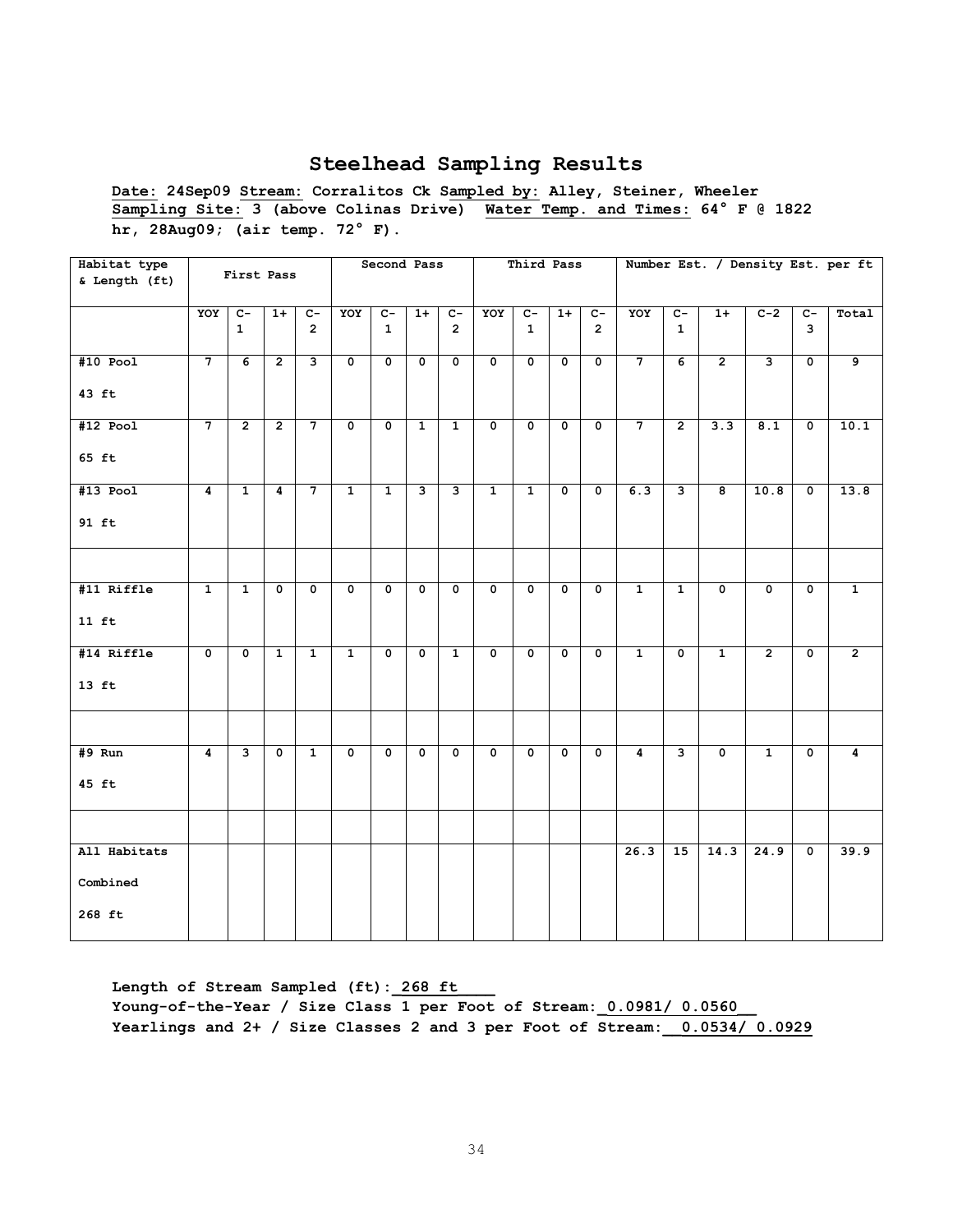**Date: 25Sep09 Stream: Corralitos Ck Sampled by: Alley, Wheeler, Steiner Sampling Site: 8 (above Clipper Gulch) Water Temp. and Times: 64° F @ 1410 hr, 30Aug09; (air temp. 73° F).** 

| Habitat type & |                | First Pass     |              |                         |                | Second Pass    |                |                |                         |                | Third Pass              |                |                 |                   |                         | Number Est. / Density Est. per |                         |       |
|----------------|----------------|----------------|--------------|-------------------------|----------------|----------------|----------------|----------------|-------------------------|----------------|-------------------------|----------------|-----------------|-------------------|-------------------------|--------------------------------|-------------------------|-------|
| Length (ft)    |                |                |              |                         |                |                |                |                |                         |                |                         |                |                 |                   |                         | ft                             |                         |       |
|                | YOY            | $C -$          | $1+$         | $c-$                    | YOY            | $C-$           | $1+$           | $c-$           | YOY                     | $C-$           | $1+$                    | $c-$           | YOY             | $c-1$             | $1+$                    | $C-2$                          | $C -$                   | Total |
|                |                | $\mathbf{1}$   |              | $\overline{2}$          |                | $\mathbf{1}$   |                | $\overline{2}$ |                         | $\mathbf{1}$   |                         | $\overline{2}$ |                 |                   |                         |                                | $\overline{3}$          |       |
| $#49$ Pool     | 11             | $\overline{9}$ | 4            | $\overline{6}$          | $\mathbf{1}$   | $\overline{1}$ | $\overline{2}$ | $\overline{2}$ | $\overline{0}$          | $\overline{0}$ | $\overline{1}$          | $\overline{1}$ | $\overline{12}$ | 10.1              | $\overline{8}$          | 8.4                            | $\overline{1}$          | 19.5  |
| 39 ft          |                |                |              |                         |                |                |                |                |                         |                |                         |                |                 |                   |                         |                                |                         |       |
| $#52$ Pool     | 33             | 32             | 14           | 15                      | 15             | 14             | $\mathbf{1}$   | $\overline{2}$ | $\overline{\mathbf{3}}$ | $\overline{3}$ | $\mathbf{1}$            | $\mathbf{1}$   | 55.2            | $\overline{52.7}$ | 16                      | 18                             | $\mathbf 0$             | 70.7  |
| 99 ft          |                |                |              |                         |                |                |                |                |                         |                |                         |                |                 |                   |                         |                                |                         |       |
|                |                |                |              |                         |                |                |                |                |                         |                |                         |                |                 |                   |                         |                                |                         |       |
| #53 Step-run   | 8              | 8              | $\mathbf{3}$ | $\overline{\mathbf{3}}$ | $\overline{2}$ | $\overline{2}$ | $\mathbf 0$    | $\mathbf 0$    | $\mathbf 0$             | $\mathbf 0$    | $\mathbf{o}$            | $\mathbf 0$    | 10.3            | 10.3              | $\mathbf{3}$            | $\overline{3}$                 | $\mathbf 0$             | 13.3  |
| 52 ft          |                |                |              |                         |                |                |                |                |                         |                |                         |                |                 |                   |                         |                                |                         |       |
|                |                |                |              |                         |                |                |                |                |                         |                |                         |                |                 |                   |                         |                                |                         |       |
| #50 Riffle     | $\overline{1}$ | $\overline{1}$ | $\mathbf 0$  | $\mathbf{o}$            | $\overline{2}$ | $\overline{1}$ | $\mathbf 0$    | $\mathbf{1}$   | $\mathbf{0}$            | $\mathbf 0$    | $\overline{\mathbf{0}}$ | $\mathbf{0}$   | ن               | $\overline{2}$    | $\overline{\mathbf{0}}$ | $\overline{1}$                 | $\overline{\mathbf{0}}$ | 3     |
| $15$ ft        |                |                |              |                         |                |                |                |                |                         |                |                         |                |                 |                   |                         |                                |                         |       |
|                |                |                |              |                         |                |                |                |                |                         |                |                         |                |                 |                   |                         |                                |                         |       |
| All Habitats   |                |                |              |                         |                |                |                |                |                         |                |                         |                | 80.5            | 75.1              | 27                      | 30.4                           | $\mathbf{1}$            | 106.5 |
| Combined       |                |                |              |                         |                |                |                |                |                         |                |                         |                |                 |                   |                         |                                |                         |       |
| 205 ft         |                |                |              |                         |                |                |                |                |                         |                |                         |                |                 |                   |                         |                                |                         |       |

**Length of Stream Sampled (ft):\_205 ft Young-of-the-Year / Size Class 1 per Foot of Stream:\_0.3927/ 0.3663\_ Yearlings and 2+ / Size Classes 2 and 3 per Foot of Stream:\_\_0.1317/ 0.1532**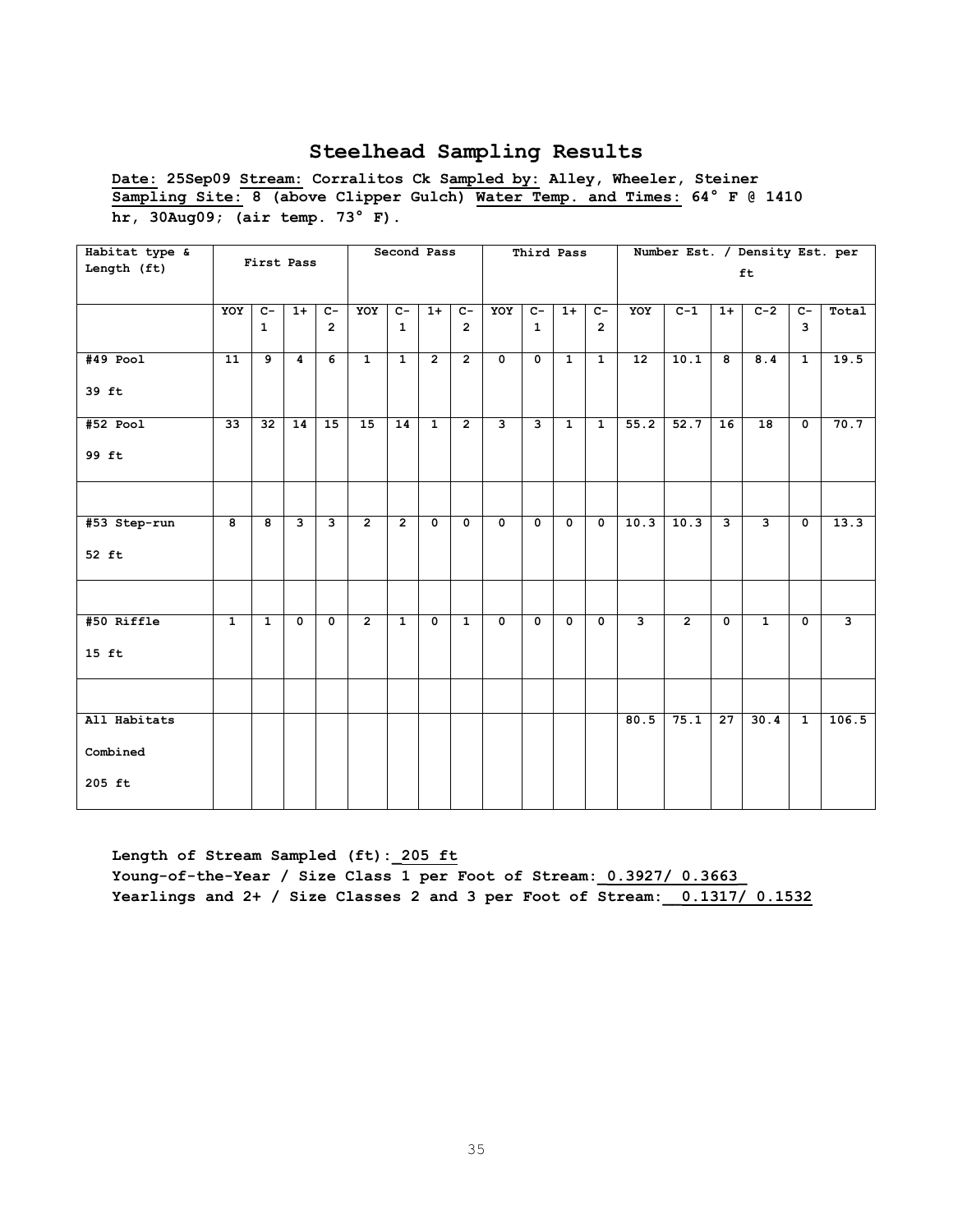**Date: 1Oct08 Stream: Corralitos Ck Sampled by: Alley, Wheeler, Steiner Sampling Site: 9 (above Eureka Gulch) Water Temp. and Time: 64° F @ 1915 hr, 30Aug09; (air temp. 63° F)** 

| Habitat type &<br>Length (ft)      |                | First Pass            |                         |                         |                | Second Pass           |                |                         |                      | Third Pass            |                         |                         |                   | Number Est. / Density Est. per ft |                |                         |                         |                 |
|------------------------------------|----------------|-----------------------|-------------------------|-------------------------|----------------|-----------------------|----------------|-------------------------|----------------------|-----------------------|-------------------------|-------------------------|-------------------|-----------------------------------|----------------|-------------------------|-------------------------|-----------------|
|                                    | YOY            | $C -$<br>$\mathbf{1}$ | $1+$                    | $C -$<br>$\overline{2}$ | YOY            | $C -$<br>$\mathbf{1}$ | $1+$           | $C -$<br>$\overline{2}$ | YOY                  | $C -$<br>$\mathbf{1}$ | $1+$                    | $C-$<br>$\overline{2}$  | YOY               | $C-1$                             | $1+$           | $C-2$                   | $C-3$                   | Total           |
| #49 Step-Pool<br>$61$ ft           | 33             | 33                    | 9                       | $\overline{9}$          | 6              | 6                     | $\overline{2}$ | $\overline{2}$          | $\overline{2}$       | $\overline{2}$        | $\overline{2}$          | $\overline{2}$          | $\overline{41}.1$ | 41.1                              | 13.5           | 13.5                    | $\mathbf 0$             | 54.6            |
| $#50$ Pool<br>38 ft                | 16             | 16                    | 5                       | 52                      | $\overline{2}$ | $\overline{2}$        | $\overline{2}$ | $\overline{2}$          | $\mathbf{1}$         | $\mathbf{1}$          | $\mathbf{0}$            | $\mathbf{0}$            | 19                | $\overline{19}$                   | 7.5            | 6.4                     | 1.1                     | 26.5            |
| #52 Step-pool<br>34 ft             | 22             | 22                    | 6                       | 6                       | 5              | $\overline{5}$        | $\mathbf{3}$   | $\overline{\mathbf{3}}$ | $\mathbf{1}$         | $\mathbf{1}$          | $\overline{2}$          | $\overline{2}$          | 28.4              | 28.4                              | 13.2           | $\overline{13.2}$       | $\mathbf{o}$            | 41.6            |
|                                    |                |                       |                         |                         |                |                       |                |                         |                      |                       |                         |                         |                   |                                   |                |                         |                         |                 |
| #51 Step-run<br>24 ft              | $\overline{4}$ | $\overline{4}$        | $\mathbf{1}$            | $\overline{1}$          | $\overline{2}$ | $\overline{2}$        | $\overline{1}$ | $\overline{1}$          | $\overline{\bullet}$ | $\overline{0}$        | $\overline{\mathbf{0}}$ | $\overline{\mathbf{0}}$ | 6.7               | 6.7                               | $\overline{2}$ | $\overline{2}$          | $\overline{\mathbf{0}}$ | 8.7             |
| #57 Step-run<br>47 ft              | 13             | 12                    | $\overline{\mathbf{3}}$ | $\overline{4}$          | $\mathbf{1}$   | $\mathbf{1}$          | $\Omega$       | $\mathbf 0$             | $\mathbf{1}$         | $\mathbf{1}$          | $\mathbf{0}$            | $\mathbf{0}$            | $\overline{15}$   | $\overline{14}$                   | 3              | $\overline{\mathbf{4}}$ | $\mathbf 0$             | $\overline{18}$ |
|                                    |                |                       |                         |                         |                |                       |                |                         |                      |                       |                         |                         |                   |                                   |                |                         |                         |                 |
| All Habitats<br>Combined<br>204 ft |                |                       |                         |                         |                |                       |                |                         |                      |                       |                         |                         | 110.2             | 109.2                             | 39.2           | 39.1                    | 1.1                     | 149.4           |
|                                    |                |                       |                         |                         |                |                       |                |                         |                      |                       |                         |                         |                   |                                   |                |                         |                         |                 |

#### **Length of Stream Sampled (ft):\_204 ft\_**

**Young-of-the-Year / Size Class 1 per Foot of Stream:\_0.5402/ 0.5353\_\_** Yearlings and 2+ / Size Classes 2 and 3 per Foot of Stream:  $0.1922/ 0.1971$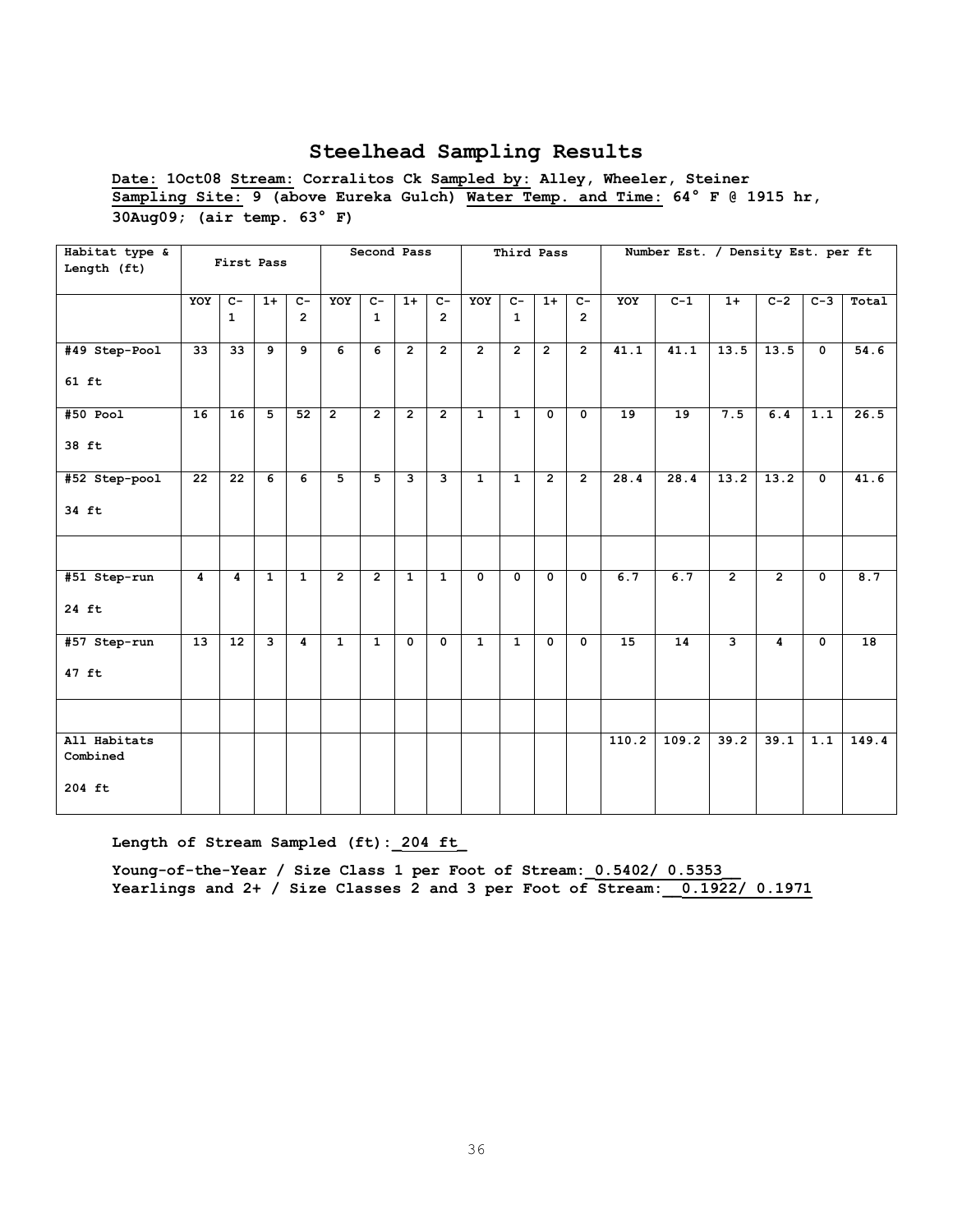**Date: 25Sep09 Stream: Shingle Mill Gulch Sampled by: Alley, Steiner, Wheeler Sampling Site: 1 (below 2nd Road crossing) Water Temp. and Times: 60° F @** 

| $\mathbf{r}$<br>Habitat type & |                         | $-1$ . $\cdot$ . $\cdot$ |                | - <b>1</b> ·   |                      | Second Pass             |              |                         |                         | Third Pass   |                         |                         |                         |                         |                |                         |                         | Number Est. / Density Est. per |
|--------------------------------|-------------------------|--------------------------|----------------|----------------|----------------------|-------------------------|--------------|-------------------------|-------------------------|--------------|-------------------------|-------------------------|-------------------------|-------------------------|----------------|-------------------------|-------------------------|--------------------------------|
| Length (ft)                    |                         | First Pass               |                |                |                      |                         |              |                         |                         |              |                         |                         |                         |                         |                | ft                      |                         |                                |
|                                |                         |                          |                |                |                      |                         |              |                         |                         |              |                         |                         |                         |                         |                |                         |                         |                                |
|                                | YOY                     | $C-$                     | $1+$           | $C-$           | YOY                  | $C -$                   | $1+$         | $C-$                    | YOY                     | $C-$         | $1+$                    | $C -$                   | YOY                     | $C -$                   | $1+$           | $c-$                    | $C-$                    | Total                          |
|                                |                         | $\mathbf{1}$             |                | $\overline{2}$ |                      | $\mathbf{1}$            |              | $\overline{2}$          |                         | $\mathbf{1}$ |                         | $\overline{2}$          |                         | $\mathbf{1}$            |                | $\overline{2}$          | $\overline{3}$          |                                |
| $#30$ Pool                     | $\mathbf 0$             | $\overline{\mathbf{0}}$  | $\overline{2}$ | $\overline{2}$ | $\mathbf 0$          | $\overline{\mathbf{0}}$ | $\mathbf 0$  | $\overline{\mathbf{0}}$ | $\overline{\mathbf{0}}$ | $\mathbf{o}$ | $\overline{\mathbf{0}}$ | $\overline{\mathbf{0}}$ | 0                       | $\mathbf 0$             | $\overline{2}$ | $\mathbf{1}$            | $\mathbf{1}$            | $\overline{2}$                 |
| 36 ft                          |                         |                          |                |                |                      |                         |              |                         |                         |              |                         |                         |                         |                         |                |                         |                         |                                |
| #32-33 Step-                   | $\mathbf 0$             | $\overline{\mathbf{0}}$  | $\overline{2}$ | $\overline{2}$ | $\mathbf 0$          | $\mathbf 0$             | $\mathbf 0$  | $\mathbf 0$             | $\overline{\mathbf{0}}$ | $\mathbf 0$  | $\mathbf 0$             | 0                       | 0                       | $\mathbf 0$             | $\overline{2}$ | $\overline{2}$          | 0                       | $\mathbf{2}$                   |
| Pool                           |                         |                          |                |                |                      |                         |              |                         |                         |              |                         |                         |                         |                         |                |                         |                         |                                |
| 30 ft                          |                         |                          |                |                |                      |                         |              |                         |                         |              |                         |                         |                         |                         |                |                         |                         |                                |
|                                |                         |                          |                |                |                      |                         |              |                         |                         |              |                         |                         |                         |                         |                |                         |                         |                                |
| #23 Riffle                     | $\overline{\mathbf{0}}$ | $\overline{\mathbf{0}}$  | $\mathbf{1}$   | $\mathbf{1}$   | $\mathbf 0$          | $\overline{\mathbf{0}}$ | $\mathbf{0}$ | $\overline{\mathbf{0}}$ | $\overline{\mathbf{0}}$ | $\mathbf 0$  | $\mathbf{o}$            | $\mathbf 0$             | $\overline{\mathbf{0}}$ | $\mathbf 0$             | $\mathbf{1}$   | $\mathbf{1}$            | $\mathbf 0$             | $\mathbf{1}$                   |
| $14 \text{ ft}$                |                         |                          |                |                |                      |                         |              |                         |                         |              |                         |                         |                         |                         |                |                         |                         |                                |
|                                |                         |                          |                |                |                      |                         |              |                         |                         |              |                         |                         |                         |                         |                |                         |                         |                                |
| #31 Step-run                   | $\overline{\bullet}$    | $\overline{\mathbf{0}}$  | $\overline{2}$ | $\overline{2}$ | $\mathbf 0$          | $\mathbf 0$             | $\mathbf{o}$ | $\mathbf 0$             | $\overline{\mathbf{0}}$ | $\mathbf 0$  | $\mathbf 0$             | $\overline{\mathbf{0}}$ | $\mathbf{o}$            | $\mathbf 0$             | $\overline{2}$ | $\overline{2}$          | $\mathbf 0$             | $\overline{2}$                 |
| $25$ ft                        |                         |                          |                |                |                      |                         |              |                         |                         |              |                         |                         |                         |                         |                |                         |                         |                                |
| #34 Step-run                   | $\overline{\mathbf{0}}$ | $\overline{\mathbf{0}}$  | $\overline{2}$ | $\overline{2}$ | $\overline{\bullet}$ | $\overline{\mathbf{0}}$ | $\mathbf 0$  | $\overline{\bullet}$    | $\overline{\bullet}$    | $\mathbf 0$  | $\overline{\bullet}$    | $\overline{\bullet}$    | $\overline{\bullet}$    | $\overline{\mathbf{0}}$ | $\overline{2}$ | $\overline{2}$          | $\overline{\mathbf{0}}$ | $\overline{2}$                 |
| $30$ ft                        |                         |                          |                |                |                      |                         |              |                         |                         |              |                         |                         |                         |                         |                |                         |                         |                                |
|                                |                         |                          |                |                |                      |                         |              |                         |                         |              |                         |                         |                         |                         |                |                         |                         |                                |
| All Habitats                   |                         |                          |                |                |                      |                         |              |                         |                         |              |                         |                         | $\overline{\mathbf{0}}$ | $\overline{\mathbf{0}}$ | $\overline{9}$ | $\overline{\mathbf{g}}$ | $\mathbf{1}$            | $\overline{9}$                 |
| Combined                       |                         |                          |                |                |                      |                         |              |                         |                         |              |                         |                         |                         |                         |                |                         |                         |                                |
| 135 ft                         |                         |                          |                |                |                      |                         |              |                         |                         |              |                         |                         |                         |                         |                |                         |                         |                                |

**1630hr, 25Sep09; (air temp. )**

**Length of Stream Sampled (ft):\_135 ft\_**

**Young-of-the-Year / Size Class 1 per Foot of Stream:\_0.0/ 0.0\_ Yearlings and 2+ / Size Classes 2 and 3 per Foot of Stream:\_\_0.0667/ 0.0667**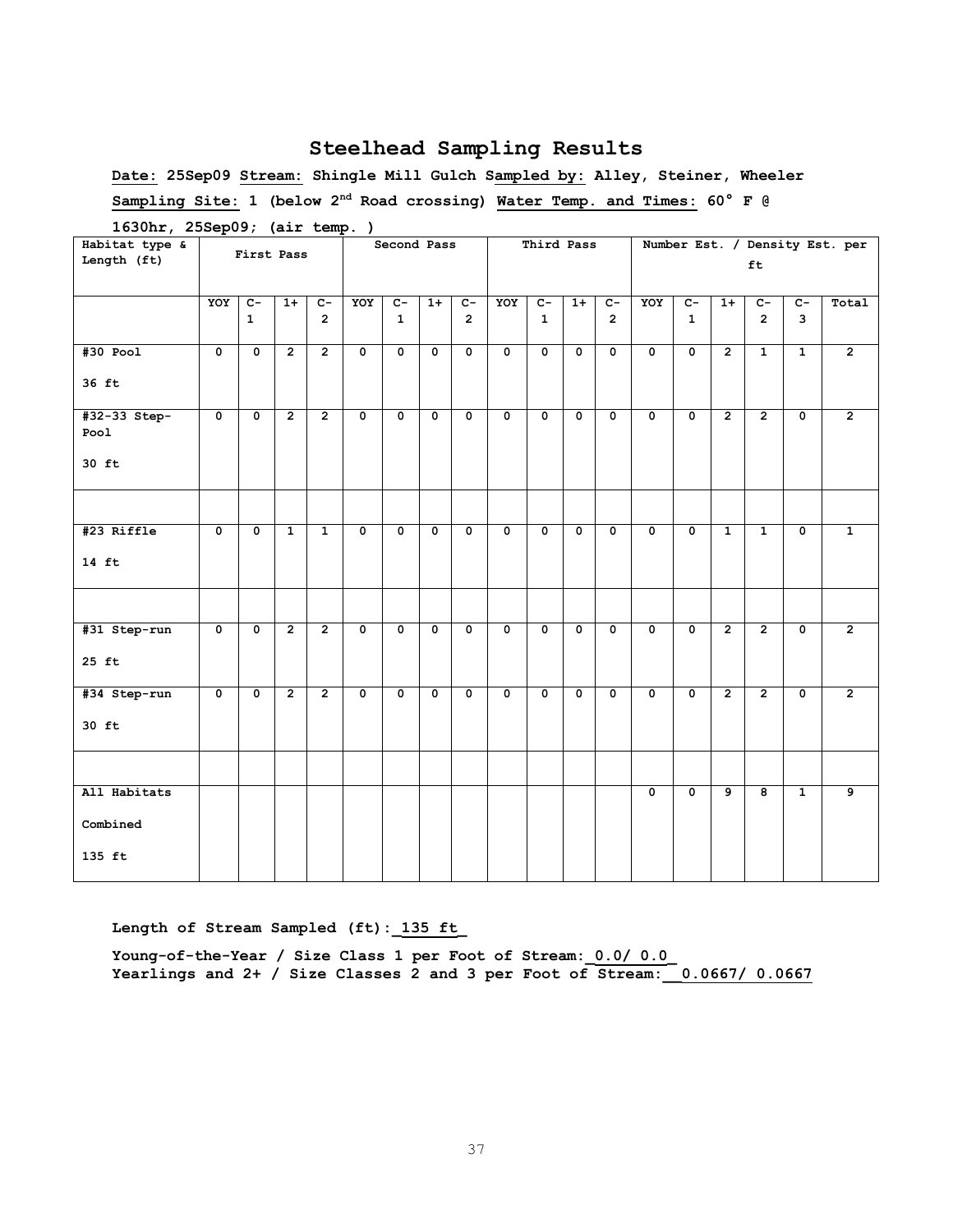**Date: 28Sep09 Stream: Shingle Mill Gulch Sampled by: Alley, Steiner, Wheeler Sampling Site: 3 (above 3rd road crossing) Water Temp. and Times: 59° F @** 

| $\frac{1}{2}$ , $\frac{1}{2}$ , $\frac{1}{2}$ , $\frac{1}{2}$ , $\frac{1}{2}$ , $\frac{1}{2}$ , $\frac{1}{2}$ , $\frac{1}{2}$ , $\frac{1}{2}$<br>Habitat type |                      |                         |                         |                  |                         | Second Pass    |                      |                |                      | Third Pass           |                         |                |                      | Number Est. / Density Est. per |                         |                 |                      |                         |
|---------------------------------------------------------------------------------------------------------------------------------------------------------------|----------------------|-------------------------|-------------------------|------------------|-------------------------|----------------|----------------------|----------------|----------------------|----------------------|-------------------------|----------------|----------------------|--------------------------------|-------------------------|-----------------|----------------------|-------------------------|
| & Length                                                                                                                                                      |                      | First Pass              |                         |                  |                         |                |                      |                |                      |                      |                         |                |                      |                                |                         | ft.             |                      |                         |
| (f <sub>t</sub> )                                                                                                                                             |                      |                         |                         |                  |                         |                |                      |                |                      |                      |                         |                |                      |                                |                         |                 |                      |                         |
|                                                                                                                                                               | YOY                  | $\overline{c}$          | $1+$                    | $C-$             | YOY                     | $C -$          | $1+$                 | $C -$          | YOY                  | $\overline{c}$       | $1+$                    | $C-$           | YOY                  | $\overline{C-1}$               | $1+$                    | $c-$            | $c-$                 | Total                   |
|                                                                                                                                                               |                      | $\mathbf{1}$            |                         | $\overline{2}$   |                         | $\mathbf{1}$   |                      | $\overline{2}$ |                      | $\mathbf{1}$         |                         | $\overline{2}$ |                      |                                |                         | $\overline{2}$  | $\mathbf{3}$         |                         |
| $#49$ Pool                                                                                                                                                    | $\overline{2}$       | $\overline{2}$          | $\overline{1}$          | $\overline{1}$   | $\overline{\bullet}$    | $\mathbf 0$    | $\overline{2}$       | $\overline{2}$ | $\overline{\bullet}$ | $\overline{\bullet}$ | $\overline{\bullet}$    | $\mathbf{0}$   | $\overline{2}$       | $\overline{2}$                 | ىر                      | د               | $\overline{\bullet}$ | 5                       |
| $23$ ft                                                                                                                                                       |                      |                         |                         |                  |                         |                |                      |                |                      |                      |                         |                |                      |                                |                         |                 |                      |                         |
| $#51$ Pool                                                                                                                                                    | $\overline{7}$       | $\overline{7}$          | $\overline{\mathbf{4}}$ | $\overline{4}$   | $\overline{2}$          | $\overline{2}$ | $\overline{\bullet}$ | $\mathbf{0}$   | $\mathbf{1}$         | $\mathbf{1}$         | $\overline{0}$          | $\mathbf{0}$   | 10.3                 | 10.3                           | $\overline{\mathbf{4}}$ | $\overline{4}$  | $\mathbf{0}$         | 14.3                    |
| 52 ft                                                                                                                                                         |                      |                         |                         |                  |                         |                |                      |                |                      |                      |                         |                |                      |                                |                         |                 |                      |                         |
| $#53$ Pool                                                                                                                                                    | $\overline{7}$       | $\overline{7}$          | 4                       | $\boldsymbol{4}$ | $\overline{4}$          | 4              | $\mathbf 0$          | $\mathbf 0$    | $\mathbf{1}$         | $\mathbf{1}$         | $\overline{\bullet}$    | $\mathbf 0$    | 13.7                 | 13.7                           | $\overline{4}$          | $\overline{4}$  | $\mathbf 0$          | 17.7                    |
| $41$ ft                                                                                                                                                       |                      |                         |                         |                  |                         |                |                      |                |                      |                      |                         |                |                      |                                |                         |                 |                      |                         |
|                                                                                                                                                               |                      |                         |                         |                  |                         |                |                      |                |                      |                      |                         |                |                      |                                |                         |                 |                      |                         |
| #50 Riffle                                                                                                                                                    | $\overline{\bullet}$ | $\overline{\mathbf{0}}$ | $\mathbf 0$             | $\mathbf 0$      | $\overline{\mathbf{0}}$ | $\mathbf{o}$   | $\mathbf 0$          | $\mathbf{0}$   | $\mathbf 0$          | $\mathbf{o}$         | $\overline{\mathbf{0}}$ | $\mathbf 0$    | $\overline{\bullet}$ | $\Omega$                       | $\mathbf 0$             | $\mathbf{o}$    | $\mathbf 0$          | $\overline{\mathbf{0}}$ |
| $19$ ft                                                                                                                                                       |                      |                         |                         |                  |                         |                |                      |                |                      |                      |                         |                |                      |                                |                         |                 |                      |                         |
|                                                                                                                                                               |                      |                         |                         |                  |                         |                |                      |                |                      |                      |                         |                |                      |                                |                         |                 |                      |                         |
| #59 Run                                                                                                                                                       | $\overline{1}$       | $\overline{1}$          | $\mathbf 0$             | $\mathbf 0$      | $\mathbf{1}$            | $\mathbf{1}$   | $\mathbf 0$          | $\mathbf 0$    | $\mathbf 0$          | $\overline{\bullet}$ | $\overline{\mathbf{0}}$ | $\mathbf{0}$   | $\overline{2}$       | $\overline{2}$                 | $\mathbf 0$             | $\mathbf 0$     | $\mathbf{o}$         | $\overline{2}$          |
| $17$ ft                                                                                                                                                       |                      |                         |                         |                  |                         |                |                      |                |                      |                      |                         |                |                      |                                |                         |                 |                      |                         |
|                                                                                                                                                               |                      |                         |                         |                  |                         |                |                      |                |                      |                      |                         |                |                      |                                |                         |                 |                      |                         |
| All Habitats                                                                                                                                                  |                      |                         |                         |                  |                         |                |                      |                |                      |                      |                         |                | 28                   | 28                             | $\overline{11}$         | $\overline{11}$ | $\mathbf 0$          | 39                      |
| Combined                                                                                                                                                      |                      |                         |                         |                  |                         |                |                      |                |                      |                      |                         |                |                      |                                |                         |                 |                      |                         |
| 152 ft                                                                                                                                                        |                      |                         |                         |                  |                         |                |                      |                |                      |                      |                         |                |                      |                                |                         |                 |                      |                         |

**1747hr, 24Aug09; (air temp. 63° F)**

**Length of Stream Sampled (ft):\_152 ft\_**

Young-of-the-Year / Size Class 1 per Foot of Stream:  $0.1843/0.1843$ **Yearlings and 2+ / Size Classes 2 and 3 per Foot of Stream:\_\_0.0724/ 0.0724**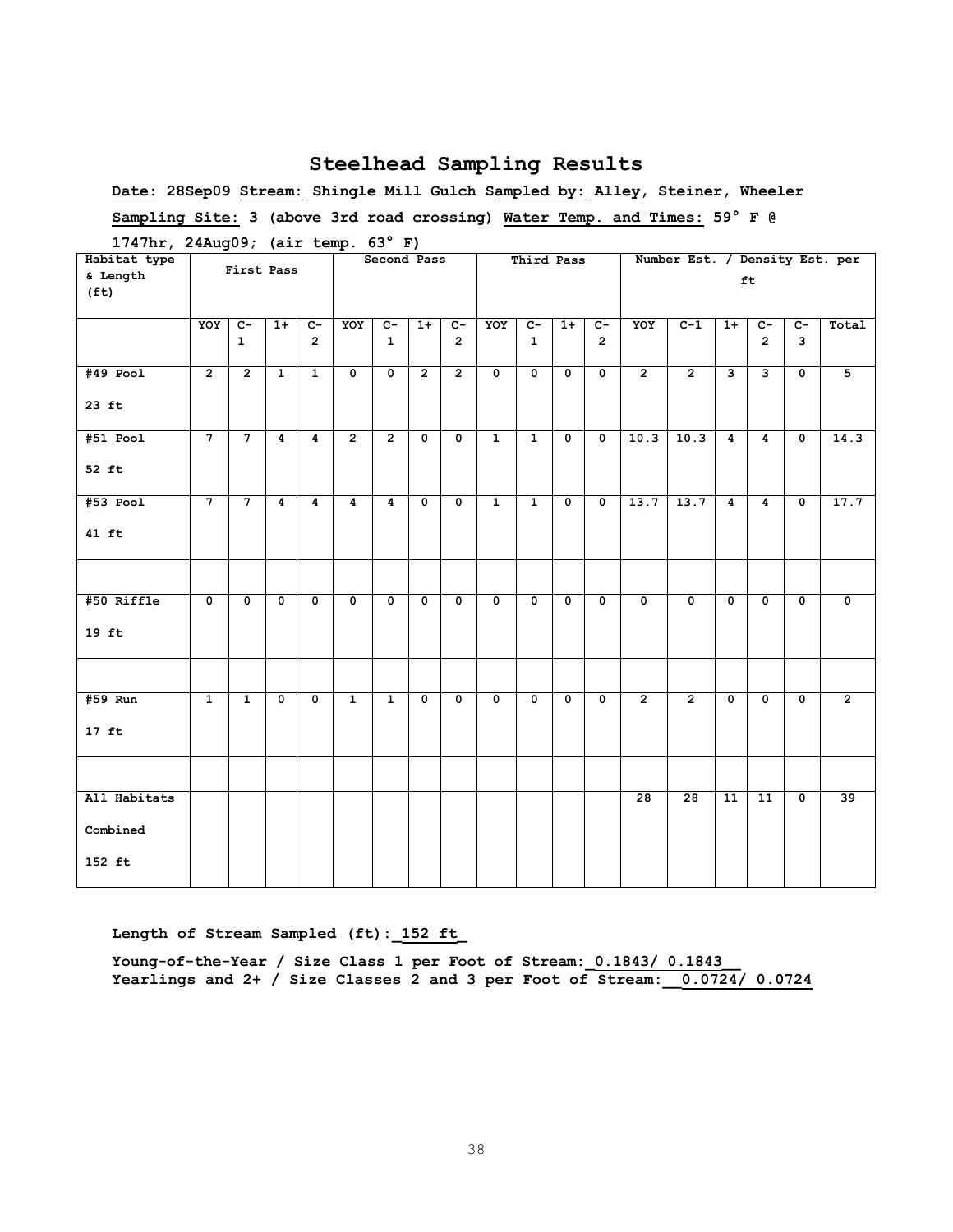**Date: 28Sep09 Stream: Browns Valley Ck Sampled by: Alley, Steiner, Reis Sampling Site: 1 (below diversion dam) Water Temp. and Times: 58° F @ 1218hr, 28Sep09; (air temp. ).** 

| Habitat                               |                | First Pass           |                         |                        | Second Pass             |                      |                |                        | Third Pass     |                |                         |                           | Number Est. / Density Est. per ft |                         |                |                         |                  |                |
|---------------------------------------|----------------|----------------------|-------------------------|------------------------|-------------------------|----------------------|----------------|------------------------|----------------|----------------|-------------------------|---------------------------|-----------------------------------|-------------------------|----------------|-------------------------|------------------|----------------|
| type &<br>Length (ft)                 |                |                      |                         |                        |                         |                      |                |                        |                |                |                         |                           |                                   |                         |                |                         |                  |                |
|                                       | YOY            | $C-$<br>$\mathbf{1}$ | $1+$                    | $c-$<br>$\overline{2}$ | YOY                     | $C-$<br>$\mathbf{1}$ | $1+$           | $c-$<br>$\overline{2}$ | YOY            | $C-1$          | $1+$                    | $C-2$                     | YOY                               | $C-1$                   | $1+$           | $C -$<br>$\overline{2}$ | $C-3$            | Total          |
| #1 Pool<br>65 ft                      | $\mathbf{1}$   | $\overline{1}$       | 13                      | $\overline{13}$        | $\overline{2}$          | $\overline{2}$       | $\overline{2}$ | $\overline{2}$         | $\mathbf{1}$   | $\overline{1}$ | $\overline{\mathbf{0}}$ | $\overline{\mathfrak{o}}$ | $\overline{4}$                    | 4                       | 15.2           | $\overline{14}$         | $\overline{1.2}$ | 19.2           |
| #3 Pool<br>57 ft                      | $\overline{7}$ | $\overline{7}$       | 10                      | 10                     | $\overline{2}$          | $\overline{2}$       | 0              | $\mathbf 0$            | $\mathbf 0$    | $\mathbf 0$    | $\overline{\mathbf{0}}$ | $\overline{\mathbf{0}}$   | 9.3                               | 9.3                     | 10             | 10                      | $\mathbf{o}$     | 19.3           |
|                                       |                |                      |                         |                        |                         |                      |                |                        |                |                |                         |                           |                                   |                         |                |                         |                  |                |
| $#2$ Run<br>$16$ ft                   | $\overline{2}$ | $\overline{2}$       | $\mathbf 0$             | $\mathbf 0$            | $\mathbf 0$             | $\mathbf{0}$         | $\mathbf{0}$   | $\mathbf 0$            | 1/0            | 1/0            | $\overline{0/0}$        | $\overline{0/0}$          | $\overline{\mathbf{3}}$           | $\overline{\mathbf{3}}$ | $\mathbf 0$    | $\mathbf 0$             | $\mathbf 0$      | 3              |
|                                       |                |                      |                         |                        |                         |                      |                |                        |                |                |                         |                           |                                   |                         |                |                         |                  |                |
| #4 Riffle-<br>57 ft                   | $\overline{1}$ | $\overline{1}$       | $\overline{\mathbf{0}}$ | $\overline{0}$         | $\overline{\mathbf{0}}$ | $\overline{0}$       | $\overline{0}$ | $\overline{0}$         | $\overline{0}$ | $\overline{0}$ | $\overline{\mathbf{0}}$ | $\overline{\mathbf{0}}$   | $\overline{1}$                    | $\overline{1}$          | $\overline{0}$ | $\overline{\mathbf{0}}$ | $\overline{0}$   | $\overline{1}$ |
|                                       |                |                      |                         |                        |                         |                      |                |                        |                |                |                         |                           |                                   |                         |                |                         |                  |                |
| AI1<br>Habitats<br>Combined<br>195 ft |                |                      |                         |                        |                         |                      |                |                        |                |                |                         |                           | 17.3                              | 17.3                    | 25.2           | $\overline{24}$         | 1.2              | 42.5           |

#### **Length of Stream Sampled (ft):\_195 ft\_**

**Young-of-the-Year / Size Class 1 per Foot of Stream:\_0.0887/ 0.0887\_\_ Yearlings and 2+ / Size Classes 2 and 3 per Foot of Stream:\_\_0.1292/ 0.1292**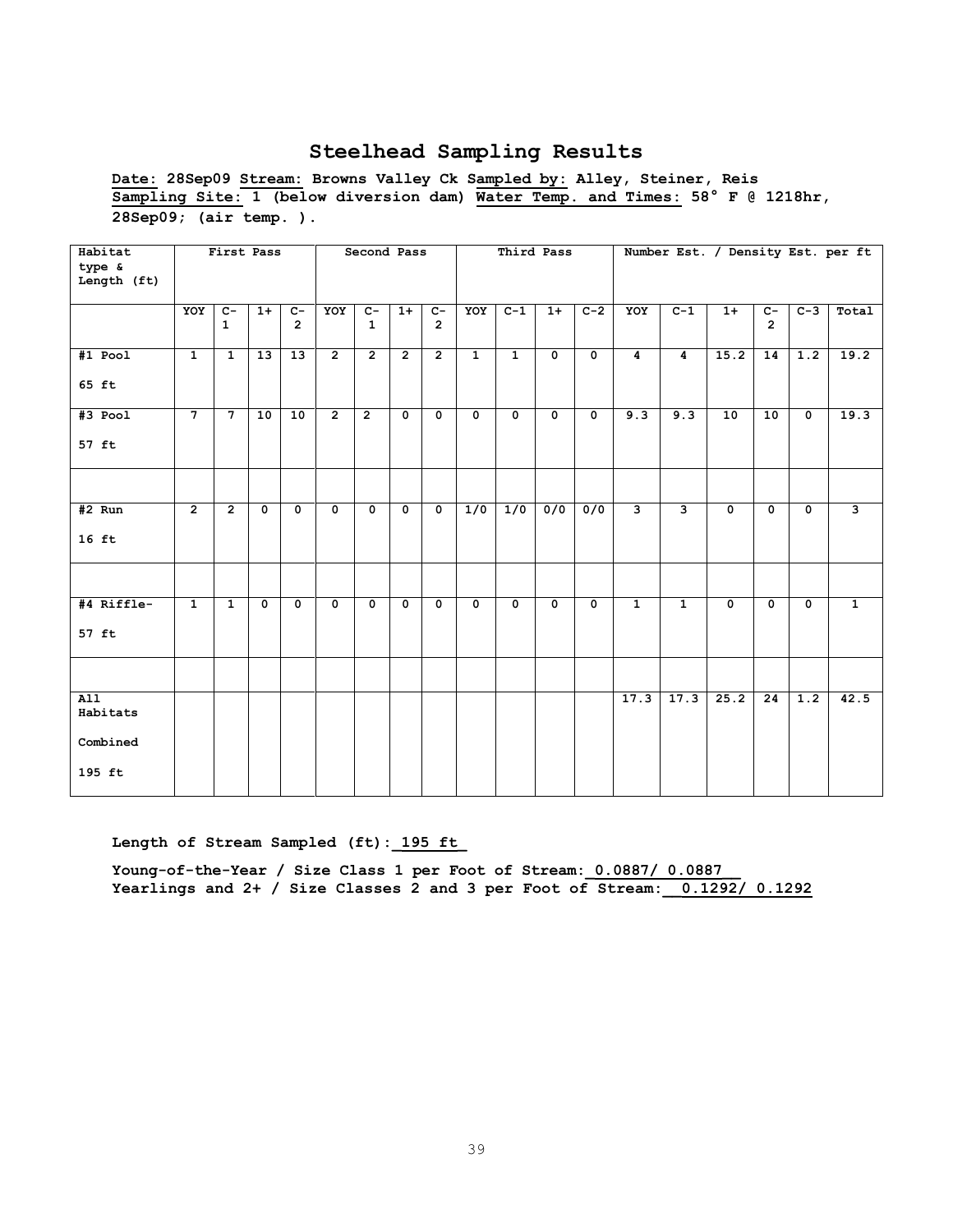**Date: 28Sep09 Stream: Browns Valley Ck Sampled by: Alley, Wheeler, Steiner Sampling Site: 2 (above diversion dam) Water Temp. and Times: 59° F @ 1505hr, 25Aug09; (air temp. 67° F).** 

| Habitat           |                |                  |                |                | Second Pass             |                  |                         |                  | Third Pass              |                  |                         |                         | Number Est. / Density Est. per ft |       |                |                |                           |       |
|-------------------|----------------|------------------|----------------|----------------|-------------------------|------------------|-------------------------|------------------|-------------------------|------------------|-------------------------|-------------------------|-----------------------------------|-------|----------------|----------------|---------------------------|-------|
| type &            | First Pass     |                  |                |                |                         |                  |                         |                  |                         |                  |                         |                         |                                   |       |                |                |                           |       |
| Length            |                |                  |                |                |                         |                  |                         |                  |                         |                  |                         |                         |                                   |       |                |                |                           |       |
| (f <sub>t</sub> ) |                |                  |                |                |                         |                  |                         |                  |                         |                  |                         |                         |                                   |       |                |                |                           |       |
|                   |                |                  |                |                |                         |                  |                         |                  |                         |                  |                         |                         |                                   |       |                |                |                           |       |
|                   | YOY            | $\overline{c}$ - | $1+$           | $\overline{C}$ | YOY                     | $\overline{c}$ - | $1+$                    | $\overline{c}$ - | YOY                     | $C-1$            | $1+$                    | $C-2$                   | YOY                               | $C-1$ | $1+$           | $C-2$          | $\overline{c}$ -          | Total |
|                   |                | $\mathbf{1}$     |                | $\overline{2}$ |                         | $\mathbf{1}$     |                         | $\overline{2}$   |                         |                  |                         |                         |                                   |       |                |                | 3                         |       |
|                   |                |                  |                |                |                         |                  |                         |                  |                         |                  |                         |                         |                                   |       |                |                |                           |       |
| $#32$ Pool        | 14             | 14               | 9              | $\overline{9}$ | $\overline{2}$          | $\overline{2}$   | $\overline{1}$          | $\overline{1}$   | 7/0                     | 7/0              | 0/0                     | 0/0                     | 23                                | 23    | 10             | 10             | $\overline{\mathfrak{o}}$ | 33    |
|                   |                |                  |                |                |                         |                  |                         |                  |                         |                  |                         |                         |                                   |       |                |                |                           |       |
| 67 ft             |                |                  |                |                |                         |                  |                         |                  |                         |                  |                         |                         |                                   |       |                |                |                           |       |
|                   |                |                  |                |                |                         |                  |                         |                  |                         |                  |                         |                         |                                   |       |                |                |                           |       |
| #38 Pool          | 13             | $\overline{13}$  | $\overline{5}$ | $\overline{5}$ | $\overline{\mathbf{8}}$ | $\overline{8}$   | $\overline{2}$          | $\overline{2}$   | $\overline{1}$          | $\overline{1}$   | $\overline{0}$          | $\overline{\mathbf{0}}$ | 25.6                              | 25.6  | 7.5            | 7.5            | $\overline{\mathbf{0}}$   | 33.1  |
|                   |                |                  |                |                |                         |                  |                         |                  |                         |                  |                         |                         |                                   |       |                |                |                           |       |
| 37 ft             |                |                  |                |                |                         |                  |                         |                  |                         |                  |                         |                         |                                   |       |                |                |                           |       |
|                   |                |                  |                |                |                         |                  |                         |                  |                         |                  |                         |                         |                                   |       |                |                |                           |       |
|                   |                |                  |                |                |                         |                  |                         |                  |                         |                  |                         |                         |                                   |       |                |                |                           |       |
|                   |                |                  |                |                |                         |                  |                         |                  |                         |                  |                         |                         |                                   |       |                |                |                           |       |
| #31 Run           | 4              | 4                | $\mathbf 0$    | $\mathbf 0$    | $\mathbf{1}$            | $\mathbf{1}$     | $\mathbf 0$             | $\mathbf 0$      | $\overline{3/0}$        | $\overline{3/0}$ | 0/0                     | $\overline{0/0}$        | 8                                 | 8     | $\mathbf 0$    | $\mathbf 0$    | $\mathbf 0$               | 8     |
|                   |                |                  |                |                |                         |                  |                         |                  |                         |                  |                         |                         |                                   |       |                |                |                           |       |
| 24 ft             |                |                  |                |                |                         |                  |                         |                  |                         |                  |                         |                         |                                   |       |                |                |                           |       |
|                   |                |                  |                |                |                         |                  |                         |                  |                         |                  |                         |                         |                                   |       |                |                |                           |       |
|                   |                |                  |                |                |                         |                  |                         |                  |                         |                  |                         |                         |                                   |       |                |                |                           |       |
|                   |                |                  |                |                |                         |                  |                         |                  |                         |                  |                         |                         |                                   |       |                |                |                           |       |
| #30 Riffle        | $\overline{9}$ | 9                | $\overline{1}$ | $\overline{1}$ | $\overline{1}$          | $\overline{1}$   | $\overline{\mathbf{0}}$ | $\mathbf 0$      | $\overline{\mathbf{0}}$ | $\mathbf 0$      | $\overline{\mathbf{0}}$ | $\overline{\mathbf{0}}$ | 10.1                              | 10.1  | $\overline{1}$ | $\overline{1}$ | $\overline{\mathbf{0}}$   | 11.1  |
|                   |                |                  |                |                |                         |                  |                         |                  |                         |                  |                         |                         |                                   |       |                |                |                           |       |
| $27$ ft           |                |                  |                |                |                         |                  |                         |                  |                         |                  |                         |                         |                                   |       |                |                |                           |       |
|                   |                |                  |                |                |                         |                  |                         |                  |                         |                  |                         |                         |                                   |       |                |                |                           |       |
|                   |                |                  |                |                |                         |                  |                         |                  |                         |                  |                         |                         |                                   |       |                |                |                           |       |
|                   |                |                  |                |                |                         |                  |                         |                  |                         |                  |                         |                         |                                   |       |                |                |                           |       |
| $\overline{A11}$  |                |                  |                |                |                         |                  |                         |                  |                         |                  |                         |                         | 66.7                              | 66.7  | 18.5           | 18.5           | $\mathbf{o}$              | 85.2  |
| Habitats          |                |                  |                |                |                         |                  |                         |                  |                         |                  |                         |                         |                                   |       |                |                |                           |       |
| Combined          |                |                  |                |                |                         |                  |                         |                  |                         |                  |                         |                         |                                   |       |                |                |                           |       |
|                   |                |                  |                |                |                         |                  |                         |                  |                         |                  |                         |                         |                                   |       |                |                |                           |       |
| 155 ft            |                |                  |                |                |                         |                  |                         |                  |                         |                  |                         |                         |                                   |       |                |                |                           |       |
|                   |                |                  |                |                |                         |                  |                         |                  |                         |                  |                         |                         |                                   |       |                |                |                           |       |

**Length of Stream Sampled (ft):\_155 ft\_\_\_\_**

Young-of-the-Year / Size Class 1 per Foot of Stream:  $0.4303/0.4303$ **Yearlings and 2+ / Size Classes 2 and 3 per Foot of Stream:\_\_0.1194/ 0.1194**